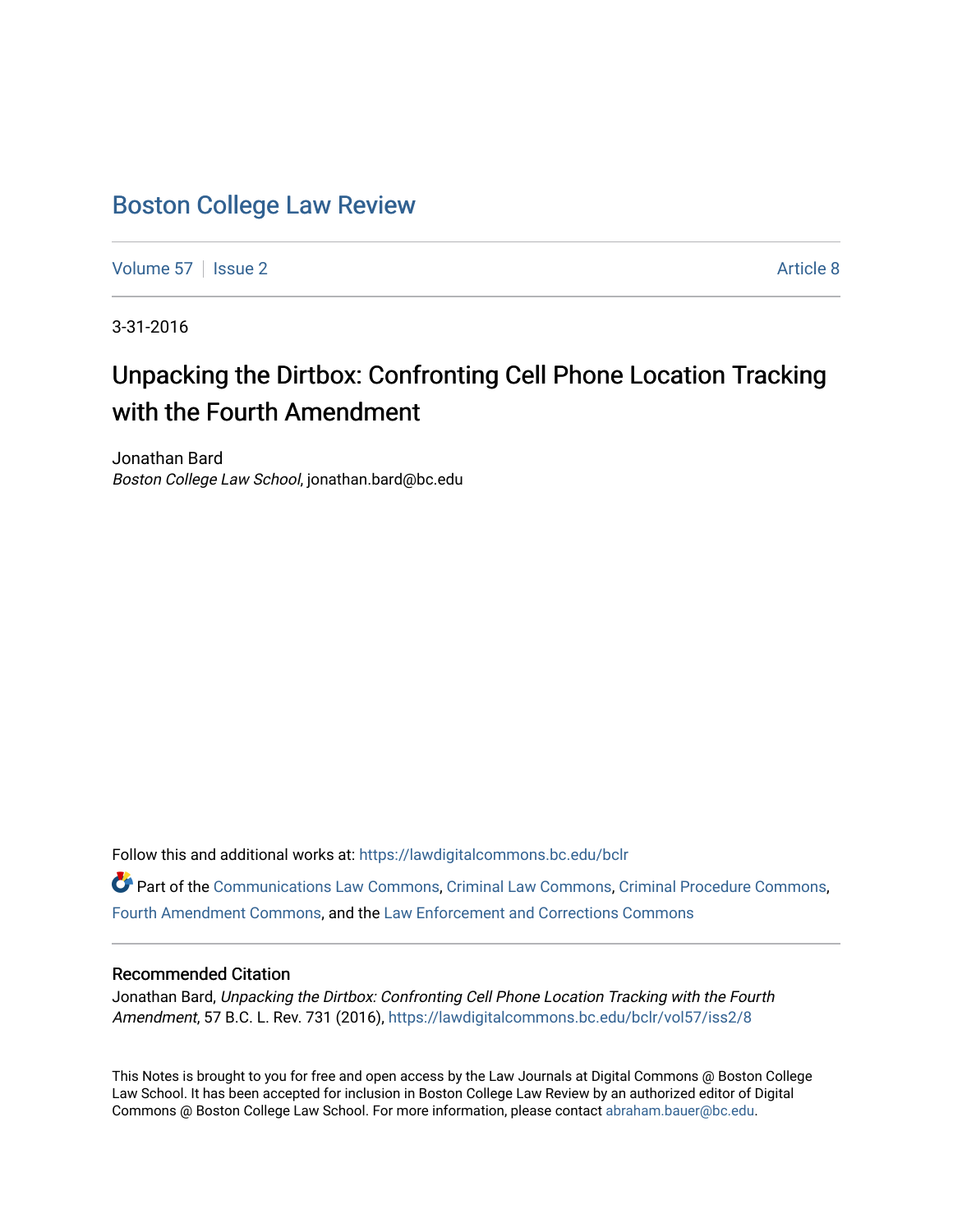# **UNPACKING THE DIRTBOX: CONFRONTING CELL PHONE LOCATION TRACKING WITH THE FOURTH AMENDMENT**

**Abstract:** Surveillance technology has raced ahead of the Fourth Amendment, forcing courts to confront high-tech intrusions with rusty jurisprudence. The Dirtbox, an airborne cell-site simulator, allows the government to sweep entire cities and intercept individuals' cell phone location information without relying on cooperative intermediaries. This Note argues that the government's use of the Dirtbox and other cell-site simulators amounts to a Fourth Amendment search because it may pinpoint individuals within a constitutionally protected space. Although the Department of Justice issued policy guidelines requiring its agents to obtain a search warrant before using this device, this narrow and unenforceable protocol fails to adequately regulate the rising use of cell phone tracking devices. Until the U.S. Supreme Court accepts the opportunity to modernize the Fourth Amendment, Congress should enact legislation requiring all law enforcement agents to obtain a warrant before using the Dirtbox or other cell-site simulators.

#### <span id="page-1-1"></span>**INTRODUCTION**

Anaheim, a small city in Southern California, is home to 350,000 resi-dents, Disneyland, and an arsenal of military-grade spy equipment.<sup>[1](#page-1-0)</sup> One of the devices used by the Anaheim Police Department is the Dirtbox, a planemounted surveillance system that impersonates a cell phone tower and

<span id="page-1-0"></span><sup>&</sup>lt;sup>1</sup> Matthew Cagle, *Documents Reveal Anaheim, CA Has Surprisingly Robust Surveillance Arsenal for Small City*, AM. C.L. UNION: FREE FUTURE (Jan. 27, 2016, 6:45 PM), https://www.aclu.org /blog/free-future/documents-reveal-anaheim-ca-has-surprisingly-robust-surveillance-arsenal-smallcity [https://perma.cc/3S4S-6PSC] (describing how local law enforcement in Anaheim has spent nearly a decade developing an inventory of powerful cell phone location monitoring technology); *see* Matt Ferner, *Anaheim Cops Have Had a Massive Spy Program for Years*, HUFFINGTON POST POL. (Jan. 28, 2016, 6:37 PM), http://www.huffingtonpost.com/entry/anaheim-cops-spy-program\_ us 56aa5ac3e4b0d82286d53737 [http://perma.cc/5A3N-XJWE] (noting that the police in Anaheim are using surveillance equipment thought to have only been used by the federal government and in larger cities). Documents obtained by the American Civil Liberties Union of California reveal that Anaheim law enforcement use at least three types of surveillance equipment. Ferner, *supra.* In 2009, Anaheim used a federal grant to purchase the Dirtbox, an airborne device capable of collecting information from thousands of cell phones. *Id.* Two years later, using a combination of federal grant money and local funds, Anaheim purchased the Stingray, a non-airborne Dirtbox. *Id.* Finally, in 2013, Anaheim acquired the Jugular, a hand-held monitoring device designed for covert location interception of cell phones within buildings. *Id.*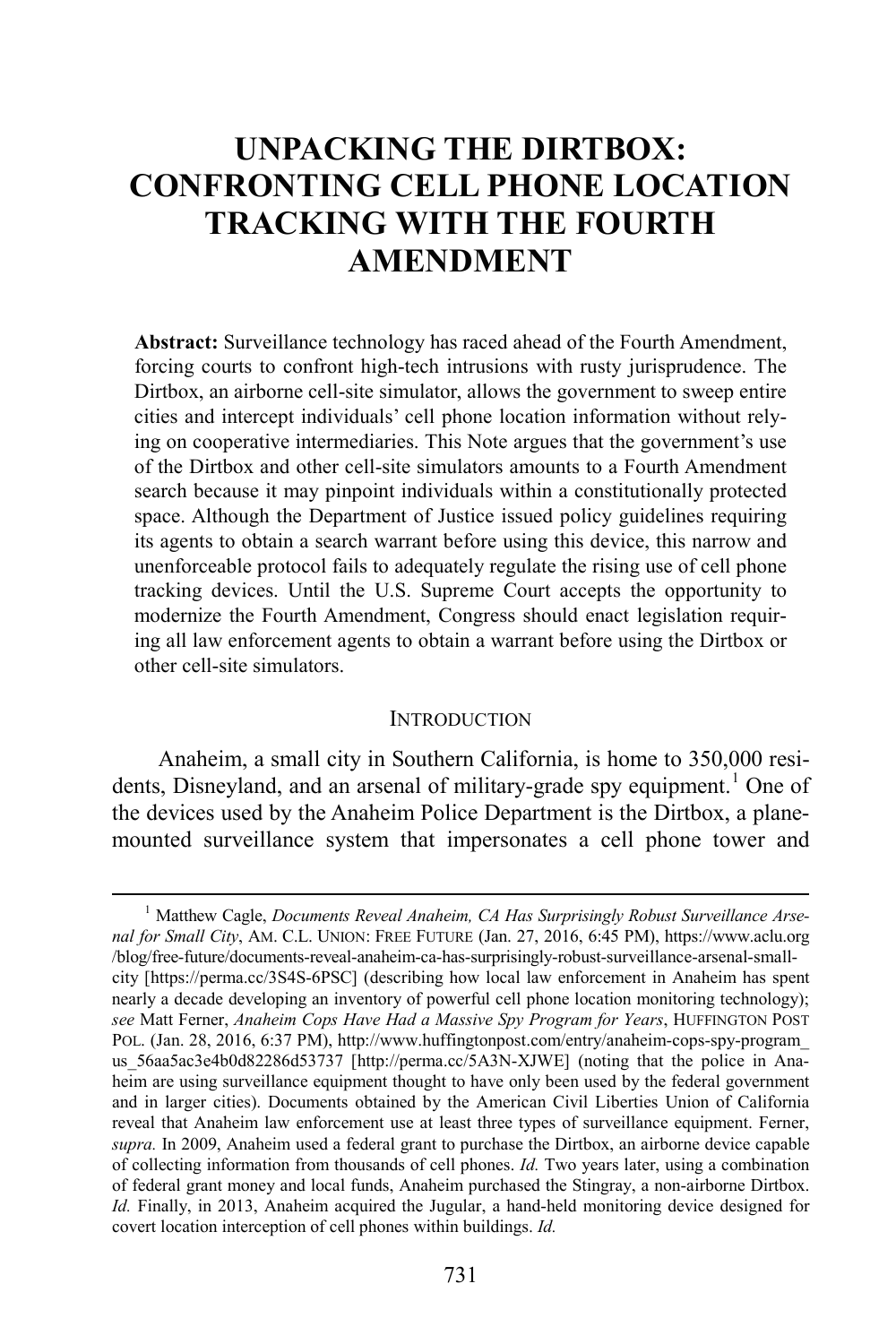<span id="page-2-0"></span>tricks targeted mobile phones into revealing their location within a ten-foot accuracy.<sup>[2](#page-2-1)</sup>

Cell phone location tracking raises substantial privacy concerns and thus implicates the Fourth Amendment. [3](#page-2-2) The Fourth Amendment guards against government encroachment on individuals' privacy, but its protec-tions are not triggered unless a "search" has occurred.<sup>[4](#page-2-3)</sup> The U.S. Supreme Court has determined that a search occurs when the government violates an individual's reasonable expectation of privacy.<sup>[5](#page-2-4)</sup> Thus, if an individual has a reasonable expectation of privacy in his or her cell phone location information, the government must obtain a warrant before performing Dirtbox surveillance.<sup>[6](#page-2-5)</sup> Courts and scholars are divided, however, as to whether people have a reasonable expectation of privacy in cellular location data and as

<span id="page-2-2"></span>searches by the government); United States v. Karo, 468 U.S. 705, 707 (1984) (applying the Fourth Amendment to location tracking devices); United States v. Knotts, 460 U.S. 276, 277

<span id="page-2-3"></span>(1983) (same). <sup>4</sup> *See* Kyllo v. United States, 533 U.S. 27, 31 (2001) (regarding the determination of whether a search has occurred to be an "antecedent question"); United States v. Jacobsen, 466 U.S. 109, 136–37 (1984) (noting that the Fourth Amendment only applies to searches and seizures); Katz v. United States, 389 U.S. 347, 353 (1967) (explaining that the Fourth Amendment protects people from unreasonable searches and seizures). <sup>5</sup> *See Katz*, 389 U.S. at 361 (Harlan, J., concurring) (noting that a Fourth Amendment search

<span id="page-2-4"></span>occurs when the government violates an individual's reasonable expectation of privacy); *see also* California v. Ciraolo, 476 U.S. 207, 211 (1986) (citing *Katz*, 389 U.S. at 360 (Harlan, J., concurring)) (describing the reasonable expectation of privacy as the standard for Fourth Amendment protection); *Knotts*, 460 U.S. at 281 (applying the reasonable expectation of privacy test). <sup>6</sup> *See Katz*, 389 U.S. at 357 (noting that, with few exceptions, warrantless searches violate the

<span id="page-2-5"></span>Fourth Amendment); *see also* United States v. Jones, 132 S. Ct. 945, 953 (2012) (explaining that cases of non-physical electronic surveillance are subject to Fourth Amendment analysis under *Katz*'s reasonable expectation of privacy test).

<span id="page-2-1"></span> <sup>2</sup> Kim Zetter, *California Police Used Stingrays in Planes to Spy on Phones*, WIRED ( Jan. 27, 2016, 6:28 PM), http://www.wired.com/2016/01/california-police-used-stingrays-in-planes-to-spyon-phones/ [https://perma.cc/X27G-EA2J] (discussing how the Anaheim Police Department has owned the Dirtbox since 2009); *see* Devlin Barrett, *Americans' Cellphones Targeted in Secret U.S. Spy Program*, WALL STREET J. (Nov. 13, 2014), http://www.wsj.com/articles/americans-cellphonestargeted-in-secret-u-s-spy-program-1415917533 [https://perma.cc/G78Z-5YMC] (revealing the aerial cell phone surveillance program operated by the U.S. Marshals and discussing the technological capacity of the Dirtbox). The Dirtbox (or DRTbox) is named after its maker, Digital Receiver Technology Inc., a Maryland-based subsidiary of Boeing that develops wireless surveillance and tracking equipment for the federal government and law enforcement. Barrett, *supra*; *see* News Release, Boeing, Boeing to Acquire Digital Receiver Technology to Enhance Capabilities in Intelligence Market (Nov. 14, 2008), http://boeing.mediaroom.com/2008-11-14-Boeing-Boeingto-Acquire-Digital-Receiver-Technology-to-Enhance-Capabilities-in-Intelligence-Market [https:// perma.cc/V5LW-DET5]. Secured to the underside of a soaring Cessna, the Dirtbox emits a phony signal that causes cell phones to recognize it as the closest cellular tower and transmit their location information. *See* Barrett, *supra*. 3 *See* Barrett, *supra* note [2;](#page-2-0) *see also* U.S. CONST. amend. IV (protecting against unreasonable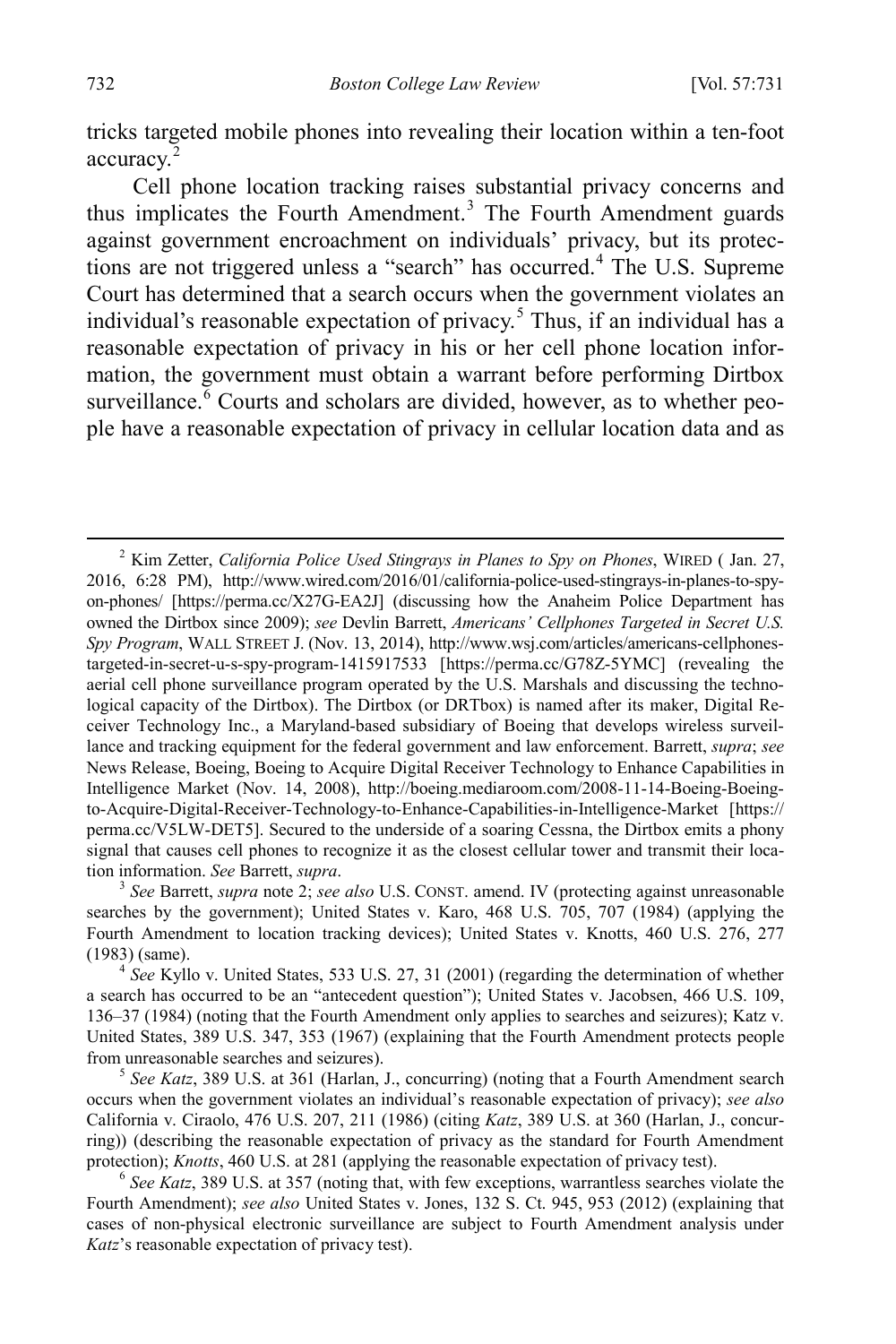<span id="page-3-7"></span>to what constitutional limitations, if any, should be placed on Dirtbox sur-veillance<sup>[7](#page-3-0)</sup>

This Note argues that Dirtbox surveillance amounts to a Fourth Amendment search and therefore the government must be required to get a warrant before using this technology.<sup>[8](#page-3-1)</sup> When the government uses a device to determine an individual's location with sufficient accuracy to pinpoint them within a constitutionally protected space, such as the home, the Fourth Amendment demands that this search be conducted pursuant to a warrant.<sup>[9](#page-3-2)</sup> Part I explores the foundations of the Fourth Amendment and discusses its application to location tracking.[10](#page-3-3) Part II examines new developments in location tracking, including the Dirtbox.<sup>[11](#page-3-4)</sup> Part II also outlines the efforts by the Department of Justice and various legislatures to regulate the use of the Dirtbox and other cell-site simulators.<sup>[12](#page-3-5)</sup> Part III argues that the government's use of the Dirtbox and other cell-site simulators amounts to a Fourth Amendment search and that the U.S. Supreme Court and Congress must provide individuals with greater protection against novel surveillance tech $n$ iques.<sup>[13](#page-3-6)</sup>

<span id="page-3-0"></span> <sup>7</sup> *See* United States v. Davis, 785 F.3d 498, 531 (11th Cir.) (holding that the defendant had no reasonable expectation of privacy in his cell phone location records held by his cellular provider, which were subject to the third-party doctrine), *cert. denied*, 136 S. Ct. 479 (2015); United States v. Skinner, 690 F.3d 772, 775 (6th Cir. 2012) (holding that the defendant did not have a reasonable expectation of privacy in his cell phone location information); State v. Tate, 849 N.W. 2d 798, 805 (Wis. 2014), *cert. denied*, 135 S. Ct. 1166 (2015) (mem.) (noting that the State of Wisconsin had conceded that cell site location tracking constitutes a Fourth Amendment search). Furthermore, the source of the location data—whether directly intercepted or obtained from a cellular provider—affects the legal analysis. *See In re* the Application of the U.S. for an Order Authorizing the Installation & Use of a Pen Register & Trap & Trace Device, 890 F. Supp. 2d 747, 752 (S.D. Tex. 2012) (holding that the pen register statute does not apply to the interception of cell phone location data by a Stingray); Brian L. Owsley, *Spies in the Skies: Dirtboxes and Airplane Electronic Surveillance*, 113 MICH. L. REV. FIRST IMPRESSIONS 75, 81–82 (2015), http://michiganlaw review.org/wp-content/uploads/2015/08/113MichLRevFI75\_Owsley.pdf [https://perma.cc/WJL9- ZKGZ] (arguing that Dirtbox surveillance amounts to a Fourth Amendment search and therefore requires a warrant supported by probable cause).<br><sup>8</sup> *See infra* note[s 140](#page-26-0)[–186](#page-33-0) and accompanying text.<br><sup>9</sup> *See Kyllo*, 533 U.S. at 34 (holding that the acquisition by sense-enhancing technology of

<span id="page-3-2"></span><span id="page-3-1"></span>information about the inside of a home constitutes a Fourth Amendment search); *Karo*, 468 U.S. at 716 (holding that the government is not exempt from the warrant requirement when it uses an electronic device to determine whether an item or person is inside of an individual's home); *see also Jones*, 132 S. Ct. at 963–64 (Alito, J., concurring) (applying the mosaic theory to location tracking).<br><sup>10</sup> See infra note[s 1](#page-1-1)[–73](#page-13-0) and accompanying text.<br><sup>11</sup> See infra note[s 74–](#page-13-1)[113](#page-21-0) and accompanying text.<br><sup>12</sup> See infra note[s 114](#page-22-0)[–139](#page-26-1) and accompanying text.<br><sup>13</sup> See infra note[s 140](#page-26-0)[–186](#page-33-0) and accompanying text.

<span id="page-3-4"></span><span id="page-3-3"></span>

<span id="page-3-6"></span><span id="page-3-5"></span>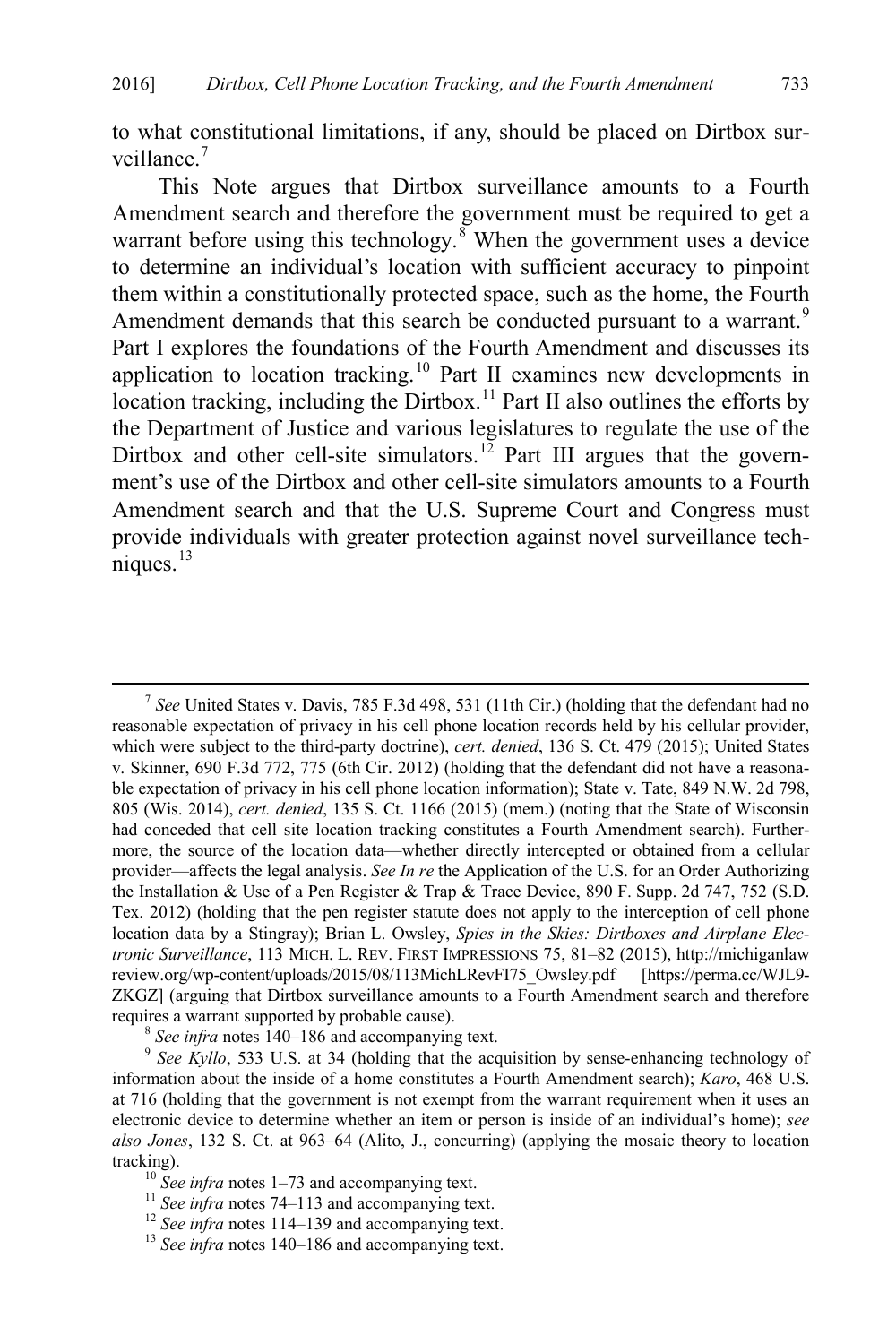#### <span id="page-4-7"></span>I. THE EVOLUTION OF THE FOURTH AMENDMENT

The Fourth Amendment protects against unreasonable searches by re-quiring the government to obtain warrants for almost all searches.<sup>[14](#page-4-1)</sup> To trigger this protection, however, a court must determine that a search has taken place.<sup>[15](#page-4-2)</sup> Section A of this Part explores the evolution of the Fourth Amend-ment.<sup>[16](#page-4-3)</sup> Section B examines the Fourth Amendment in the context of location monitoring. $17$ 

#### <span id="page-4-8"></span><span id="page-4-0"></span>*A. The Fourth Amendment Search, from Places to People*

The definition of search, under the Fourth Amendment, has evolved substantially over the past fifty years.<sup>[18](#page-4-5)</sup> At the time of the Fourth Amendment's ratification, a search was best understood as a physical trespass by the government on one's private property.<sup>[19](#page-4-6)</sup> In the latter half of the twenti-

<span id="page-4-2"></span><sup>15</sup> See Kyllo, 533 U.S. at 31 (regarding the determination of whether a search has occurred to be an "antecedent question"); *Jacobsen*, 466 U.S. at 136–37 (noting that the Fourth Amendment only applies to searches and seizures); *Katz*, 389 U.S. at 353 (explaining that the Fourth Amendment protects people from unreasonable searches and seizures); *see also* Widgren v. Maple Grove Twp., 429 F.3d 575, 578 (6th Cir. 2005) (describing the word "search" as a complex legal term of art).<br><sup>16</sup> *See infra* notes [18](#page-4-0)[–43](#page-8-0) and accompanying text.<br><sup>17</sup> *See infra* notes [44](#page-8-1)[–73](#page-13-0) and accompanying text.<br><sup>18</sup> *Compare* Olmstead v. United States, 277 U.S. 438, 457 (1928) (equating a "search" with a

<span id="page-4-5"></span><span id="page-4-4"></span><span id="page-4-3"></span>physical trespass), *with Katz*, 389 U.S. at 351, 353 (concluding that a "search" is violation of an individual's reasonable expectation of privacy). <sup>19</sup> *See Olmstead*, 277 U.S. at 464 (holding that no Fourth Amendment search had occurred

<span id="page-4-6"></span>when the government conducted wiretapping without physically trespassing on the defendants' property); Margaret Jane Radin, *Property and Personhood*, 34 STAN. L. REV. 957, 998 (1982) (describing how the Fourth Amendment was historically construed as providing property protec-

<span id="page-4-1"></span><sup>&</sup>lt;sup>14</sup> U.S. CONST. amend. IV (providing "[t]he right of the people to be secure . . . against unreasonable searches and seizures"); *Jones*, 132 S. Ct. at 953 (applying "an 18th-century guarantee against unreasonable searches"); United States v. Sharpe, 470 U.S. 675, 682 (1985) (explaining that the Fourth Amendment does not "guarantee against *all* searches and seizures, but only against *unreasonable* searches and seizures"). Subject to a few exceptions, a search is reasonable only when it is conducted pursuant to a warrant. Kentucky v. King, 563 U.S. 452, 459 (2011) (citing Brigham City v. Stuart, 547 U.S. 398, 398 (2006)) (noting that the Fourth Amendment requires that searches be reasonable, though not necessarily executed under warrant). *But see Katz*, 389 U.S. at 357 (emphasizing that, with a narrow class of exceptions, warrantless searches are per se unreasonable). Although the Court has recently favored the reasonableness requirement over the warrant requirement, scholars continue to debate the precise mandate of the language of the Fourth Amendment. *Compare* Thomas Y. Davies, *Recovering the Original Fourth Amendment*, 98 MICH. L. REV. 547, 736 (1999) (arguing that although history does not clearly support either a warrant-preference or a generalized-reasonableness construction, the former is more consonant with the framers' intent), *with* Akhil R. Amar, *Fourth Amendment First Principles*, 107 HARV. L. REV. 757, 759 (1994) (arguing that a search need only be reasonable, but not necessarily warranted, to comply with the Fourth Amendment). When the government obtains evidence in violation of the Fourth Amendment, the exclusionary rule allows for suppression of that evidence at trial. *See* Daniel J. Solove, *The First Amendment as Criminal Procedure*, 82 N.Y.U. L. REV. 112, 118 (2007) (citing Mapp v. Ohio, 367 U.S. 643, 655 (1961)).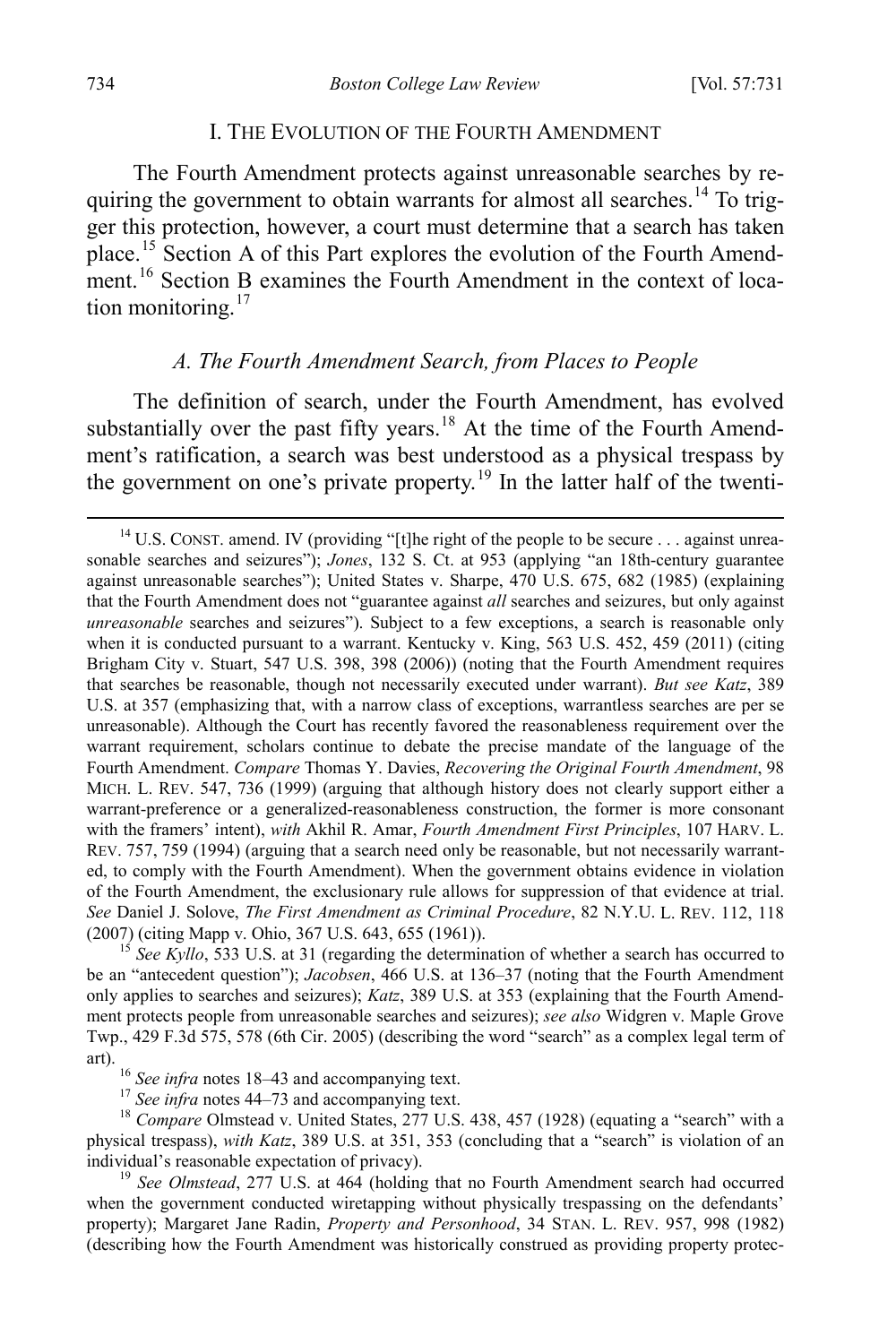eth century, the U.S. Supreme Court expanded the scope of the term, considering a search to occur when the government violates an individual's rea-sonable expectation of privacy.<sup>[20](#page-5-0)</sup> Although this new model generally expanded privacy protection, the subsequent third-party doctrine carved out swaths of information from the scope of the Fourth Amendment.<sup>[21](#page-5-1)</sup>

In 1886, in *Boyd v. United States*, the U.S. Supreme Court provided the first interpretation of the term "search."[22](#page-5-2) In *Boyd*, the Court examined pre-Revolutionary cases to determine that the compelled production of private papers constituted a search under the Fourth Amendment, analogizing forced document production to the physical invasion of one's home.<sup>[23](#page-5-3)</sup> In doing so, the Court expressed a clear preference for a liberal interpretation of the Fourth Amendment.<sup>[24](#page-5-4)</sup>

In 1928, in *Olmstead v. United States*, the Court retreated from its liberal interpretation of the Fourth Amendment in *Boyd* to the physical tres-pass model of colonial times.<sup>[25](#page-5-5)</sup> The Court considered the activities of federal agents who had placed a wiretap on the phone lines of various bootlegging suspects.[26](#page-5-6) The Court held that no search had occurred because the officers never physically trespassed on the defendants' property.[27](#page-5-7)

<span id="page-5-0"></span><sup>20</sup> See K[a](#page-4-7)tz, 389 U.S. at 361 (Harlan, J., concurring) (setting forth the current two-part test used to determine whether a search has occurred); *see also* California v. Greenwood, 486 U.S. 35, 40–41 (1988) (holding that the defendants did not have a reasonable expectation of privacy in the contents of garbage bags they placed at the curb); California v. Ciraolo, 476 U.S. 207, 214 (1986) (holding that the warrantless aerial observation of a homeowner's yard did not violate the Fourth Amendment because his expectation of privacy was not reasonable). <sup>21</sup> *See Katz*, 389 U.S. at 351 (laying the foundation of the third-party doctrine); *see also* Smith

<span id="page-5-1"></span>v. Maryland, 442 U.S. 735, 743 (1979) (applying the third-party doctrine in holding that Fourth Amendment protection does not extend to numbers dialed on a telephone); United States v. Miller, 425 U.S. 435, 442 (1976) (applying the third-party doctrine in holding that government acquisition

<span id="page-5-3"></span><span id="page-5-2"></span><sup>22</sup> See Boyd v. United States, 116 U.S. 616, 622 (1886). <sup>23</sup> *Id.* (holding that requiring an individual to produce private papers amounts to a Fourth Amendment search); *see* Thomas K. Clancy, *What Does the Fourth Amendment Protect: Property, Privacy, or Security?*, 33 WAKE FOREST L. REV. 307, 312 (1998) (noting that *Boyd* marked the

<span id="page-5-4"></span> $b<sup>24</sup>$  *See Boyd*, 116 U.S. at 635 (explaining that the Fourth Amendment must be broadly interpreted to avoid constitutional violations); Radin, *supra* note [19,](#page-4-8) at 998 (describing the historical

<span id="page-5-5"></span>framing of the Fourth Amendment as protecting property).<br><sup>25</sup> *See Olmstead*, 277 U.S. at 466 (holding that the Fourth Amendment does not protect tele-<br>phone communications in the absence of physical trespass).

<span id="page-5-6"></span><sup>26</sup> *Id.* at 456–57 (describing how federal prohibition officers discovered the conspiracy by affixing wiretaps to the telephone wires of the homes of four of the suspects and the central office).27 *See id.* at 457 (holding that the Fourth Amendment did not protect against wiretapping that

<span id="page-5-7"></span>did not involve physical trespass on the property of the defendants). In a dissenting opinion, Justice

tion). The framers of the Constitution enacted the Fourth Amendment as a direct response to intrusive home searches carried out by the British government under broad, unspecified warrants. *See* Stanford v. Texas, 379 U.S. 476, 482 (1965) (noting that the Fourth Amendment arose from the colonists' revulsion against general writs of assistance); Davies, *supra* note 14 at 724.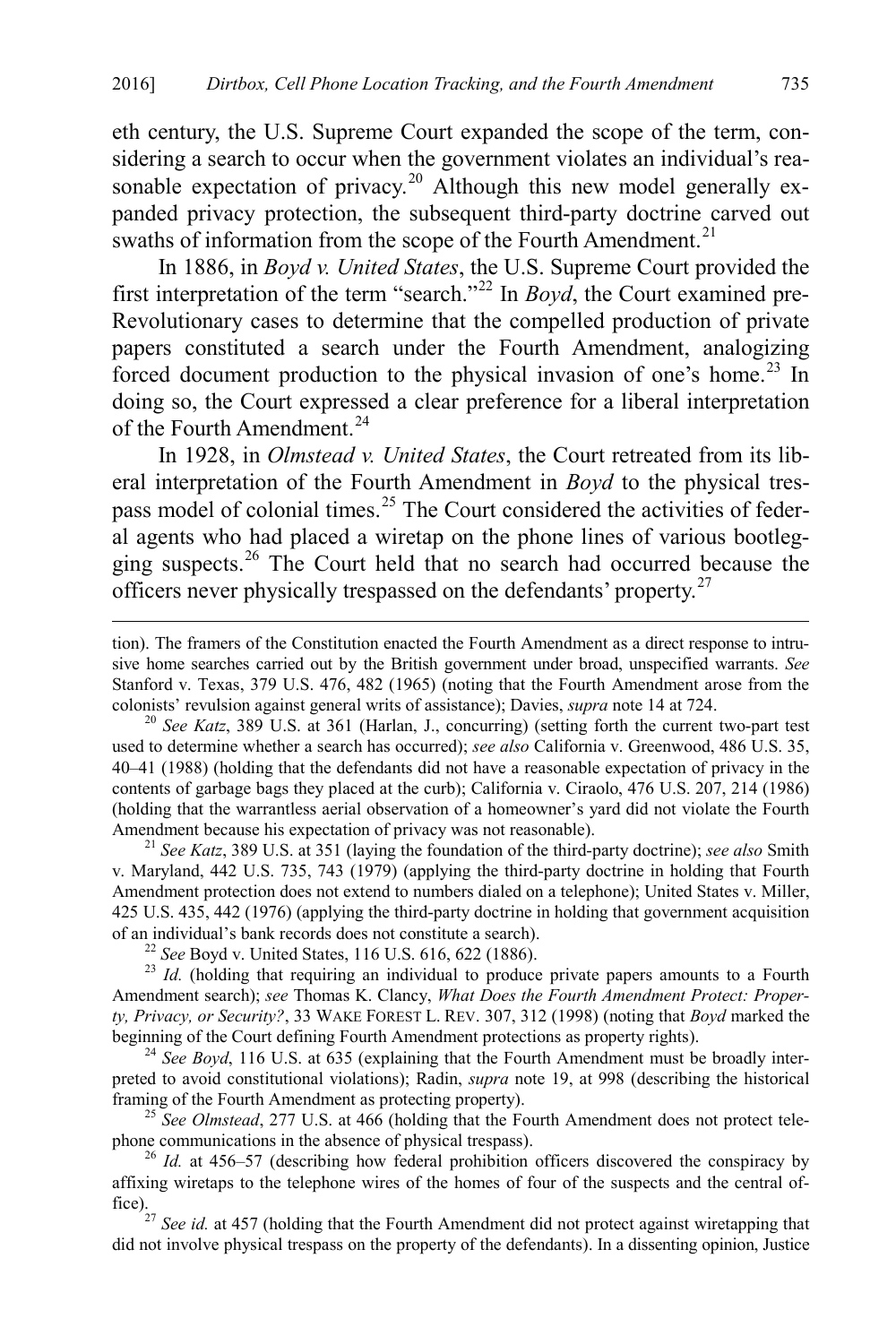In 1967, in *Katz v. United States*, the U.S. Supreme Court revisited the historical, trespass-based interpretation of search and held that the Fourth Amendment protects an individual's privacy interest, not merely their prop-erty.<sup>[28](#page-6-0)</sup> The Court determined that the FBI had carried out an unconstitutional search when they attached an electronic eavesdropping device to the outside of a public telephone booth from which the defendant, a suspected ille-gal gambler, had been placing calls.<sup>[29](#page-6-1)</sup> Justice Harlan, concurring, set forth a two-part test for determining whether a search has taken place.<sup>[30](#page-6-2)</sup> Under this test, a court may find that a search has occurred only where (1) the defendant exhibited an expectation of privacy, and (2) society is prepared to rec-ognize that expectation as reasonable.<sup>[31](#page-6-3)</sup> This privacy-based analysis has survived the test of time and remains determinative of whether Fourth Amendment protections apply in a given situation.<sup>[32](#page-6-4)</sup>

Although *Katz* expanded Fourth Amendment safeguards in many ways with the privacy-based model, the majority, in one sentence, simultaneously gauged out innumerable privacy rights.<sup>[33](#page-6-5)</sup> The majority articulated what

<span id="page-6-0"></span> $t^{28}$  *Katz*, 389 U.S. at 351, 353 (concluding that Fourth Amendment had developed beyond the trespass doctrine to provide privacy protection). Although many courts, including the U.S. Supreme Court itself, have interpreted *Katz* as overruling the physical trespass model of *Olmstead*, the Court recently clarified that *Katz* merely expanded the traditional trespass-based notion of a search articulated in *Olmstead*. *See Jones*, 132 S. Ct. at 952 (explaining that the reasonable expectation of privacy test from *Katz* was an addition to, rather than a substitute for, the trespass doctrine); *Kyllo*, 533 U.S. at 32 (noting that the Court no longer required physical trespass to find a Fourth Amendment violation); *Karo*, 468 U.S. at 713 (observing that a physical trespass is not a necessary or a sufficient condition for a violation of the Fourth Amendment); *see also Katz*, 389 U.S. at 351, 353 (concluding that physical trespass was not a prerequisite of a Fourth Amendment violation); *Olmstead*, 277 U.S. at 466 (holding that no Fourth Amendment violation occurred where the government had not conducted a physical trespass).

<span id="page-6-1"></span> $^{29}$  *Katz*, 389 U.S. at 353 (holding that the government violated the defendant's reasonable expectation of privacy, and therefore the Fourth Amendment, when it used an electronic eavesdropping device to listen to and record his telephone conversation).<br><sup>30</sup> See id. at 361 (Harlan, J., concurring).<br><sup>31</sup> See id. (setting forth the reasonable expectation of privacy test).<br><sup>32</sup> See Kyllo, 533 U.S. at 32–33

<span id="page-6-4"></span><span id="page-6-3"></span><span id="page-6-2"></span>now the test for whether a Fourth Amendment search has occurred); *see also Ciraolo*, 476 U.S. at 211 (citing *Katz*, 389 U.S. at 360 (Harlan, J., concurring)) (describing the reasonable expectation of privacy as the standard for Fourth Amendment protection); *Knotts*, 460 U.S. at 281 (applying the reasonable expectation of privacy test). <sup>33</sup> *See Katz*, 389 U.S. at 351 (explaining that information knowingly exposed to the public

<span id="page-6-5"></span>does not receive Fourth Amendment protection); Erin Smith Dennis, *A Mosaic Shield:* Maynard*, the Fourth Amendment, and Privacy Rights in the Digital Age*, 33 CARDOZO L. REV. 737, 749 (2011) (describing how the third-party doctrine curtails Fourth Amendment protection); *see also* Monu Bedi, *Facebook and Interpersonal Privacy: Why the Third Party Doctrine Should Not Ap-*

Brandeis criticized the majority's narrow interpretation of the term search and forecast a reconceptualization of the Fourth Amendment that would come four decades later. *See id.* at 474–75 (Brandeis, J., dissenting) (arguing that the essence of the Fourth Amendment is a guarantee of personal privacy, rather than a protection against physical intrusion); *see also Katz*, 389 U.S. at 351 (holding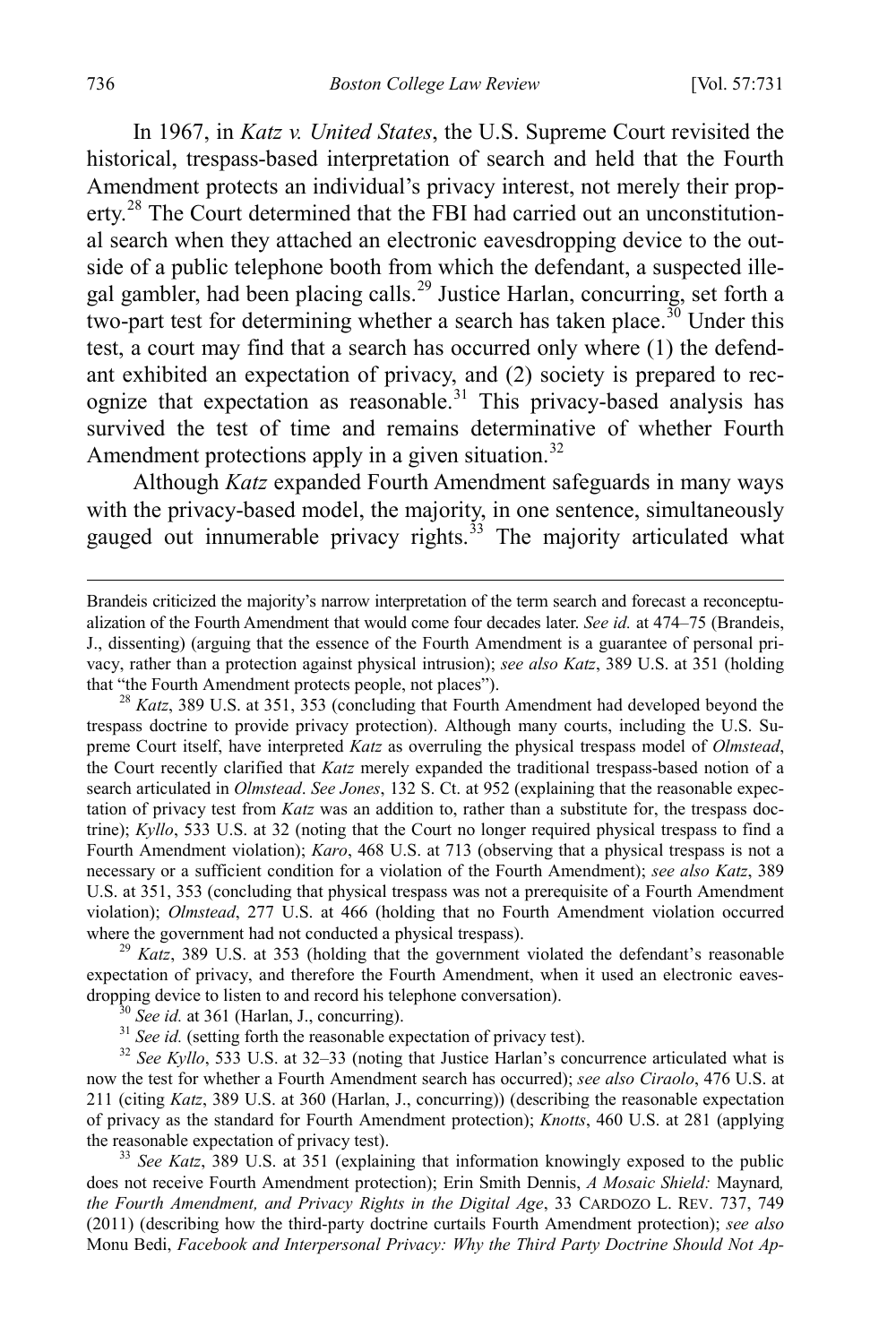<span id="page-7-0"></span>would later become the most controversial feature of the Fourth Amend-ment—the third-party doctrine.<sup>[34](#page-7-1)</sup>

The Fourth Amendment does not protect information that one know-ingly exposes to the public.<sup>[35](#page-7-2)</sup> Although typically understood as an exception to the Fourth Amendment, the third-party doctrine is not a true exception because it fits squarely within the two-part *Katz* test.<sup>[36](#page-7-3)</sup> Specifically, thirdparty divulgence undermines the second prong of the *Katz* test, as society is not prepared to recognize as reasonable an expectation of privacy in infor-mation that one knowingly shares with a third party.<sup>[37](#page-7-4)</sup>

In 1976, in *United States v. Miller*, the U.S. Supreme Court formulated the expansive modern approach to the third-party doctrine.<sup>[38](#page-7-5)</sup> The Court held that it was constitutional for the government to subpoena the defendant's

<span id="page-7-2"></span>Fourth Amendment protection). The roots of the third-party doctrine trace back to nearly a century before *Katz* to the "plain view doctrine," which accords no Fourth Amendment protection to objects visible to an inspecting officer. *See Ex parte* Jackson, 96 U.S. 727, 736 (1877) (holding that information exposed on the outside of a parcel of mail is not entitled to Fourth Amendment protection).<br> $36$  See Katz, 389 U.S. at 351.

 $\overline{a}$ 

<span id="page-7-4"></span><span id="page-7-3"></span><sup>37</sup> See Greg Nojeim, *Why the Third-Party Records Doctrine Should Be Revisited*, A.B.A. (Aug. 1, 2012), http://www.americanbar.org/groups/public\_services/law\_national\_security/patriot\_ debates2/the\_book\_online/ch4/ch4\_ess10.html [https://perma.cc/GD9W-6CPA] (explaining that a divulging party cannot reasonably expect privacy in information shared with third parties because they may disclose that information). *But see* Kerr, *supra* note [34,](#page-7-0) at 588 (arguing that the thirdparty doctrine operates as a form of consent rather than an application of the reasonable expectation of privacy test). 38 *See Miller*, 425 U.S. at 442; *see also* LAFAVE, *supra* note [34,](#page-7-0) at 744 (noting the opportuni-

<span id="page-7-5"></span>ties for law enforcement to conduct surveillance through examination of third-party business records are greater then ever before and will continue to grow in the future). In a series of cases on undercover informants, the Court held that defendants were not entitled to Fourth Amendment protection for confidential information that they disclosed to undercover agents. *See* Lee v. United States, 343 U.S. 747, 751 (1952) (holding that Fourth Amendment protection did not apply where the defendant knowingly divulged confidential information to an undercover agent); *see also* United States v. White, 401 U.S. 745, 747 (1971) (holding that no search had occurred where the defendant invited an informant to participate in an incriminating conversation with him); Hoffa v. United States, 385 U.S. 293, 302 (1966) (same); Lewis v. United States, 385 U.S. 206, 207 (1966) (same); Lopez v. United States, 373 U.S. 427, 439 (1963) (same). The Court anchored these decisions in the assumption of risk theory, a doctrine typically associated with tort law. *See* DANIEL J. SOLOVE, NOTHING TO HIDE: THE FALSE TRADEOFF BETWEEN PRIVACY AND SECURITY 108 (1972) (illustrating the assumption of risk doctrine through its most basic application, namely that a person sharing a secret with another assumes the risk of betrayal).

*ply*, 54 B.C. L. REV. 1, 14–28 (2013) (discussing the application of the third-party doctrine to the

<span id="page-7-1"></span>Internet). <sup>34</sup> *See* Orin S. Kerr, *The Case for the Third-Party Doctrine*, 107 MICH. L. REV. 561, 563 (2009) (suggesting that scholars love to hate the third-party doctrine); *see also* WAYNE R. LAFAVE, SEARCH AND SEIZURE: A TREATISE ON THE FOURTH AMENDMENT 747 (4th ed. 2004) (arguing that one of the leading third-party doctrine cases is "dead wrong" and that the Court's faulty reasoning on the third-party doctrine "does great violence to the theory of Fourth Amendment protection which the Court had developed in *Katz*"). <sup>35</sup> *Katz*, 389 U.S. at 351 (explaining that knowingly exposed information does not receive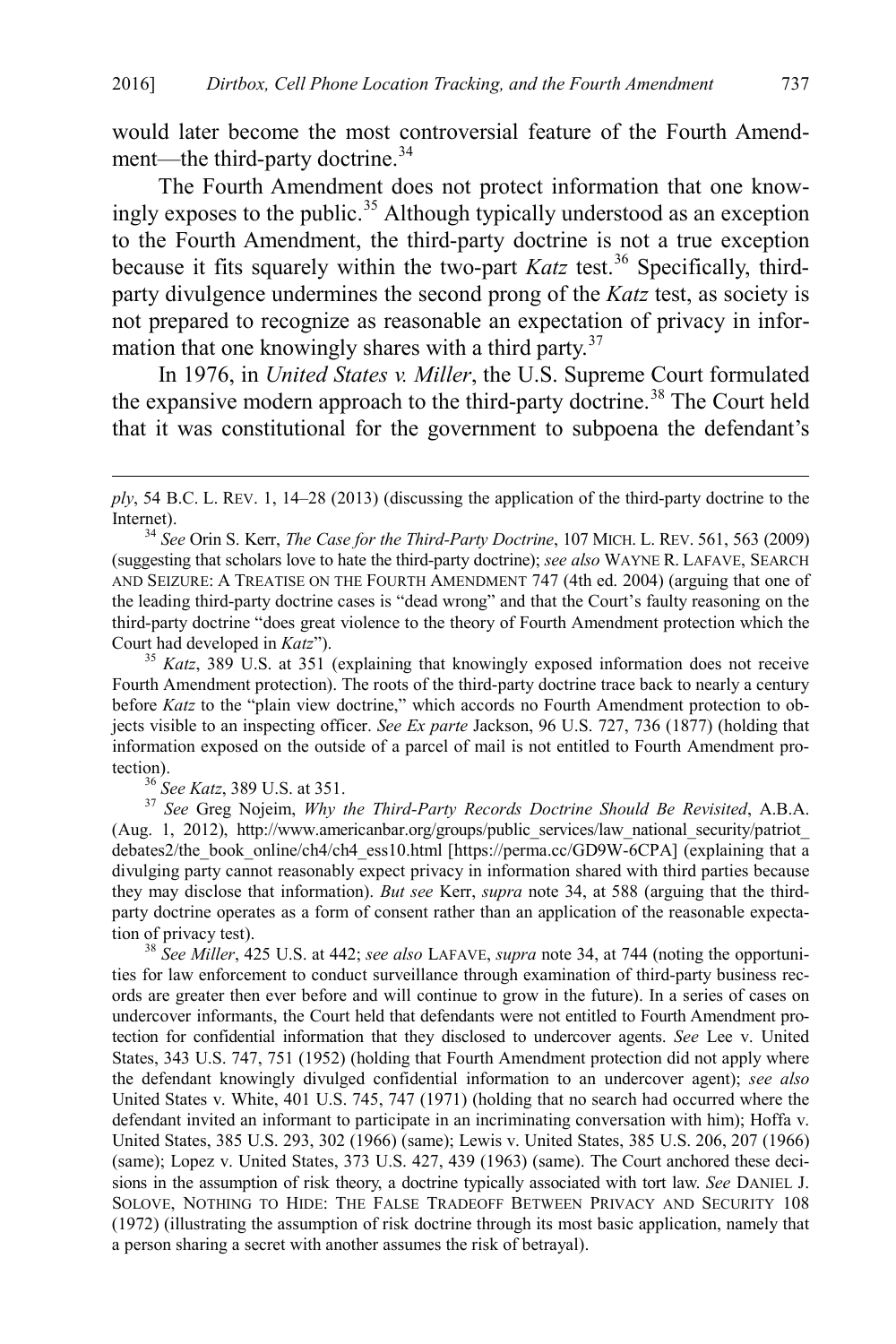bank to obtain his financial records because the defendant had voluntarily conveyed that information to the bank. [39](#page-8-2) The Court stated that the defendant had assumed the risk that the bank would share these records with the government. $40$ 

Subsequently, in 1979, in *Smith v. Maryland*, the U.S. Supreme Court held that the warrantless installation of a pen register, which recorded the telephone numbers that the defendant dialed, did not violate the Fourth Amendment.<sup>[41](#page-8-4)</sup> The Court found that the defendant did not have a legitimate expectation of privacy in the numbers that he dialed.<sup>[42](#page-8-5)</sup> Citing *Miller*, the Court reaffirmed its position that one cannot reasonably expect privacy in information voluntarily conveyed to a third party.<sup>[43](#page-8-6)</sup>

#### <span id="page-8-1"></span><span id="page-8-0"></span>*B. Beepers, GPS, and Locational Privacy*

The Fourth Amendment protects an individual's physical location from certain forms of government surveillance. [44](#page-8-7) Applying *Katz*'s reasonable

<span id="page-8-2"></span><sup>39</sup> *Miller*, 425 U.S. at 442 (observing that all of the documents obtained by the government contained information that is voluntarily shared with banks and their employees in the normal course of business). *But see id.* at 451 (Brennan, J., dissenting) (insisting that disclosures to a bank are not completely voluntary because one cannot lead a modern life without a bank account).<br><sup>40</sup> *Id.* at 443 (majority opinion) (citing *White*, 401 U.S. at 751–52) (invoking the assumption of

<span id="page-8-3"></span>risk doctrine in the context of bank disclosures). The defendant argued that he maintained a reasonable expectation of privacy in his bank records because he disclosed them to the bank for a limited purpose. *See id.* at 442. The majority, however, insisted that disclosures to third parties, whether for a limited purpose or not, fall within the assumption of risk doctrine and are not protected by the Fourth Amendment. *Id.* at 443; *see Jacobsen*, 466 U.S. at 117. *But see Smith*, 442 U.S. at 749 (Marshall, J., dissenting) (contending that disclosures made solely for business purposes should not be subject to the assumption of risk doctrine).

<span id="page-8-5"></span><span id="page-8-4"></span><sup>41</sup> *See Smith*, 442 U.S. at 742 (majority opinion). <sup>42</sup> *See id.* at 743–44 (noting the Fourth Amendment's inapplicability to third-party disclosures).

<span id="page-8-6"></span>See *id.* at 744 (explaining that the defendant had voluntarily conveyed numerical information to the phone company, thereby assuming the risk that the company would share the information with the police). Since the Court solidified the third-party doctrine in *Miller* and *Smith*, circuit courts have split over its application to modern technology. *See id.* at 743 (applying the thirdparty doctrine to dialed telephone numbers); *Miller*, 425 U.S. at 443 (applying the third-party doctrine to bank records). *Compare* United States v. Warshak, 631 F.3d 266, 288 (6th Cir. 2010) (declining to extend the third-party doctrine to the content of email intended for a recipient), *with*  United States v. Forrester, 512 F.3d 500, 510 (9th Cir. 2008) (citing *Smith*, 442 U.S. at 742) (applying the third-party doctrine to routing data that the internet service provider required in order to transmit information). The third-party doctrine extends beyond bank records and dialed digits. *See Greenwood*, 486 U.S. at 40 (holding that police had not conducted a search when they inspected the contents of the defendants' garbage bags, which were conveyed to them by the third-party trash collector). *But see* State v. Galloway, 198 P.3d 383, 387 (Or. Ct. App. 2005) (holding that police conducted a Fourth Amendment search when they looked through garbage before it could<br>be gathered by the trash collector).

<span id="page-8-7"></span><sup>44</sup> See Jones, 132 S. Ct. at 949 (holding that the government conducted a Fourth Amendment search when it attached a Global Positioning System ("GPS") tracker to a target's vehicle and collected information about the vehicle's movements); *Kyllo*, 533 U.S. at 34 (holding that the use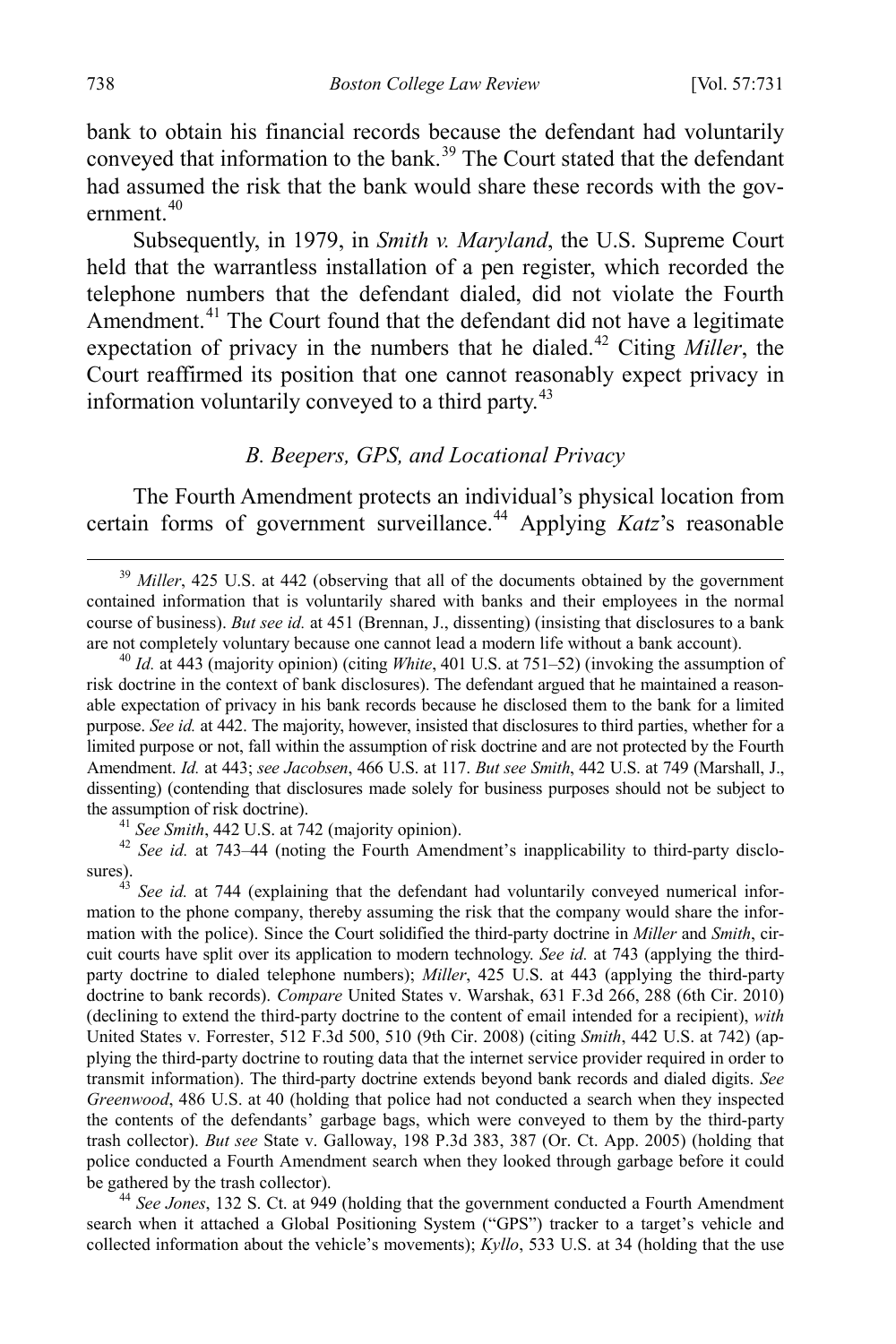expectation of privacy analysis, the U.S. Supreme Court has set forth a class of monitoring activities that amount to a search and must be conducted pur-suant to a warrant.<sup>[45](#page-9-0)</sup>

In a pair of decisions on government tracking through beepers, the U.S. Supreme Court established that an individual has a reasonable expectation of privacy in location while inside a private residence, but not while traveling on public roads.<sup>[46](#page-9-1)</sup> Although these two cases involved now-obsolete technology, the underlying principles continue to inform judicial treatment of location monitoring by the government.<sup>[47](#page-9-2)</sup>

<span id="page-9-5"></span>In 1983, in *United States v. Knotts*, the Court held that a person does not have a reasonable expectation of locational privacy while traveling on public roads.[48](#page-9-3) The Court considered whether the government violated the Fourth Amendment by using a beeper to track the location of a suspected drug manufacturer's vehicle as he drove on public roads to a secluded cab- $\sin^{49}$  According to the Court, the beeper had merely augmented the senses of the police, as they could have obtained the same evidence through visual

<span id="page-9-2"></span><span id="page-9-1"></span>mately distinguishing them based on their facts). Before relying on satellites and cell phones, law enforcement agents tracked the location of suspects using a beeper, a small radio transmitter that emits signals and provides directional information. *See Knotts*, 460 U.S. at 277 (describing a beeper as a battery-operated radio device that transmits signals to a receiver); Jerry L. Dowling, *"Bumper Beepers" and the Fourth Amendment*, 13 CRIM. L. BULL. 266, 266 (1977). Beepers are "directional finders" because they provide information about the relative direction of the subject being tracked, but not its precise location. *See* Brief of Center for Democracy & Technology et al. as Amici Curiae in Support of Respondent at 15–18, *Jones*, 132 S. Ct. 945 (No. 10-1259) [hereinafter Amicus Brief in Support of Respondent] (explaining that beepers provide only rough approximations of the direction and distance of the vehicle relative to the location of the receiver). Because neither the beeper nor its receiver can store location information, the utility of this device is limited to real-time surveillance. Dowling, *supra*, at 269 (explaining that because beepers are limited to real-time monitoring, they are used to supplement visual surveillance by filling in a gap in

<span id="page-9-4"></span><span id="page-9-3"></span>visual contact). <sup>48</sup> *Knotts*, 460 U.S. at 281 (holding that an individual traveling in a vehicle on public roads does not have a reasonable expectation of privacy in his or her movements). <sup>49</sup> *Id.* at 277.

of sense-enhancing technology to obtain information about the interior of a home that could only have been obtained through physical intrusion constitutes a Fourth Amendment search). <sup>45</sup> *See Karo*, 468 U.S. at 716 (holding that the government implicates the Fourth Amendment

<span id="page-9-0"></span>by using an electronic tracking device to determine if a person or object is located within a constitutionally protected space); *see also Jones*, 132 S. Ct. at 955 (Sotomayor, J., concurring) (noting that even short-term monitoring raises substantial privacy concerns); *Jones*, 132 S. Ct. at 964 (Alito, J., concurring) (expressing concern about long-term location monitoring); Dennis J. Braithwaite & Allison L. Eiselen, *Nowhere to Hide? An Approach to Protecting Reasonable Expectations of Privacy in Cell Phone Location Data Through the Warrant Requirement*, 38 AM. J. TRIAL ADVOC. 287, 308 (2014) (noting that the U.S. Supreme Court has not decided whether the acquisition of cell-site location information amounts to a Fourth Amendment search).<br><sup>46</sup> See Karo, 468 U.S. at 716; Knotts, 460 U.S. at 281.<br><sup>47</sup> See Jones, 132 S. Ct. at 953–54 (discussing the applicability of Knotts and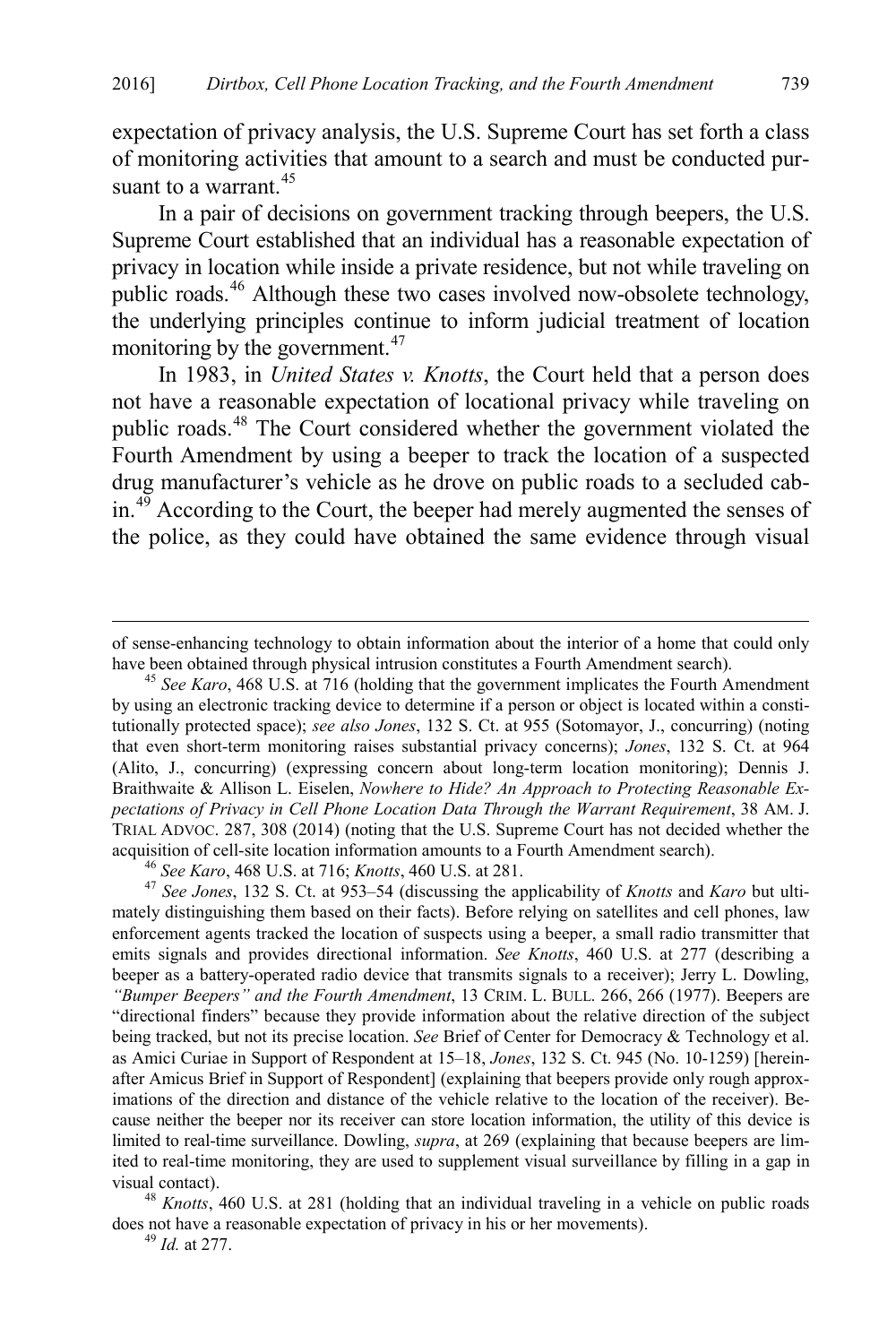surveillance.<sup>[50](#page-10-0)</sup> Because the police had ceased beeper monitoring upon the defendant's arrival at the cabin, the Court was not confronted with the weighty Fourth Amendment implications of privacy within the home.<sup>[51](#page-10-1)</sup>

The following year, in *United States v. Karo*, the Court was squarely presented with the question left open by *Knotts*: does warrantless beeper surveillance violate the Fourth Amendment when it is carried out in a pri-vate residence?<sup>[52](#page-10-2)</sup> The Court answered in the affirmative.<sup>[53](#page-10-3)</sup> Agents of the Drug Enforcement Administration placed a beeper in a can of ether that the defendant had planned to use to manufacture drugs.<sup>[54](#page-10-4)</sup> Using the beeper, the agents tracked the whereabouts of the can as the defendant and his associ-ates moved it between various houses and storage facilities.<sup>[55](#page-10-5)</sup> Distinguishing this case from *Knotts*, the Court held that the use of a tracking device within a home constitutes a search and is therefore subject to the Fourth Amendment's warrant requirement.[56](#page-10-6) The Court decided both *Knotts* and *Karo* under *Katz*'s reasonable expectation of privacy test, affirming that the historical sanctity of the home would not be eroded by novel tracking technology.[57](#page-10-7)

In 2001, in *Kyllo v. United States*, the U.S. Supreme Court held that the use of sense-enhancing technology to obtain information about the interior of a home that could only have been accessed through physical intrusion constitutes a search, at least where such technology is not in general public use.[58](#page-10-8) Suspecting that the defendant was growing marijuana in his Oregon

<span id="page-10-0"></span><sup>&</sup>lt;sup>50</sup> *Id.* at 282 (holding that the Fourth Amendment does not prohibit police from utilizing sensory enhancement devices).<br><sup>51</sup> *Id.* at 284–85 (noting that there was no evidence to indicate that the beeper device had been

<span id="page-10-1"></span>used after the defendant arrived at the residence); *see* Stephen P. Jones, *Reasonable Expectations of Privacy: Searches, Seizures, and the Concept of Fourth Amendment Standing*, 27 U. MEM. L. REV. 907, 957 (1997) (observing that the home receives the strongest Fourth Amendment protection of all places); *see also* Payton v. New York, 445 U.S. 573, 601 (1980) (noting the historical

<span id="page-10-4"></span><span id="page-10-3"></span><span id="page-10-2"></span>sanctity of the home).<br><sup>52</sup> *Karo*, 468 U.S. at 707.<br><sup>53</sup> *Id.* at 714.<br><sup>54</sup> *Id.* at 708–09, 714 (describing how law enforcement used the beeper to locate the ether in a<br>specific house).

<span id="page-10-6"></span><span id="page-10-5"></span><sup>&</sup>lt;sup>56</sup> *Id.* at 716 (rejecting the notion that the government should be able to use an electronic device to determine if somebody or something is inside an individual's home at a certain time without being subjected to Fourth Amendment constraints); *see Knotts*, 460 U.S. at 281 (holding that one cannot have a reasonable expectation of locational privacy while traveling in a vehicle on public roads).<br><sup>57</sup> *See Karo*, 468 U.S. at 714 (holding that monitoring an individual's location within a home

<span id="page-10-7"></span>violates reasonable privacy expectations under the Fourth Amendment); *Knotts*, 460 U.S. at 281 (holding that tracking an individual's travel on public roads does not violate the Fourth Amendment because one cannot reasonably expect such movement to be private); *Katz*, 389 U.S. at 361 (Harlan, J., concurring) (setting forth the reasonable expectation of privacy test). 58 *See Kyllo*, 533 U.S. at 34.

<span id="page-10-8"></span>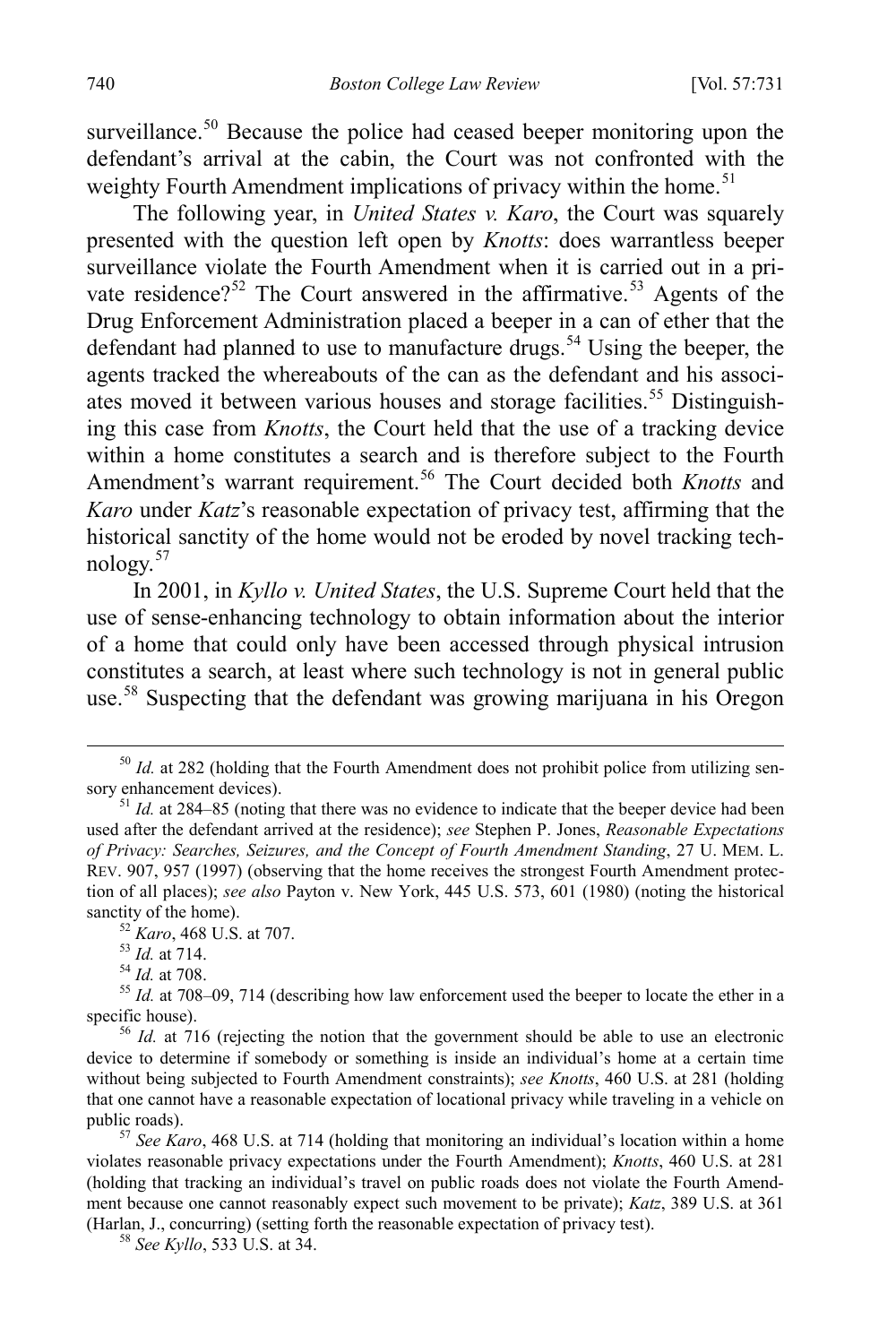residence, federal agents used a thermal imager to determine that a portion of the house was substantially warmer than the rest of the house and neighboring homes.[59](#page-11-0) Honoring the deep-rooted inviolability of the home, the Court held that the government had infringed the defendant's reasonable expectation of privacy.<sup>[60](#page-11-1)</sup> Central to the Court's decision was its concern that technological innovation would allow law enforcement to strip away indi-viduals' Fourth Amendment right to privacy.<sup>[61](#page-11-2)</sup>

In 2012, in *United States v. Jones*, the Court revisited the issue of beeper surveillance, but left the *Knotts*-*Karo* public travel framework undis-turbed by anchoring its decision in a physical trespass theory.<sup>[62](#page-11-3)</sup> Law enforcement, suspecting that the defendant was engaged in narcotics trafficking, affixed an electronic GPS tracking device to the bottom of an automo-bile registered to the defendant's wife.<sup>[63](#page-11-4)</sup> Over the next twenty-eight days,

<span id="page-11-0"></span> <sup>59</sup> *See id.* at 30 (describing how the thermal scan of the defendant's home revealed a higher temperature on the roof and outer wall than the rest of the home). Based on these thermal scans and other evidence, a judge issued a search warrant of the defendant's home, which was found to contain a substantial marijuana growing operation. *See id.* (noting that the judge issued a warrant based on the thermal imaging, utility bills, and tips from informants). <sup>60</sup> *See id.* at 34–35 (discussing the historical sanctity of the home before concluding that the

<span id="page-11-1"></span>use of a thermal imager amounted to a Fourth Amendment search); *see also Payton*, 445 U.S. at 590 (insisting that the Fourth Amendment provides rigid protection against home intrusions); Silverman v. United States, 365 U.S. 505, 511 (1961) (describing how privacy within the home stands at the core of the Fourth Amendment); DANIEL J. SOLOVE, UNDERSTANDING PRIVACY 58 (2008) (tracing the sanctity of the home back to antiquity).<br><sup>61</sup> *See Kyllo*, 533 U.S. at 35–36 (rejecting a mechanical interpretation of the Fourth Amend-

<span id="page-11-2"></span>ment that would allow law enforcement to use new technology to discern activity within the home). The Court acknowledged the limitations of the thermal imager used by the agents, but recognized it was necessary to craft an approach that would protect against encroachments carried out by more sophisticated devices. *See id.* at 36 (noting that, despite the relatively unsophisticated device used in this case, the Court needed to adopt a rule in anticipation of more advanced technology in the future).<br><sup>62</sup> *See Jones*, 132 S. Ct. at 949 (holding that a Fourth Amendment search had occurred where

<span id="page-11-3"></span>the government had physically trespassed on an individual's property to obtain information); Steven I. Friedland, Riley v. California *and the Stickiness Principle*, 14 DUKE L. & TECH. REV. 121, 132 (2016) (observing that *Jones* offered the Court an opportunity to modernize the *Katz* doctrine to account for novel tracking technology but the Court instead retreated to the physical trespass model of the Fourth Amendment).<br><sup>63</sup> *Jones*, 132 S. Ct. at 948. Originally developed for the military, GPS technology provides

<span id="page-11-4"></span>law enforcement with location tracking that is far more sophisticated than directional information from beepers. *See* Amicus Brief in Support of Respondent, *supra* note [47,](#page-9-5) at 16–22. Relying on a constellation of satellites, GPS broadcasts three-dimensional navigation data to anybody on Earth with a GPS receiver. *Id.* at 7 (describing how the receiver uses satellite data to determine the receiver's location). Beyond its improved accuracy over beepers, GPS is entirely automated—it does not require that an officer physically pursue a suspect. *Id.* at 16–17, 21 (noting that GPS conducts automatic data collection and does not need to be monitored by a human in real time); *see GPS Accuracy*, GPS.GOV, http://www.gps.gov/systems/gps/performance/accuracy/ [https://perma.cc/ BF88-STN6] (describing how a high-quality GPS receiver can provide location information that is accurate within 3.5 meters). Finally, GPS data is not limited to real-time, but can be recorded over a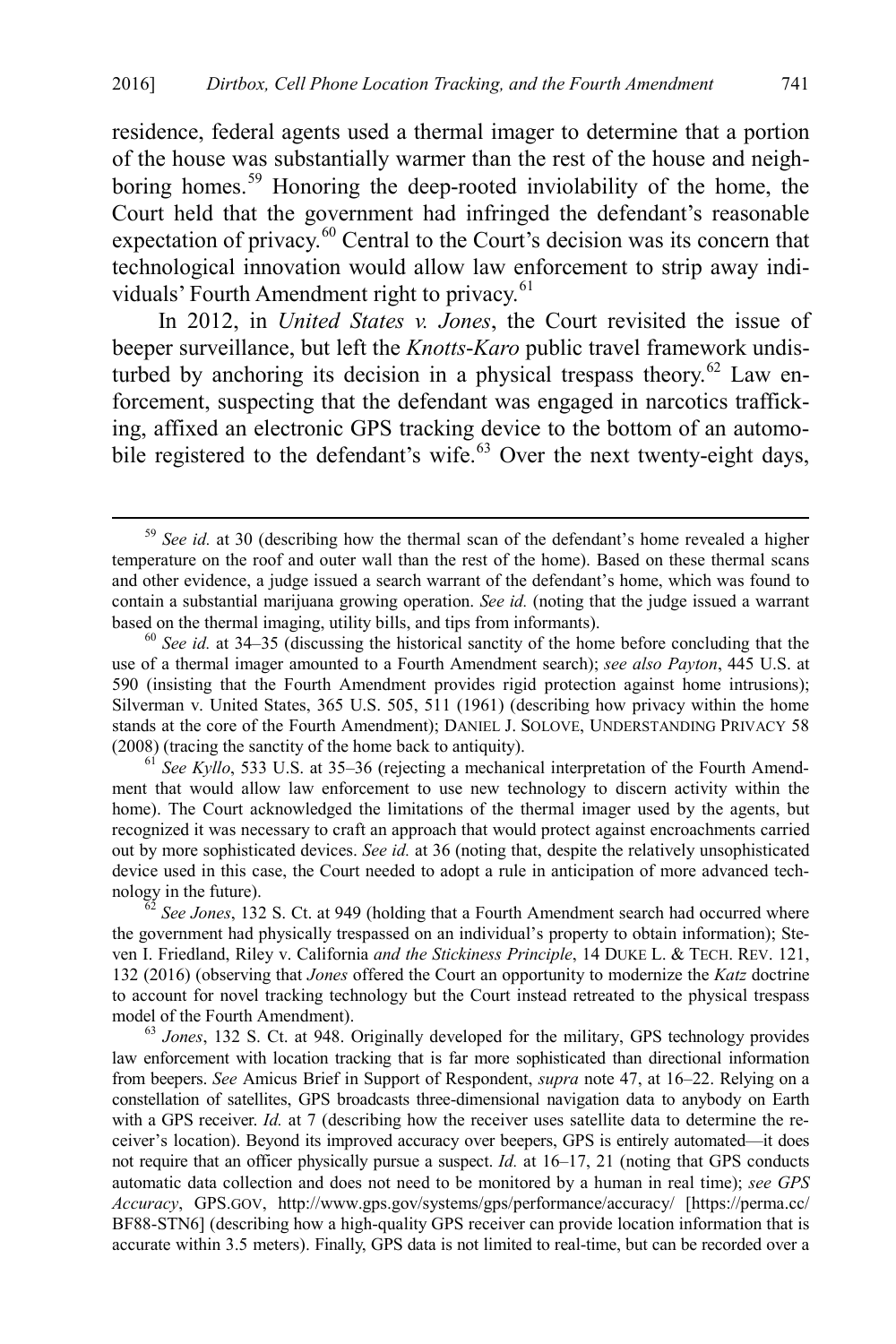the government tracked the movements of the vehicle, ultimately amassing over 2000 pages of location data.<sup>[64](#page-12-0)</sup>

<span id="page-12-6"></span>Relying on the trespass model, the Court held that the government had conducted an unconstitutional search.<sup>[65](#page-12-1)</sup> Writing for the majority, Justice Scalia focused on the text of the Fourth Amendment, as well as its history, and declined the opportunity to modernize the framework.<sup>[66](#page-12-2)</sup> Justice Scalia first fit the defendant's car within the enumerated spheres protected under the Fourth Amendment, asserting that "a vehicle is an  $\text{`effect.}$ "<sup>[67](#page-12-3)</sup>He then concluded that the government's physical attachment of the tracking device to the underside of the defendant's vehicle and subsequent monitoring amounted to a Fourth Amendment search.<sup>[68](#page-12-4)</sup>

Justices Sotomayor and Alito authored opinions, concurring with the majority's result but expressing a preference for the privacy-based "mosaic theory" over the resurrection of the trespass model, which has limited applicability to twenty-first-century technology.[69](#page-12-5) The mosaic theory considers prolonged surveillance to amount to a search because it reveals a com-

<span id="page-12-1"></span><sup>65</sup> See id. at 949; *see also* Christopher Slobogin, *Making the Most of* United States v. Jones *in a Surveillance Society: A Statutory Implementation of Mosaic Theory*, 8 DUKE J. CONST. L. & PUB. POL'Y 1, 7 (2012) (noting that the physical trespass in *Jones* allowed the case to be decided without reliance on *Katz*'s reasonable expectation of privacy test).<br><sup>66</sup> *See Jones*, 132 S. Ct. at 949 (holding that the physical intrusion of the GPS device and its

<span id="page-12-2"></span>subsequent data collection would have been considered a search under the original interpretation of the Fourth Amendment); *see also Kyllo*, 533 U.S. at 34 (noting that the physical trespass doctrine sets a floor to Fourth Amendment protection).

<span id="page-12-3"></span> $\frac{67}{3}$  *Jones*, 132 S. Ct. at 949 (declaring that a vehicle counts as an "effect" under the Fourth Amendment); *see* U.S. CONST. amend. IV (providing "[t]he right of the people to be secure in their persons, houses, papers, and effects, against unreasonable searches and seizures").

<span id="page-12-4"></span> $\frac{1}{8}$  *Jones*, 132 S. Ct. at 949 (holding that the government conducted a search by installing a GPS device on the defendant's vehicle and subsequently using it to monitor the movements of the vehicle). The Court distinguishes the unconstitutional search in *Jones* from the similar, yet constitutional, search in *Knotts* using a theory of consent by the owner. *See id.* at 952 (noting that the search in *Knotts* implicated the reasonable expectation of privacy test but not the trespass theory); *Knotts*, 460 U.S. at 278–79 (describing how officers installed a tracking device inside the chemical container with the consent of its then-owner). Although the vehicle in *Jones* was registered to the defendant's wife, the Court explains that he was the exclusive driver, which bestowed upon him the property rights of a bailee and accorded Fourth Amendment protection to the automobile.<br>Jones, 132 S. Ct. at 949 n.2.

<span id="page-12-5"></span><sup>69</sup> See Jones, 132 S. Ct. at 956 (Sotomayor, J., concurring) (expressing a preference for resolving the case under the reasonable expectation of privacy test and considering the implications of prolonged surveillance, including government knowledge of one's political beliefs, religious practices, and sexual habits); *id.* at 962 (Alito, J., concurring) (noting that the Court's reliance on the trespass doctrine would present difficult issues in cases involving electronic surveillance).

prolonged period. Amicus Brief in Support of Respondent, *supra* note [47](#page-9-5) at 16–17 (noting that

<span id="page-12-0"></span>GPS allows for twenty-four-hour, long-term location tracking and uses few resources).<br><sup>64</sup> *See Jones*, 132 S. Ct. at 948. Using satellites, the device communicated to the government the vehicle's location within fifty to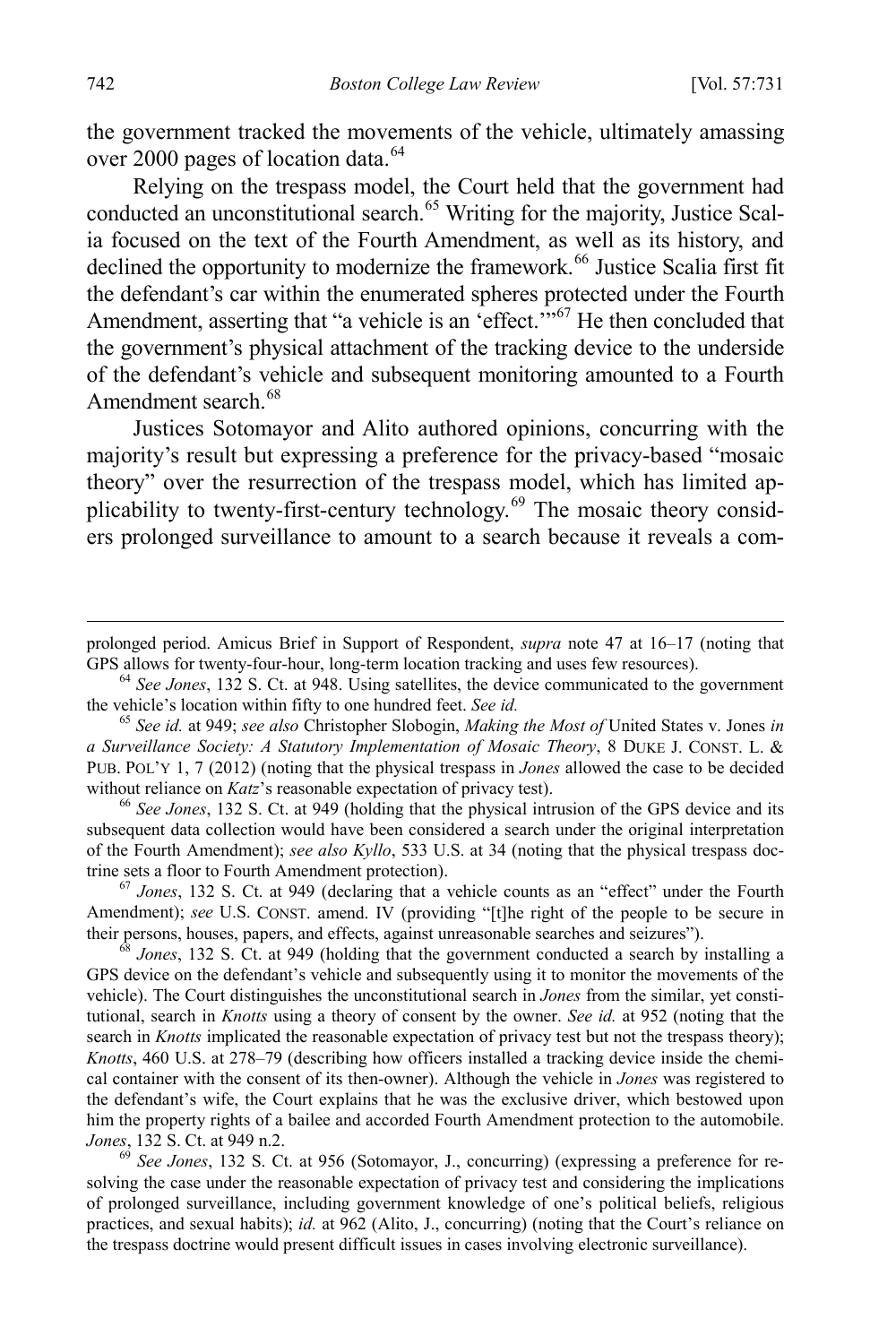<span id="page-13-2"></span>plete and intimate picture of a person's life.[70](#page-13-3) Notably, *Jones* shows that the mosaic theory has won the support of five Justices.<sup>[71](#page-13-4)</sup> Justice Sotomayor took a firmer stand against government intrusions than the majority, suggesting that the Court consider abandoning the third-party doctrine and ar-guing that surveillance also implicates the First Amendment.<sup>[72](#page-13-5)</sup> Ultimately, because the mosaic theory is not law and the *Jones* majority rested its decision on the physical trespass model, the Fourth Amendment continues to provide little guidance on the increasingly pervasive non-attachment-based location monitoring.<sup>[73](#page-13-6)</sup>

#### <span id="page-13-1"></span><span id="page-13-0"></span>II. TRACKING TECHNOLOGY RACES AHEAD OF THE LAW

This Part explores government acquisition of cell phone location information through third-party cooperation and direct interception, and describes efforts by the U.S. Department of Justice ("DOJ") and various state legisla-tures to regulate the Dirtbox and other cell-site simulators.<sup>[74](#page-13-7)</sup> Section A de-

<span id="page-13-5"></span>reconsider the fundamental premise underlying the third-party doctrine, which is "ill suited to the digital age" and warning that awareness of government monitoring chills First Amendment freedoms); Frederick Schauer, *Fear, Risk and the First Amendment: Unraveling the Chilling Effect*, 58 B.U. L. REV. 685, 689 (1978) (defining the "chilling effect" as an act of deterrence that causes people to refrain from engaging in activities for fear of punishment); Katherine J. Strandburg, *Freedom of Association in a Networked World: First Amendment Regulation of Relational Surveillance*, 49 B.C. L. REV. 741, 747 (2008) (arguing that relational surveillance by the government threatens not only individual privacy, but also First Amendment rights to freedom of association and assembly). <sup>73</sup> *See Jones*, 132 S. Ct. at 953 (explaining that cases of non-physical electronic surveillance

<span id="page-13-7"></span><span id="page-13-6"></span>remain subject to analysis under *Katz*'s reasonable expectation of privacy test). <sup>74</sup> *See infra* note[s 78–](#page-14-0)[139](#page-26-1) and accompanying text.

<span id="page-13-3"></span> <sup>70</sup> *See* CIA v. Sims, 471 U.S. 159, 178 (1985) (describing how individual activities, although trivial when viewed in isolation, are far more telling when observed in context); United States v. Maynard, 615 F.3d 544, 562 (D.C. Cir. 2010) (noting that prolonged surveillance may reveal a complete picture of an individual's life), *aff'd in part sub nom. Jones*, 132 S. Ct. 945. The mosaic theory represents a departure from the traditional application of the Fourth Amendment, which requires a court to scrutinize each government act individually. *See* Orin S. Kerr, *The Mosaic Theory of the Fourth Amendment*, 111 MICH. L. REV. 311, 315 (2012) (observing that courts determine whether a Fourth Amendment search has occurred by analyzing a particular government action in isolation). In contrast, a court employing the mosaic doctrine examines a collection of government actions over time as one potential "search." *See id.* at 320 (describing how a mosaic theory analysis considers a series of government acts together, rather than examining them in isolation). <sup>71</sup> *See Jones*, 132 S. Ct. at 956 (Sotomayor, J., concurring); *id.* at 963–64 (Alito, J., concur-

<span id="page-13-4"></span>ring); *see also* Kerr, *supra* note [70,](#page-13-2) at 320–21 (noting that *Maynard* and *Jones* suggest that a majority of the Court is prepared to embrace the mosaic theory); Slobogin, *supra* note [65,](#page-12-6) at 7 (observing that, as of 2012, five Justices were ready to abandon the connection between physical trespass and the Fourth Amendment). Despite the recent traction that it has gained, the mosaic theory is not without its critics. *See* United States v. Jones, 625 F.3d 766, 769 (D.C. Cir. 2010) (Sentelle, J., dissenting) (rejecting the mosaic theory), *aff'd*, 132 S. Ct. 945; *see also* Kerr, *supra* not[e 70,](#page-13-2) at 346 (expressing concern about the mosaic theory and advocating for its rejection by courts). <sup>72</sup> *See Jones*, 132 S. Ct. at 956–57 (Sotomayor, J., concurring) (suggesting that the Court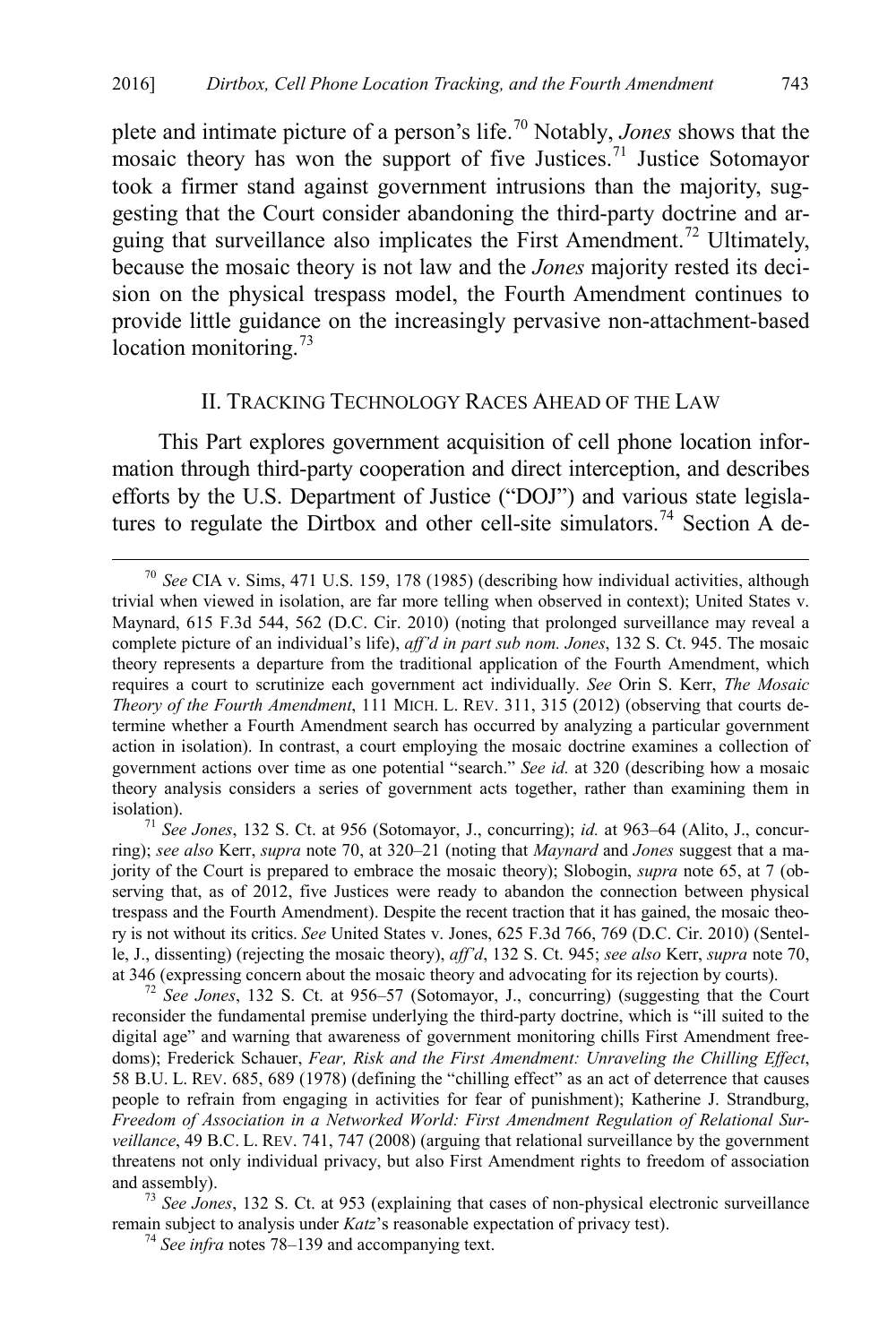scribes cell-site location information.<sup>[75](#page-14-1)</sup> Section B examines the use of cell-site simulators, such as the Dirtbox, by law enforcement.<sup>[76](#page-14-2)</sup> Section C explores attempts to regulate the Dirtbox by the Department of Justice and legisla-tures.<sup>[77](#page-14-3)</sup>

## <span id="page-14-0"></span>*A. Cell-Site Location Information*

As the availability and sophistication of location tracking technology has surged, so has its use by law enforcement.<sup>[78](#page-14-4)</sup> Radio-frequency enabled trackers were once a valuable tool for police officers, but satellite-based technology, such as GPS devices, has rendered radio "beepers" obsolete.<sup>[79](#page-14-5)</sup> GPS devices remain a popular option for location tracking, but this attach-ment-based technology presents practical and legal obstacles.<sup>[80](#page-14-6)</sup> Law enforcement is increasingly turning to cell phone tracking as an appealing alternative to attachment-based tracking devices. $81$ 

<span id="page-14-4"></span><span id="page-14-3"></span><span id="page-14-2"></span><span id="page-14-1"></span><sup>75</sup> See infra notes [78](#page-14-0)[–94](#page-17-0) and accompanying text.<br><sup>76</sup> See infra notes [95](#page-18-0)[–113](#page-21-0) and accompanying text.<br><sup>77</sup> See infra notes [114–](#page-22-0)[139](#page-26-1) and accompanying text.<br><sup>78</sup> See Eric Lichtblau, *Police Are Using Phone Tracking as a Routi* 31, 2012), http://www.nytimes.com/2012/04/01/us/police-tracking-of-cellphones-raises-privacyfears.html? r=0 [https://perma.cc/RR56-WQ89] (revealing that cell phone tracking has gone from a national security measure to an everyday tool for local law enforcement, with little or no judicial oversight); Jennifer Valentino-Devries, *Sealed Court Files Obscure Rise in Electronic Surveillance*, WALL STREET J. (June 2, 2014), http://www.wsj.com/articles/sealed-court-files-obscurerise-in-electronic-surveillance-1401761770 [https://perma.cc/3AUJ-78MN] (describing how law enforcement requests in federal courts for location data and electronic tracking have increased substantially over the past decade); *see also* United States v. Jones, 132 S. Ct. 945, 963 (2012) (noting the recent development of novel location tracking technology).

<span id="page-14-5"></span><sup>79</sup> *See, e.g.*, People v. Weaver, 12 N.Y.3d 433, 440 (2009) (describing beepers as "very primitive tracking device[s]"); April A. Otterberg, Note, *GPS Tracking Technology: The Case for Revisiting* Knotts *and Shifting the Supreme Court's Theory of the Public Space Under the Fourth Amendment*, 46 B.C. L. REV. 661, 694 (2005) (noting that GPS devices are more accurate than beepers); Ramya Shah, Note, *From Beepers to GPS: Can the Fourth Amendment Keep up with Electronic Tracking Technology?*, 2009 U. ILL. J.L. TECH. & POL'Y 281, 285 (noting that beepers are smaller than GPS trackers and less sophisticated).<br><sup>80</sup> *See* Travis Martinez, *Using GPS Tracking Devices as Alarms*, 8 COMMUNITY POLICING

<span id="page-14-6"></span>DISPATCH, no. 1, Jan. 2015, http://cops.usdoj.gov/html/dispatch/01-2015/using\_gps\_as\_alarms.asp [https://perma.cc/TT6F-J3UZ] (describing how law enforcement has difficulty deploying GPS trackers on certain property without the devices being detected); Kim Zetter, *Busted! Two New Fed GPS Trackers Found on SUV*, WIRED (Nov. 8, 2011), http://www.wired.com/2011/11/gpstracker-times-two/ [https://perma.cc/8D2X-967T] (telling the story of a California man who discovered and removed two GPS tracking devices that police officers had placed on his car); *see also Jones*, 132 S. Ct. at 949 (holding that the warrantless attachment of a GPS receiver to an automobile violates the Fourth Amendment). This Note refers to beepers and GPS receivers as "attachment-based" tracking devices to distinguish them from the more modern tracking devices that do not require physical attachment. <sup>81</sup> *See* Bryan Bender, *Cellphone Firms Regularly Give Data to Law Enforcement*, BOS. GLOBE,

<span id="page-14-7"></span>(Dec. 9, 2013), https://www.bostonglobe.com/news/nation/2013/12/09/new-figures-show-growthlaw-enforcement-requests-for-cellphone-data/9o1TZ1xz5VUBButjteO1jL/story.html [https://perma.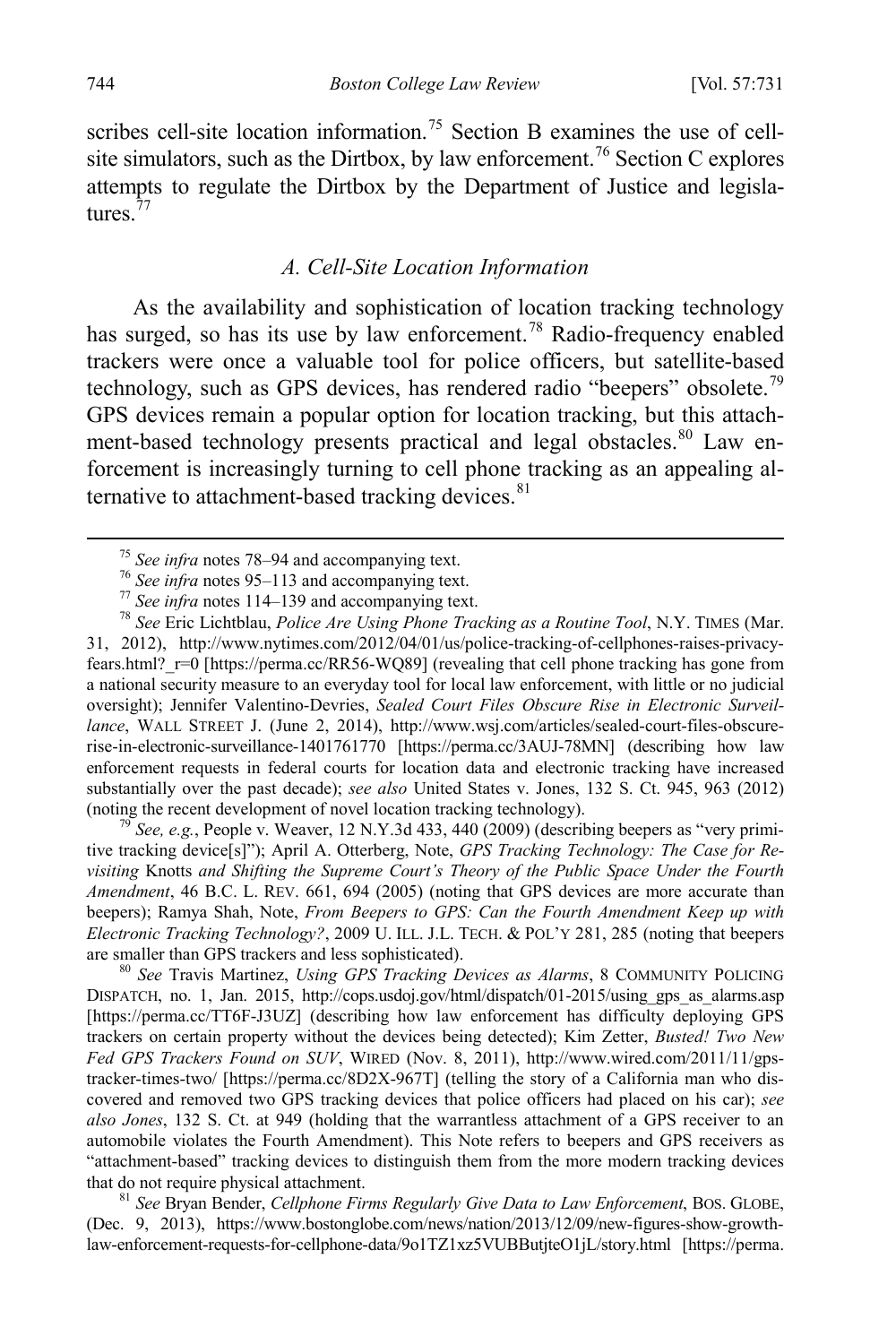<span id="page-15-0"></span>Law enforcement may avoid the inherent problems of attachmentbased tracking by obtaining a suspect's cell-site location information ("CSLI").[82](#page-15-1) Every cell phone automatically generates CSLI for its wireless service provider ("WSP") in its normal course of functioning.<sup>[83](#page-15-2)</sup> Given the numerous cellular towers, or "cell sites," in a geographic area through which a call could be routed, and their varying signal strengths, cell phones continually register with the cell site emitting the strongest signal to ensure optimal connectivity.[84](#page-15-3) WSPs maintain a record of this registration, indicat-ing which of its many cell-sites was pinged and at what time.<sup>[85](#page-15-4)</sup> Depending

<span id="page-15-1"></span>(noting that a great advantage of cell phone tracking is law enforcement's ability to circumvent legal and practical hurdles that are often associated with the physical installation of a tracking device). With 90% of American adults using cell phones, law enforcement can track the majority of the population without planting any external devices. *See Mobile Technology Fact Sheet*, PEW RESEARCH CTR. (Oct. 2014), http://www.pewinternet.org/fact-sheets/mobile-technology-fact-sheet/ [https://perma.cc/57Q6-NSUD]. Also, whereas GPS receivers are typically affixed to automobiles, cell phones remain within arm's length of users throughout the day. *See In re* U.S. for an Order Authorizing the Release of Historical Cell-Site Info., 809 F. Supp. 2d 113, 115 (E.D.N.Y. 2011) (observing that many people never stray more than a few feet from their cell phone). <sup>83</sup> *See ECPA Reform and the Revolution in Location Based Technologies and Services: Hear-*

<span id="page-15-2"></span>*ing Before the Subcomm. on the Constitution, Civil Rights, & Civil Liberties of the H. Comm. on the Judiciary*, 111th Cong. 4 (2010) (statement of Matt Blaze, Professor, University of Pennsylvania) [hereinafter Blaze Testimony]; Susan Freiwald, *Cell Phone Location Data and the Fourth Amendment: A Question of Law, Not Fact*, 70 MD. L. REV. 681, 705 (2011) (describing how cell phones constantly generate registration data, regardless of whether a call is in progress); Robinson Meyer, *Do Police Need a Warrant to See Where a Phone Is?*, The ATLANTIC (Aug. 8, 2015), http://www.theatlantic.com/technology/archive/2015/08/warrantless-cell-phone-location-tracking/400 775/ [http://perma.cc/8AJA-QQVW] (explaining that cell phone users create a trail of cell-site location information as they move throughout the day). <sup>84</sup> *See* Blaze Testimony, *supra* note [83,](#page-15-0) at 4 (describing the process by which a call is handed

<span id="page-15-3"></span>off seamlessly between base stations when a cell phone is moving); Freiwald, *supra* note [83,](#page-15-0) at 705 (explaining how frequent registration enables cellular service providers to locate the optimal tower through which to transfer incoming and outgoing calls); Meyer, *supra* note [83](#page-15-0) (noting that cell phones continually register with the closest cellular tower). Regardless of whether a user is placing a call, as long as the cell phone is turned on, cell-site registration occurs every seven seconds or whenever the signal grows weak. *In re* Application for Pen Register & Trap/Trace Device with Cell Site Location Auth., 396 F. Supp. 2d 747, 750 (S.D. Tex. 2005).<br><sup>85</sup> *See* Blaze Testimony, *supra* note [83,](#page-15-0) at 7; *see also* COMPUT. CRIME AND INTELLECTUAL

<span id="page-15-4"></span>PROP. SECTION, U.S. DEP'T OF JUSTICE, RETENTION PERIODS OF MAJOR CELLULAR SERVICE PROVIDERS 1 (2010), https://www.aclu.org/files/pdfs/freespeech/retention\_periods\_of\_major\_cell ular service providers.pdf [http://perma.cc/BW2L-N8PO] (showing that most major wireless service providers retain CSLI for over a year).

cc/2Z2J-FL64] (describing how the largest wireless carriers in the United States now routinely provide state and local law enforcement with thousands of records containing customers' location information in furtherance of criminal investigations); Sarah Roberts, *Court Says No GPS Tracking? How About Cell Phone Tracking?*, AM. C.L. UNION: SPEAK FREELY (Apr. 6, 2012), https://www.aclu.org/blog/technology-and-liberty-national-security/court-says-no-gps-tracking-ho w-about-cell-phone [https://perma.cc/D5YB-8PFE] (describing how after warrantless GPS surveillance failed to pass constitutional muster, the government has turned to cell phone monitoring to obtain individuals' location information). <sup>82</sup> M. Wesley Clark, *Cell Phones as Tracking Devices*, 41 VAL. U. L. REV. 1413, 1413 (2007)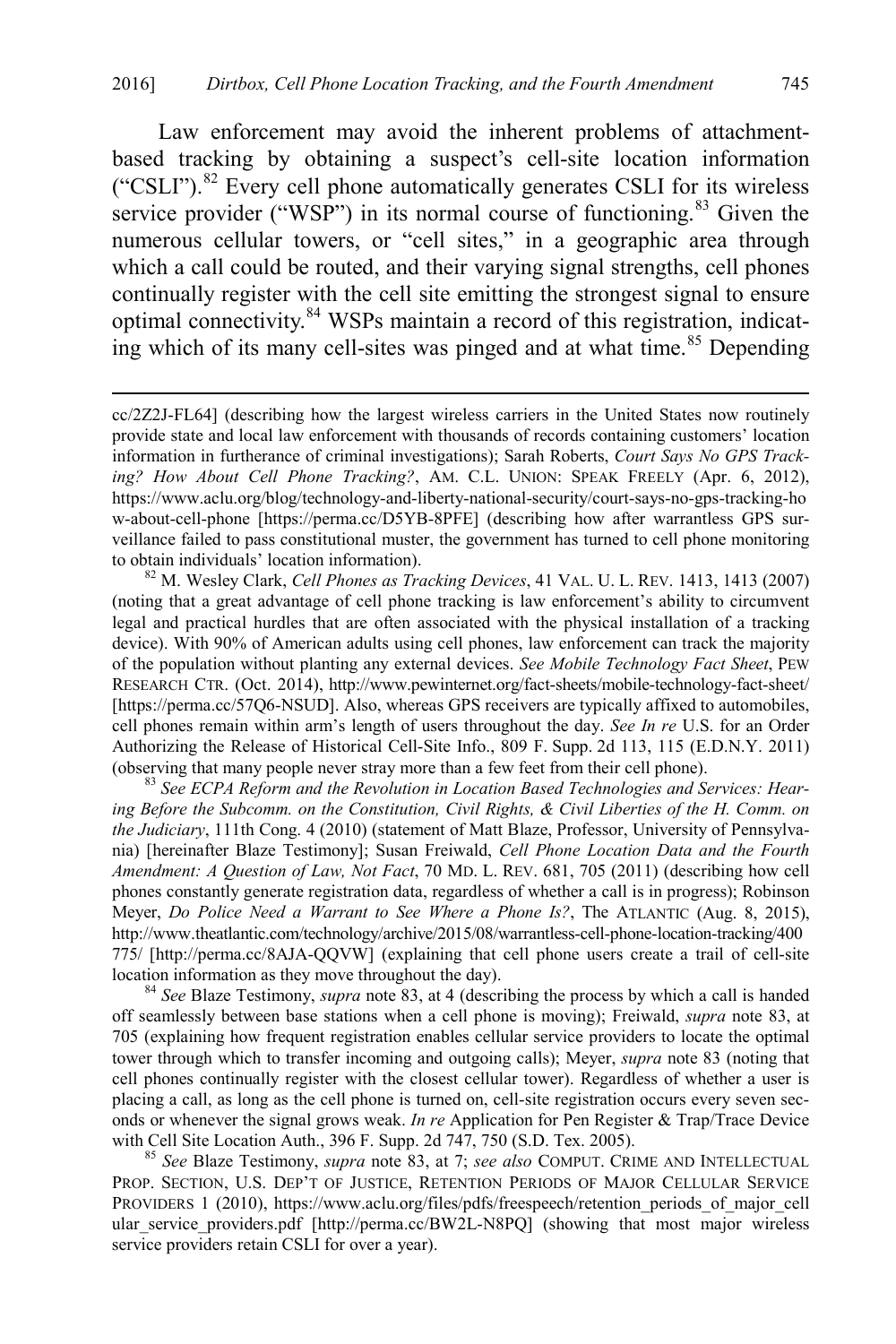on the area of coverage, or "cell sector," of a cell-site, CSLI can indicate the location of a cell phone from anywhere between a few miles to a few meters $86$ 

CSLI exists in two forms: historical and real-time.<sup>[87](#page-16-1)</sup> Historical CSLI consists of records stored by a WSP that indicate where a cell phone was located in the past.<sup>[88](#page-16-2)</sup> Real-time CSLI, on the other hand, refers to the data that reveals the current location of a cell phone.<sup>[89](#page-16-3)</sup> Notably, real-time CSLI may be more accurate than historical CSLI because the former can be en-hanced through triangulation.<sup>[90](#page-16-4)</sup>

<span id="page-16-1"></span>332 (4th Cir.), *vacated*, 624 Fed. App'x 75 (4th Cir. 2015) (distinguishing between historical CSLI and real-time CSLI); State v. Perry, 776 S.E.2d 528, 534 (N.C. Ct. App. 2015), *review denied*, 781 S.E.2d 622 (N.C. 2016) (mem.) (same).<br><sup>88</sup> *Graham*, 846 F. Supp. 2d at 391 (explaining that historical CSLI "exposes to the govern-

<span id="page-16-2"></span>ment only where a suspect *was* and not where he *is*"); *Perry*, 776 S.E.2d at 534 (noting that historical CSLI indicates where a cell phone was located at a certain time in the past).

<span id="page-16-3"></span><sup>89</sup> See Perry, 776 S.E.2d at 534 (explaining that real-time CSLI reveals the present location of a cell phone); *see also* Ford v. State, No. PD-1396-14, 2015 WL 8957647, at \*10 (Tex. Crim. App. Dec. 16, 2015) (distinguishing real-time CSLI from historical CSLI). <sup>90</sup> *See In re* Application of the U.S. for an Order for Prospective Cell Site Location Info. on a

<span id="page-16-4"></span>Certain Cellular Phone, 460 F. Supp. 2d 448, 451 (S.D.N.Y. 2006) (explaining how the process of triangulation can render real-time cell phone location information "with a fair degree of precision"); *see also In re* Smartphone Geolocation Data Application, 977 F. Supp. 2d 129, 137 (E.D.N.Y. 2013) (observing that the accuracy of CSLI can be significantly enhanced by triangulating a cell phone's signal to multiple towers). Because historical CSLI is comprised of location data obtained from one tower at a time, it cannot be improved through triangulation, which requires data from multiple towers. *See In re* Application of the U.S. for an Order Authorizing the Disclosure of Cell Site Location Info., No. 6:08-6038M-REW, 2009 WL 8231744, at \*2 (E.D. Ky. Apr. 17, 2009) (noting that triangulation is not possible with historical CSLI, which is derived from a single cell site); Interview with Nathan Freed Wessler, Staff Attorney, Am. Civil Liberties Union (July 1, 2014), http://www.theblaze.com/stories/2014/07/01/is-your-local-police-force-using -high-tech-tracking-the-top-four-terms-you-need-to-know/ (explaining that real-time CSLI provides more precise tracking than historical CSLI because the former can be triangulated). *But see* Stephanie K. Pell & Christopher Soghoian, *Can You See Me Now?: Toward Reasonable Standards for Law Enforcement Access to Location Data That Congress Could Enact*, 27 BERKELEY TECH. L.J.

<span id="page-16-5"></span><span id="page-16-0"></span> <sup>86</sup> *See* Freiwald, *supra* note [83,](#page-15-0) at 711 (citing Blaze Testimony, *supra* not[e 83,](#page-15-0) at 25) (noting that, in small cell sectors, CSLI can reveal the location of a cell phone with great accuracy). Although early cell sectors were quite large, the increased demand for bandwidth has led to significantly smaller base stations, some designed to serve specific floors of a building or even an individual home). Blaze Testimony, *supra* note [83,](#page-15-0) at 8–9. Despite shrinking cell-sites, it is generally accepted that CSLI is less accurate than GPS. *See The Two Towers*, THE ECONOMIST (Sept. 6, 2014), http://www.economist.com/news/united-states/21615622-junk-science-putting-innocentpeople-jail-two-towers (noting that juries' unquestioning reliance on historical CSLI leads to false convictions because such location information is significantly less accurate than prosecutors may claim). *But see* Thomas A. O'Malley, *Using Historical Cell Site Analysis Evidence in Criminal Trials*, 59 U.S. ATT'YS BULL. 16, 17 (2011) (describing historical CSLI as "reliable, accurate, and useful in criminal trials"). Accurate cell phone location information is a federal requirement. *See* 47 C.F.R. § 20.18(h)(1) (2012) (setting forth location accuracy requirements for network-based cellular devices to assure that law enforcement can find 911 emergency callers). <sup>87</sup> *See* United States v. Graham, 846 F. Supp. 2d 384, 391–92 (D. Md. 2012), *aff'd*, 796 F.3d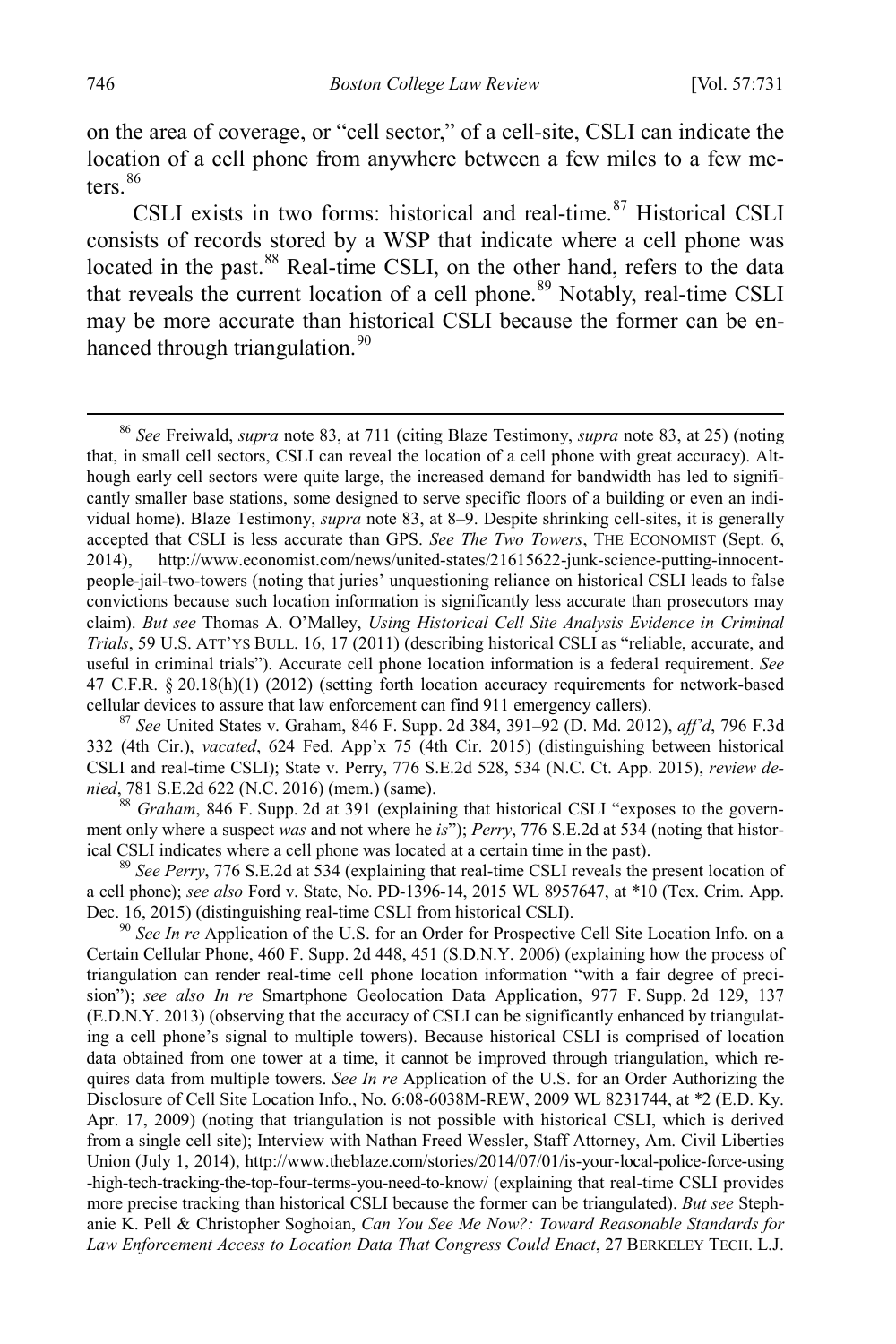The government typically obtains cell phone location data by requesting CSLI from a WSP, which poses legal and practical obstacles.<sup>[91](#page-17-1)</sup> The patchwork of statutory authority upon which the government relies to obtain CSLI is ill fitted to such technology and leads to inconsistent outcomes across ju-risdictions.<sup>[92](#page-17-2)</sup> Furthermore, the government's reliance on a third party may result in delay or uncooperativeness.<sup>[93](#page-17-3)</sup> For these reasons, law enforcement has increasingly begun to take matters into their own hands by intercepting CSLI, thus avoiding the hindrances of courts and third-party WSPs.<sup>[94](#page-17-4)</sup>

<span id="page-17-1"></span>2013), https://www.aclu.org/protecting-civil-liberties-digital-age/cell-phone-location-tracking-pub lic-records-request [http://perma.cc/TQH9-RCJJ] (revealing that out of a survey of approximately 250 law enforcement agencies, only thirteen did not engage in cell phone tracking); Shira Schoenberg, *Law Enforcement Agencies Made 1.1 Million Requests for Americans' Cell Phone Records in 2012, U.S. Sen. Ed Markey Finds*, MASSLIVE (Dec. 9, 2013, 5:43 PM), http://www.mass live.com/politics/index.ssf/2013/12/law\_enforcement\_agencies\_made.html [https://perma.cc/9C59 -42NL]. 92 *See Transparency Report*, AT&T, http://about.att.com/content/csr/home/frequently-requ

<span id="page-17-2"></span>ested-info/governance/transparencyreport.html [https://perma.cc/ELL9-S5ET] (offering data from 2015 on subpoenas, court orders, and search warrants sought by law enforcement to obtain customers' cell phone location information); *e.g.*, *In re* Application of U.S. for an Order Authorizing Installation & Use of a Pen Register & a Caller Identification Sys. on Tel. Nos. (Sealed), 402 F. Supp. 2d 597, 600 (D. Md. 2005) ("[T]he government contends that the [Stored Communications Act] authorizes disclosure of historical cell site information and, when combined with the Pen/Trap Statute, also authorizes disclosure of real time cell site information."). *Compare* United States v. Davis, 785 F.3d 498, 511 (11th Cir.), *cert. denied*, 136 S. Ct. 479 (2015) (mem.) (holding that the government may obtain historical CSLI pursuant to the Stored Communications Act), *with In re* Application of U.S. for an Order Authorizing Disclosure of Location Info. of a Specified Wireless Tel., 849 F. Supp. 2d 526, 574–75 (D. Md. 2011) (holding that the government may not obtain historical CSLI pursuant to the Stored Communications Act). <sup>93</sup> *See Going Dark: Lawful Electronic Surveillance in the Face of New Technologies: State-*

<span id="page-17-3"></span>*ment Before the Subcomm. on Crime, Terrorism, & Homeland Sec. of the H. Comm. on the Judiciary* (2011) (statement of Valerie Caproni, Gen. Counsel, Federal Bureau of Investigation), https://www.fbi.gov/news/testimony/going-dark-lawful-electronic-surveillance-in-the-face-of-new -technologies [https://perma.cc/9MCY-9QXX] [hereinafter *Going Dark*] (describing the increasingly common situation of cell phone providers failing to comply with court orders); *see also* David Kravets, *Cell-Tracking Bills Require Info Dump for Missing Persons*, WIRED (Oct. 22, 2009), http://www.wired.com/2009/10/cell-tracking-bills/ [https://perma.cc/C3EU-43YU] (detailing the story of Kelsey Smith, a teenage girl who was kidnapped and killed during the days it took law enforcement to obtain her CSLI from Verizon). Apple's recent refusal to provide the DOJ with backdoor access to its iPhone has ignited national debate regarding uncooperative intermediaries, highlighting the challenges of third-party reliance. *See* Eric Lichtblau & Katie Benner, *Apple Fights Order to Unlock San Bernardino Gunman's iPhone*, N.Y. TIMES (Feb. 17, 2016), http://www.nytimes.com/2016/02/18/technology/apple-timothy-cook-fbi-san-bernardino.html? $r=0$ [https://perma.cc/34GQ-FS2R] (describing the legal dispute and national policy debate that erupted after Apple refused to circumvent iPhone safeguards and provide the DOJ with access to the cell phone belonging to the San Bernardino shooter). 94 *See generally* John Kelly, *Cellphone Data Spying: It's Not Just the NSA*, USA TODAY

<span id="page-17-4"></span>(June 13, 2014), http://www.usatoday.com/story/news/nation/2013/12/08/cellphone-data-spying-

<span id="page-17-5"></span><span id="page-17-0"></span> <sup>117, 128 (2012) (</sup>noting that although it is not common practice, some cellular providers routinely record triangulated CSLI). <sup>91</sup> *See Cell Phone Location Tracking Public Records Request*, AM. C.L. UNION (Mar. 25,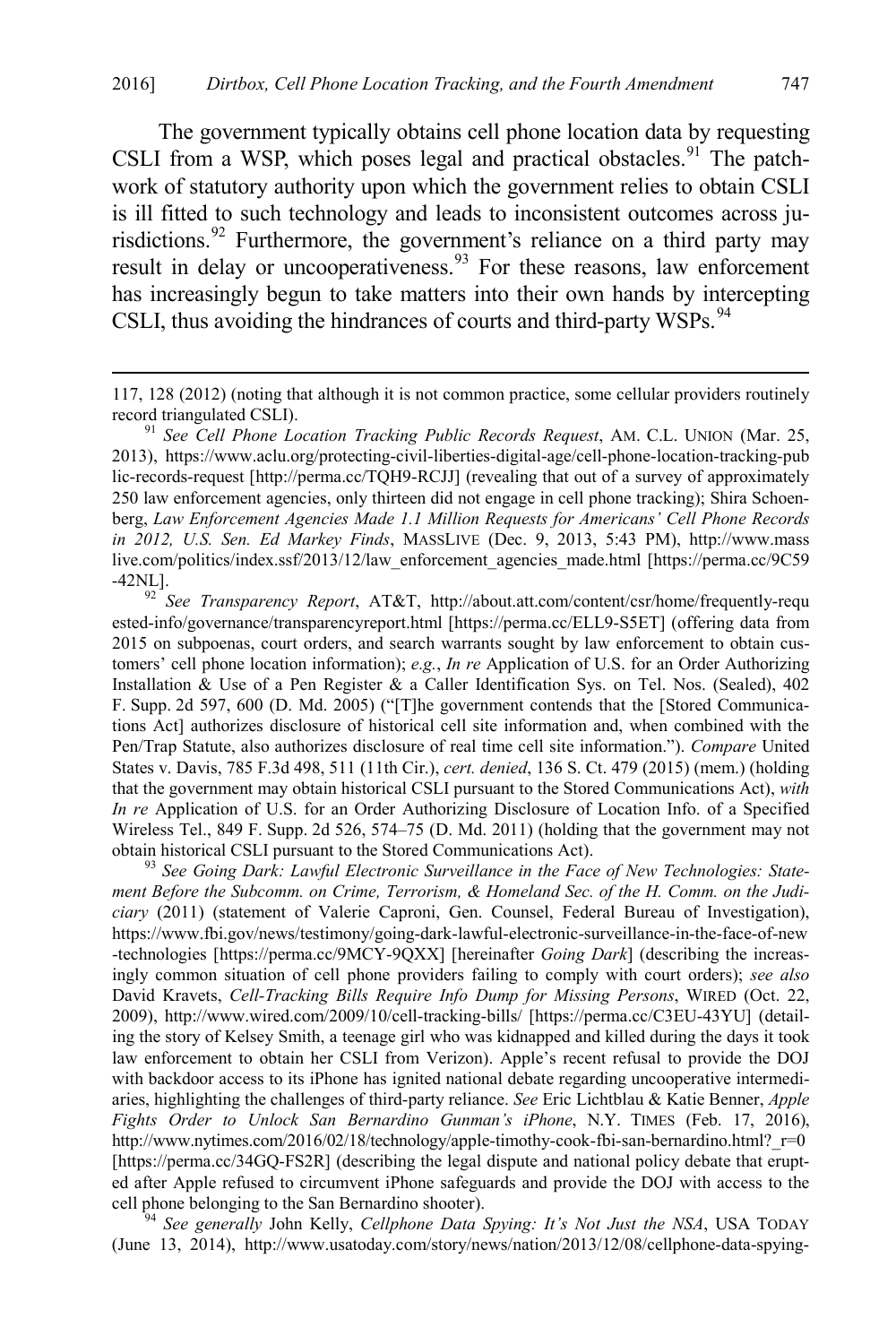### <span id="page-18-7"></span><span id="page-18-0"></span>*B. Stingrays and Dirtboxes: Cutting out the Middle Man with Cell-Site Simulators*

Federal, state, and local law enforcement use devices called Stingrays to intercept cell phone location information.<sup>[95](#page-18-1)</sup> The Stingray, part of a broader class of international mobile subscriber identity ("IMSI") catchers, mimics a cellular tower and compels all cell phones within range to transmit their location data to the device.<sup>[96](#page-18-2)</sup> With this data, law enforcement can use triangulation to calculate an individual's precise  $\alpha$  location.<sup>97</sup> Although typically used to target the location of a single cell phone, Stingrays intercept data from every cell phone within range.<sup>[98](#page-18-4)</sup> Originally developed for counter-terrorism, these devices are now routinely used by local law enforce-ment.<sup>[99](#page-18-5)</sup> Despite the widespread use of Stingrays, the federal government has resorted to extreme measures to keep them classified.<sup>[100](#page-18-6)</sup>

<span id="page-18-2"></span>location information of cell phones by imitating cellular towers); Williams, *supra* note [95](#page-18-0) (ex-

<span id="page-18-3"></span><sup>97</sup> See Joel Hruska, *Stingray, the Fake Cell Phone Tower Cops and Carriers Use to Track Your Every Move*, EXTREMETECH (June 17, 2014), http://www.extremetech.com/mobile/184597-stingraythe-fake-cell-phone-tower-cops-and-providers-use-to-track-your-every-move [https://perma.cc/7G9Y-7QSV] (explaining how law enforcement typically operate this device from within a vehicle, allowing them to discretely obtain cell phone signals from several locations and then triangulate those signals to hone in on a suspect's precise location); Jennifer Valentino-Devries, *How 'Stingray' Devices Work*, WALL STREET J.: DIGITS (Sept. 21, 2011, 10:33 PM), http://blogs.wsj.com/digits/2011/ 09/21/how-stingray-devices-work/ [https://perma.cc/GC3D-JDSM] (describing how Stingrays can measure cell phone signals and then triangulate them to obtain more precise location information).

<span id="page-18-4"></span><sup>98</sup> Goldstein, *supra* note [95](#page-18-0) (explaining that although Stingrays are used to locate specific individuals, the devices also gather data from other cell phones within range); *see Stingray Tracking Devices: Who's Got Them?*, *supra* note [95](#page-18-0) (noting that Stingrays gather cell phone location information from bystanders). <sup>99</sup> *See* Kelly, *supra* not[e 94](#page-17-0) (noting that "[a]t least 25 police departments own a Stingray" and

<span id="page-18-5"></span>that "[t]he federal government funds most of the purchases, via anti-terror grants"). Since obtain-

nsa-police/3902809/ [https://perma.cc/2JH2-B22M] (noting that law enforcement is increasingly relying on new technology to intercept cell phone location information).

<span id="page-18-6"></span><span id="page-18-1"></span><sup>&</sup>lt;sup>95</sup> See Joseph Goldstein, *New York Police Are Using Covert Cellphone Trackers, Civil Liberties Group Says*, N.Y. TIMES (Feb. 11, 2016), http://www.nytimes.com/2016/02/12/nyregion/new-yorkpolice-dept-cellphone-tracking-stingrays.html? r=0 [http://perma.cc/LRH5-BUMB] (revealing that the New York Police Department has been using Stingrays "as frequently as 200 times a year" since 2008); Timothy Williams, *Covert Electronic Surveillance Prompts Calls for Transparency*, N.Y. TIMES (Sept. 28, 2015), http://www.nytimes.com/2015/09/29/us/stingray-covert-electronicsurveillance-prompts-calls-for-transparency.html [http://perma.cc/9RRW-RLSC] ("Law enforcement officials across the United States have become enamored of the StingRay . . . ."); *Stingray Tracking Devices: Who's Got Them?*, AM. C.L. UNION, https://www.aclu.org/map/stingray-track ing-devices-whos-got-them [https://perma.cc/TCN4-KKRE] (tracking Stingray use by federal, state, and local law enforcement across the country). Harris Corporation, the designer and manufacturer of the Stingray, produces variations on this device, which include the Stingray II, Amber-Jack, KingFish, TriggerFish, and LoggerHead. Jennifer Valentino-Devries, *'Stingray' Phone Tracker Fuels Constitutional Clash*, WALL STREET J. (Sept. 22, 2011), http://www.wsj.com/ articles/SB10001424053111904194604576583112723197574 [https://perma.cc/JP5P-AGE3]. 96 *See* Goldstein, *supra* note [95](#page-18-0) (describing Stingrays as portable devices that intercept the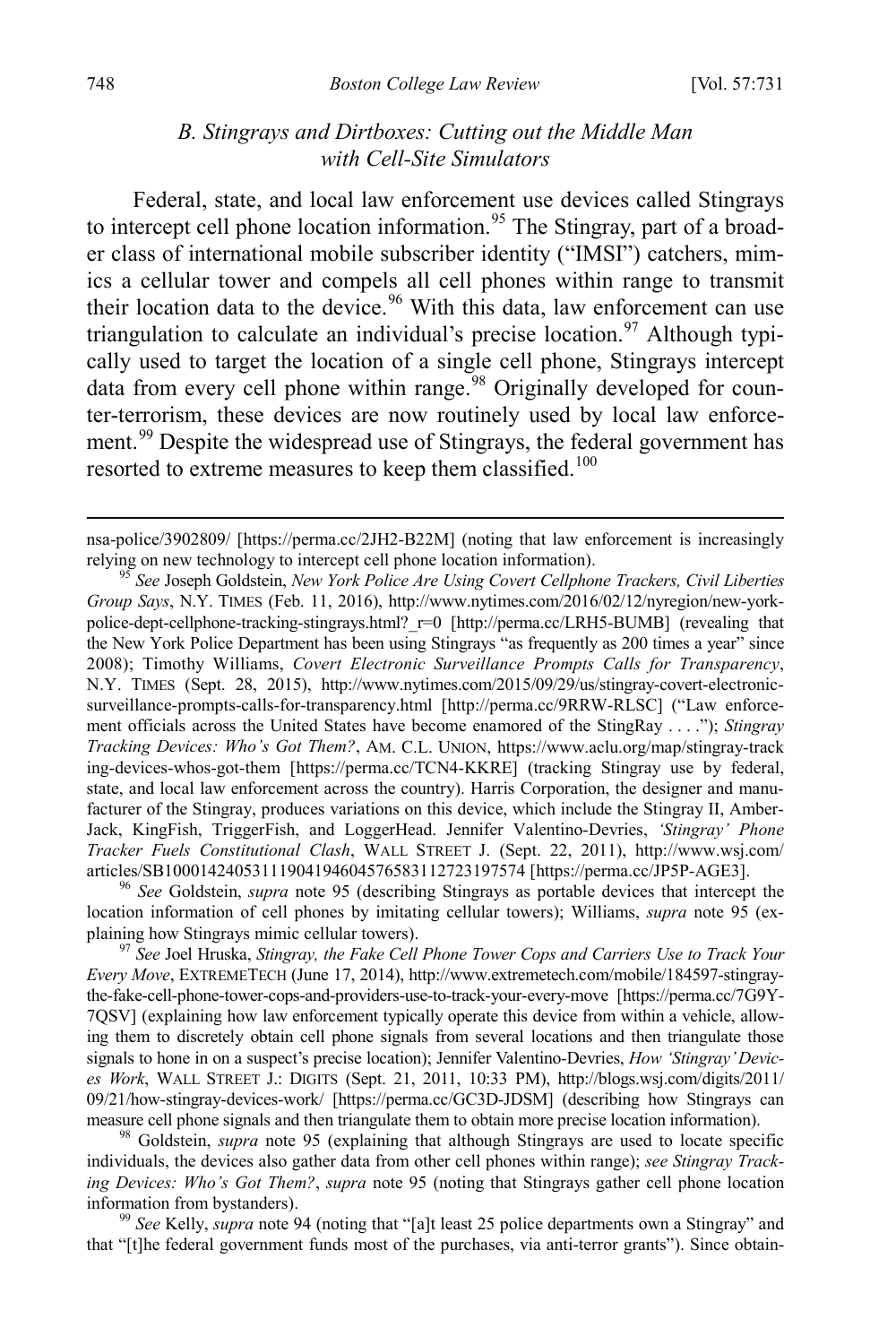In November 2014, a news report revealed that the DOJ uses airplane-mounted IMSI catchers that are far more sophisticated than the Stingray.<sup>[101](#page-19-0)</sup> Named after its manufacturer, Digital Receiver Technology Inc., the DRTbox (or "Dirtbox") also dupes cell phones into transmitting their loca-tion information to the device by posing as a cellular tower.<sup>[102](#page-19-1)</sup> In a surveillance program operated by the U.S. Marshals Service since 2007, Dirtboxes are affixed to the underside of small-sized Cessna aircraft, which regularly fly over an area covering most of the population of the United States in search of criminal suspects.<sup>[103](#page-19-2)</sup> The two-foot-square box is humble in size relative to the cellular towers it mimics, but it is extremely powerful—in a single flight, the Dirtbox intercepts data from tens of thousands of cell

<span id="page-19-0"></span>than anything previously understood about government use of such technology"); Gail Sullivan, *Report: Secret Government Program Uses Aircraft for Mass Cellphone Surveillance*, WASH. POST (Nov. 14, 2014), https://www.washingtonpost.com/news/morning-mix/wp/2014/11/14/report-secretgovernment-program-uses-aircraft-for-mass-cellphone-surveillance/ [https://perma.cc/2PJH-3MEB] (describing the Dirtbox program). The devices are now being used by other federal agencies, as well as state and local law enforcement. *See* Ferner, *supra* note [1](#page-1-1) (noting that the police in Anaheim are using surveillance equipment thought to have only been used by the federal government and in larger cities).<br><sup>102</sup> Barrett, *supra* note [2](#page-2-0) (describing how the Dirtbox mimics cellular towers, causing cell

<span id="page-19-1"></span>phones to connect to it and transfer their registration information). The Dirtbox acquires this IMSI directly, obviating the need for tower-based CSLI. See id.

<span id="page-19-2"></span><sup>103</sup> *Id.* (explaining that, for cost reasons, a single flight typically targets multiple suspects); see Memorandum, Dep't of Justice, Department of Justice Policy Guidance: Use of Cell-Site Simulator Technology 3 (Sept. 3, 2015), http://www.justice.gov/opa/file/767321/download [http://perma. cc/C52N-EHNJ] [hereinafter DOJ Cell-Site Policy Memo] (providing guidelines for "use of a cellsite simulator on an aircraft").

<span id="page-19-3"></span>ing regulatory approval, the Stingray has deviated from its intended and approved usage. *See* Nathan Freed Wessler & Nicole Ozer, *Documents Suggest Maker of Controversial Surveillance Tool Misled the FCC*, AM. C.L. UNION: FREE FUTURE (Sept. 17, 2014 10:15AM), https://www.aclu. org/blog/documents-suggest-maker-controversial-surveillance-tool-misled-fcc [https://perma.cc/ NHF4-6KAP]; *see also* Email from Tania Hanna, Harris Corp. Emp/, to Bruce Romano (June 24, 2010), https://s3.amazonaws.com/s3.documentcloud.org/documents/1303034/fcc-foia-harris-e mails.pdf [https://perma.cc/828Y-Z94T] (describing the Stingray as a piece of equipment intended for emergency use). <sup>100</sup> *See* Nathan Freed Wessler, *U.S. Marshals Seize Local Cops' Cell Phone Tracking Files in* 

*Extraordinary Attempt to Keep Information from Public*, AM. C.L. UNION: FREE FUTURE (June 3, 2014), https://www.aclu.org/blog/us-marshals-seize-local-cops-cell-phone-tracking-files-extraordin ary-attempt-keep-information [http://perma.cc/LHW9-9EXK] (recounting that as the American Civil Liberties Union ("ACLU") prepared to review Stingray-related Freedom of Information Act documents at a local Florida police station, U.S. Marshals arrived and seized all of the documents); *see also* Thomas v. State, 127 So. 3d 658, 660 (Fla. Dist. Ct. App. 2013) (describing how police officers declined to seek a warrant to avoid revealing information about the device they deployed to track the cell phone's location); Shawn Musgrave, *Before They Could Track Cell Phone Data, Police Had to Sign a NDA with the FBI*, MUCKROCK (Sept. 22, 2014), https://www.muckrock.com/news/archives/2014/sep/22/they-could-track-cell-phone-data-policehad-sign-n/ [https://perma.cc/8RYY-RA8Y] (revealing that the FBI requires state and local law enforcement to sign a nondisclosure agreement before acquiring a Stingray).<br><sup>101</sup> Barrett, *supra* note [2](#page-2-0) (describing the Dirtbox surveillance program as "more sophisticated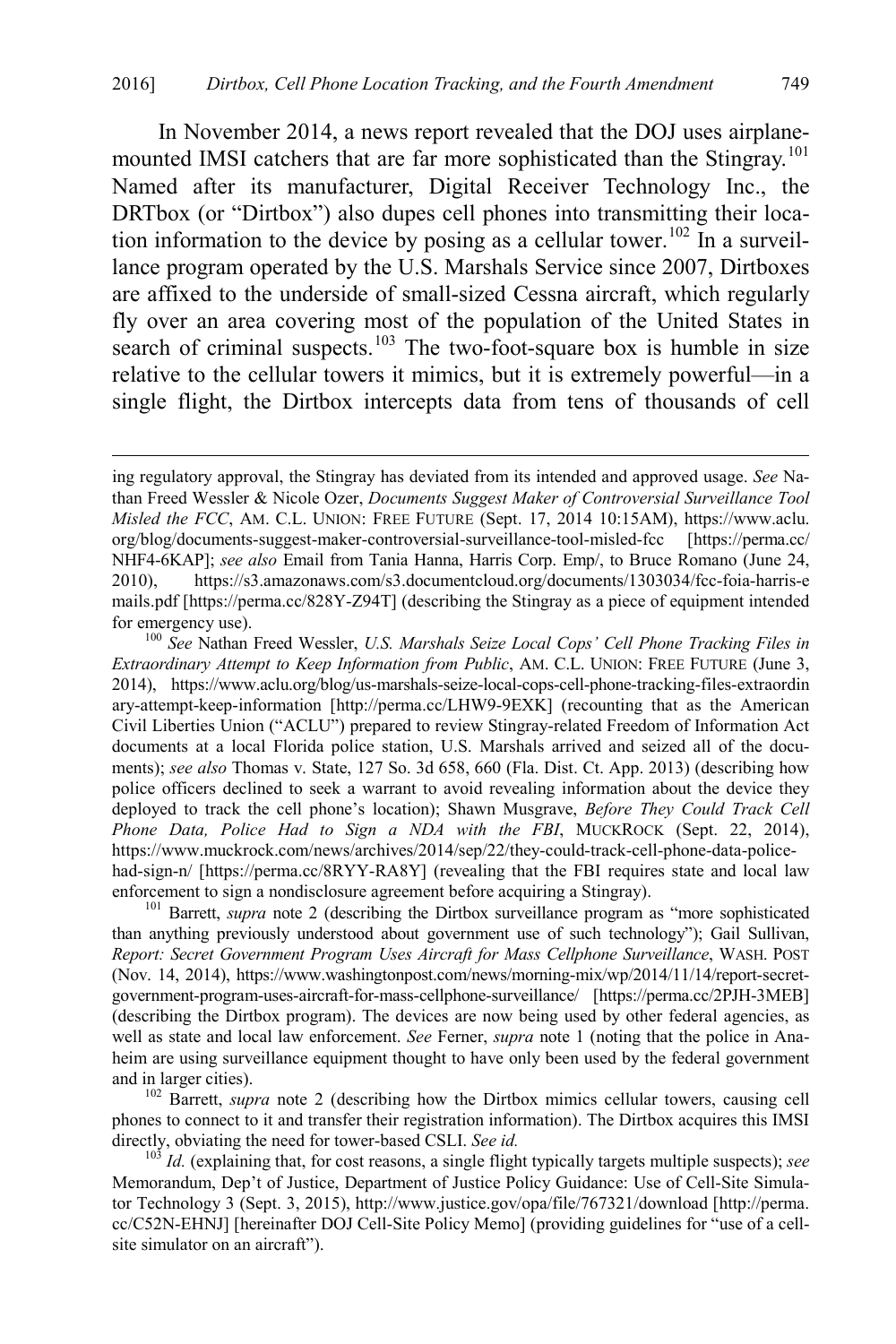phones.<sup>104</sup> After compelling a cell phone to register with the Dirtbox at multiple points in the sky, the Marshals can use trilateration to determine the location of an individual within ten feet.<sup>[105](#page-20-1)</sup>

Because it directly intercepts location data, in real-time, and combines dragnet capabilities with high-accuracy triangulation, this high-flying im-poster delivers unique benefits to law enforcement.<sup>[106](#page-20-2)</sup> By mounting the Dirtbox on an aircraft, the government can quickly and discretely comb through thousands of phone numbers in search of persons of interest in an urban or suburban area.<sup>[107](#page-20-3)</sup> Dirtbox surveillance has many potential uses, from foiling criminal acts to assisting search-and-rescue missions in remote locations.<sup>[108](#page-20-4)</sup> Despite these benefits, the Dirtbox poses significant privacy concerns.[109](#page-20-5)

<span id="page-20-2"></span>hending criminal suspects); DOJ Cell-Site Policy Memo, *supra* note [103,](#page-19-3) at 1 (noting that cell-site simulators further public safety objectives, "[w]hether deployed as part of a fugitive apprehension effort, a complex narcotics investigation, or to locate or rescue a kidnapped child"); *see also* Devlin Barrett, *CIA Aided Justice Department Secret Program to Spy on U.S. Cellphones*, WALL STREET J. (Mar. 10, 2015), http://www.wsj.com/articles/cia-gave-justice-department-secretphone-scanning-technology-1426009924 [http://perma.cc/A8F4-JAUZ] (explaining how Dirtbox technology is used to locate criminal suspects in the United States and terror suspects abroad).

<span id="page-20-3"></span><sup>107</sup> See Jessica Trufant & Patrick Ronan, *Quincy Finally Gets Some Answers About Mysterious Plane*, PATRIOT LEDGER (June 1, 2014), http://www.patriotledger.com/article/20140601/News/ 140609702 [http://perma.cc/ENX8-4ZBL] (reporting that the government circled Dirtbox-equipped Cessnas over Quincy, Massachusetts, in the wake of the 2013 Boston Marathon bombing to investigate a man with suspected ties to the bombing); *see also* Barrett, *supra* note [2.](#page-2-0)<br><sup>108</sup> *See* Barrett, *supra* not[e 2](#page-2-0) (noting that this airborne surveillance device "has been effective in

<span id="page-20-4"></span>catching suspected drug dealers and killers"); Michael Isikoff, *FBI Tracks Suspects' Cell Phones Without a Warrant*, NEWSWEEK (Feb. 18, 2010), http://www.newsweek.com/fbi-tracks-suspectscell-phones-without-warrant-75099 (describing how federal agents used real-time CSLI to track a Mexican drug cartel transporting 2200 kilograms of cocaine); *see also* Lichtblau, *supra* note [78](#page-14-0) (describing how police in Michigan used real-time CSLI to find a stabbing victim who was in a basement hiding from his attacker); Kravets, *supra* note [93](#page-17-5) (detailing the story of Kelsey Smith, a teenage girl who was kidnapped and killed during the days it took law enforcement to obtain her CSLI from Verizon); Valentino-Devries, *supra* note [97](#page-18-7) (describing how IMSI catchers are used to locate criminal suspects and help search-and-rescue teams find missing people).

<span id="page-20-5"></span><sup>109</sup> See Matt Cagle, *Dirtbox Over Disneyland? New Docs Reveal Anaheim's Cellular Surveillance Arsenal*, AM. C.L. UNION OF NORTHERN CAL. (Jan. 27, 2016), https://www.aclunc.org/ blog/dirtbox-over-disneyland-new-docs-reveal-anaheim-s-cellular-surveillance-arsenal [https:// perma.cc/W3KS-DQMH] (discussing how Dirtbox surveillance in Anaheim, California may affect the privacy of millions of residents and visitors); *see also* Barrett, *supra* note [2](#page-2-0) (quoting Christopher Soghoian, Chief Technologist at the ACLU, as stating: "Maybe it's worth violating privacy

<span id="page-20-6"></span><span id="page-20-0"></span><sup>&</sup>lt;sup>104</sup> Barrett, *supra* note [2.](#page-2-0) According to people with knowledge of the surveillance program, the Dirtbox determines which cell phone registration information belongs to criminal suspects, then discards the rest. *Id.* 105 *See id.* Because it uses trilateration, the Dirtbox obtains more accurate location infor-

<span id="page-20-1"></span>mation than single tower historical CSLI. *See In re* Application of the U.S. for an Order Authorizing the Disclosure of Cell Site Location Info., No. 6:08-6038M-REW, 2009 WL 8231744, at \*2 (E.D. Ky. Apr. 17, 2009) (explaining that historical CSLI cannot provide precise location information through triangulation because it relies on single-site activation).<br><sup>106</sup> *See* Barrett, *supra* note [2](#page-2-0) (describing the effectiveness of Dirtbox technology in appre-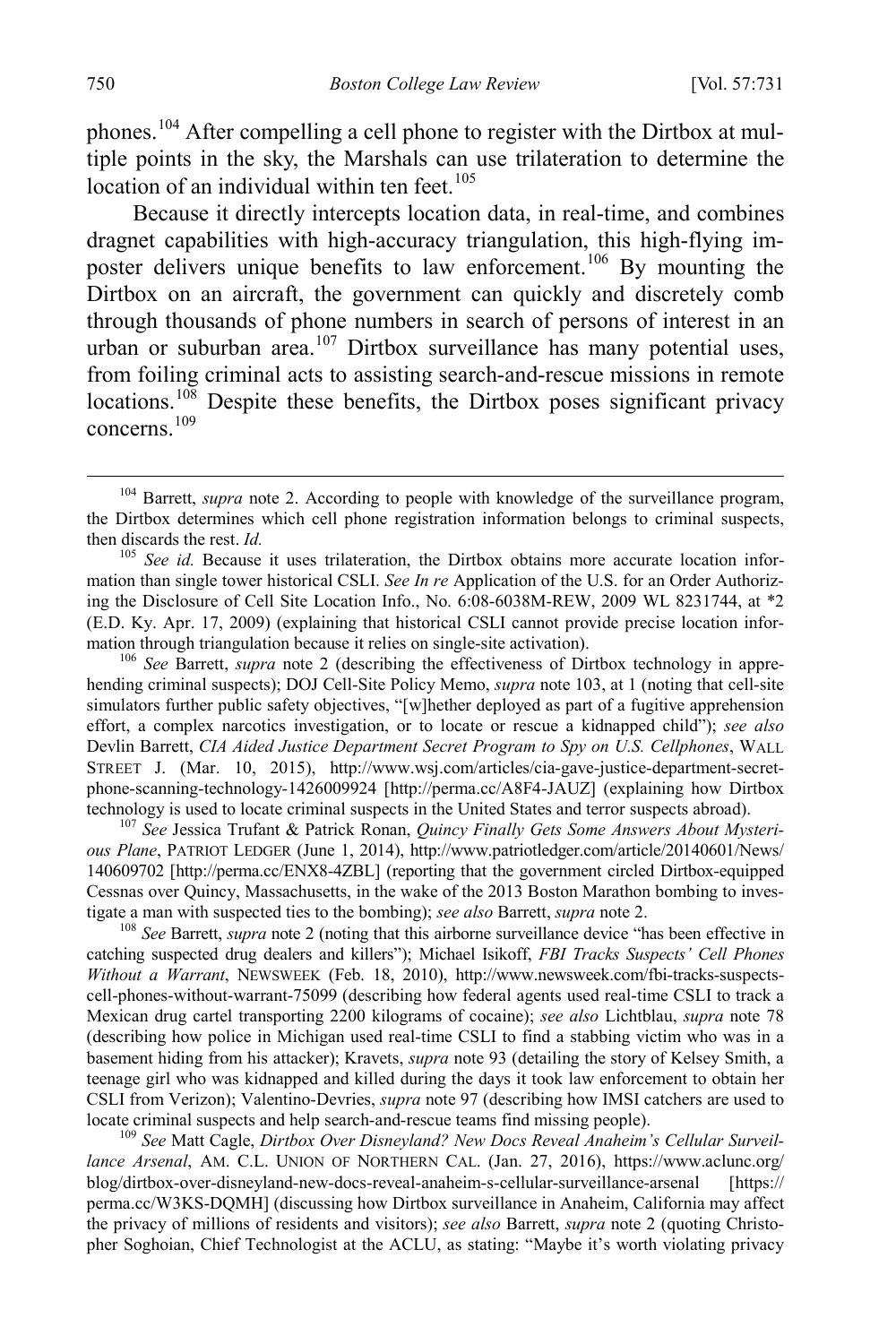The November 2014 revelation of the U.S. Marshals' Dirtbox program triggered public outcry and calls for transparency.<sup>[110](#page-21-1)</sup> Civil liberties groups decried the wide-sweeping surveillance as overzealous, questioning its consti-tutionality and demanding government disclosures.<sup>[111](#page-21-2)</sup> Troubled by the privacy concerns posed by the Dirtbox and the DOJ's silence, various members of Congress insisted that the Department disclose specific details regarding this location tracking technology.<sup>[112](#page-21-3)</sup> Months after the congressional demands, and despite DOJ briefings on location tracking technology, the House Committee on Oversight and Government Reform pressed the DOJ to produce depart-ment-wide policies concerning cell-site simulation technology.<sup>[113](#page-21-4)</sup>

#### <span id="page-21-0"></span>*C. Attempts to Rein in the Dirtbox*

On September 3, 2015, the DOJ issued a policy memorandum establishing guidance for the Department's use of the Dirtbox and other cell-site

<span id="page-21-2"></span>C.L. UNION: FREE FUTURE (Nov. 19, 2014, 7:59 AM), https://www.aclu.org/blog/free-future/acluseeks-information-about-airborne-cell-phone-snooping [http://perma.cc/SJ7M-V7VU] (noting increasing public resistance towards the government's use of cell-site simulators); *see also* Complaint for Injunctive Relief at 1–2, Elec. Frontier Found. v. Dep't of Justice, No. 1:15-cv-00200 (D.D.C. Feb. 10, 2015) (seeking expedited records from executive agencies concerning Dirtbox data collection); Letter from Nathan Freed Wessler, Staff Attorney, Am. Civil Liberties Union, to Dep't of Justice (Nov. 19, 2014), https://www.aclu.org/sites/default/files/field\_document/baltimore \_surveillance\_flight\_foia\_request.pdf [https://perma.cc/67XS-STLD] (requesting information re-

<span id="page-21-3"></span><sup>112</sup> See Letter from Jon Tester, U.S. Senator of Mont. et al. to Eric H. Holder, Jr., Attorney Gen., U.S. Dep't of Justice, & Jeh Johnson, Sec'y of Homeland Sec., Dep't of Homeland Sec. (Dec. 9, 2014), https://www.documentcloud.org/documents/1378358-249798493-tester-s-letter-toattorney-general.html [https://perma.cc/7FTC-QQT7] (asking that the DOJ provide responses to questions regarding the Dirtbox surveillance program); Letter from Edward J. Markey, U.S. Senator of Mass., to Eric H. Holder, Jr., Attorney Gen., U.S. Dep't of Justice (Nov. 14, 2014), http:// www.markey.senate.gov/imo/media/doc/2014-11-14\_DOJ\_Surveillance.pdf [https://perma.cc/QE3P-94YS] (same); *see also* Barrett, *supra* note [2](#page-2-0) (stating that an official from the Department of Justice would not confirm or deny the existence of the Dirtbox program). <sup>113</sup> *See* Letter from Jason Chaffetz, Chairman, House Comm. on Oversight & Gov't Reform et

<span id="page-21-4"></span>al. to Eric H. Holder, Attorney Gen., U.S. Dep't of Justice (Apr. 24, 2015), https://oversight.house. gov/wp-content/uploads/2015/10/2015-04-24-JEC-EEC-WH-RK-to-Holder-DOJ-stingrays-due-5- 8.pdf [http://perma.cc/J5DH-9M3Q].

of hundreds of people to catch a suspect, but is it worth thousands or tens of thousands or hundreds of thousands of peoples' privacy?").

<span id="page-21-1"></span><sup>&</sup>lt;sup>110</sup> Trevor Timm, *First Snowden. Then Tracking You on Wheels. Now Spies on a Plane. Yes, Surveillance Is Everywhere*, The GUARDIAN (Nov. 15, 2014), http://www.theguardian.com/ commentisfree/2014/nov/15/spies-plane-surveillance-us-marshals [https://perma.cc/5UUT-UJ7A] (expressing shock at congressional silence on "blatant domestic spying abuse," which entails "spies on a plane, snooping exclusively on Americans, on a massive scale"); *see* Owsley, *supra*  note [7,](#page-3-7) at 81–82 (arguing that Dirtbox surveillance amounts to a Fourth Amendment search and therefore requires a warrant supported by probable cause). <sup>111</sup> *See* Bennett Stein, *ACLU Seeks Information About Airborne Cell Phone Snooping*, AM.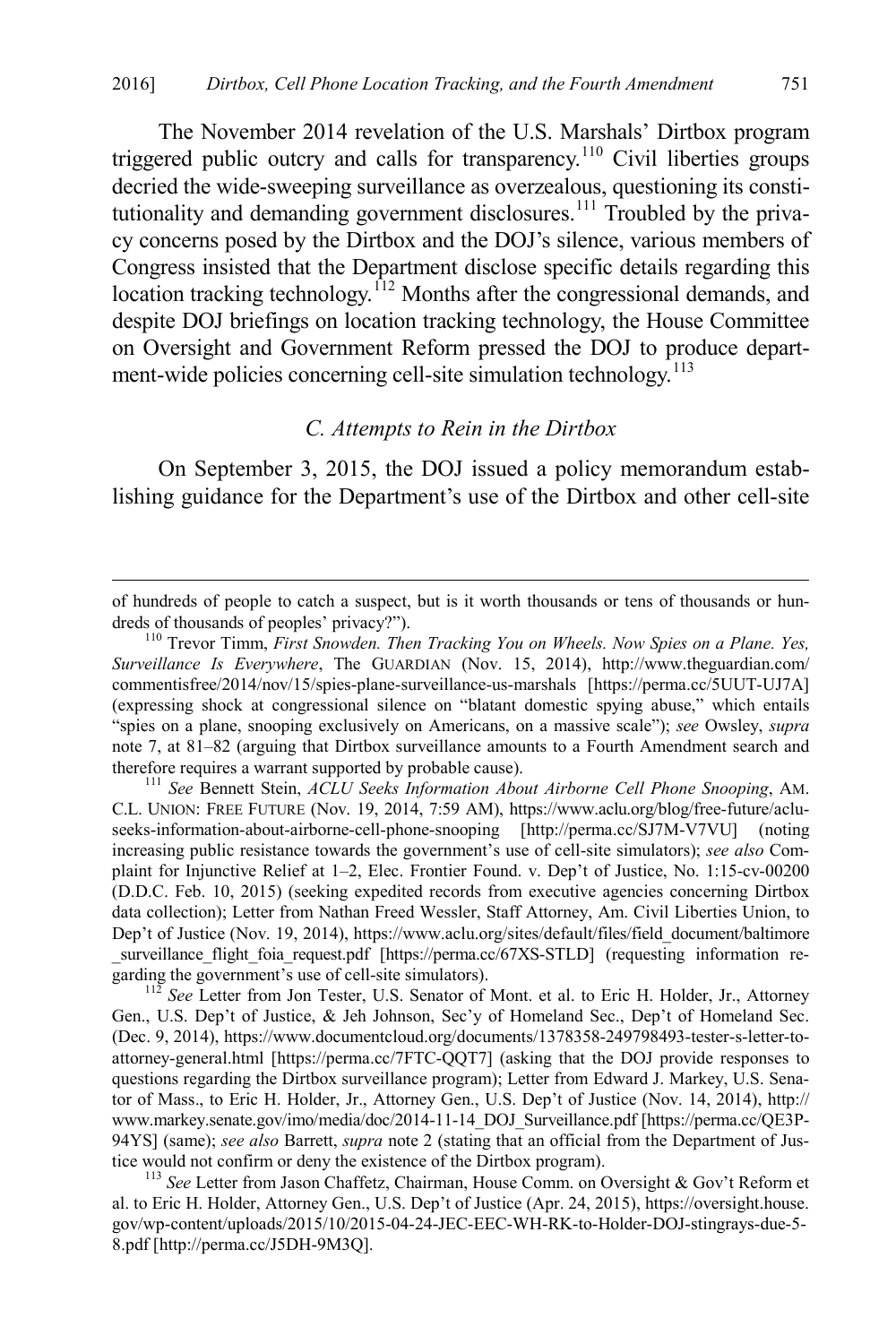<span id="page-22-0"></span>simulators (the "DOJ memo").<sup>[114](#page-22-1)</sup> The DOJ memo sets forth background information regarding cell-site simulators and outlines procedures for internal controls and accountability.[115](#page-22-2) More importantly, the DOJ memo establishes legal protocols for the use of this technology and the subsequent management of data collected.<sup>[116](#page-22-3)</sup> Foremost among these protocols is a rule that agents obtain a search warrant prior to deploying a cell-site simulator $117$ 

Under this new policy, a warrant is not required in circumstances that are "exigent" or "exceptional."[118](#page-22-5) Exigent circumstances exist where the needs of law enforcement are so compelling that the search would be objec-tively reasonable, even without a warrant.<sup>[119](#page-22-6)</sup> Under such circumstances, an agent is still required to obtain judicial authorization under the pen register statute, as well as internal approval.<sup>[120](#page-22-7)</sup> Exceptional circumstances permit law enforcement to conduct cell-site interception where it is impracticable

<span id="page-22-2"></span>as state and local law enforcement). 115 *See* DOJ Cell-Site Policy Memo, *supra* note [103,](#page-19-3) at 2 (describing the basic uses and limitations of cell-site simulators, and requiring that the technology be used only by "knowledgeable

<span id="page-22-3"></span>and accountable personnel").<br><sup>116</sup> *See id.* at 3–6 (requiring that all data obtained during Dirtbox location tracking be deleted as soon as the target cellphone is located, and at least once per day).

<span id="page-22-1"></span> <sup>114</sup> DOJ Cell-Site Policy Memo, *supra* note [103;](#page-19-3) *see* Tal Kopan & Josh Gaynor, *DOJ Cracks Down on Use of Cell-Duping Stingrays*, CNN POLITICS (Sept. 3, 2015, 6:13 PM), http://www.cnn. com/2015/09/03/politics/stingrays-cell-site-simulator-justice-department-rules/ [http://perma.cc/ 5WC7-RJMN] (describing the DOJ's new guidelines on cell-site simulators); Ellen Nakashima, *Justice Department: Agencies Need Warrants to Use Cellphone Trackers*, WASH. POST (Sept. 3, 2015), https://www.washingtonpost.com/world/national-security/justice-department-agencies-will-have-toobtain-warrant-before-using-cellphone-surveillance-technology/2015/09/03/08e44b70-5255-11e5- 933e-7d06c647a395\_story.html [http://perma.cc/AW4Y-YP5K] (predicting that the guidelines announced by Deputy Attorney General Sally Quillian Yates will increase transparency); *ACLU Comment on New Justice Department Guidelines for Secretive Stingray Surveillance Devices*, AM. C.L. UNION (Sept. 3, 2015), https://www.aclu.org/news/aclu-comment-new-justice-department-guide lines-secretive-stingray-surveillance-devices [https://perma.cc/NS45-KBG5] [hereinafter *ACLU Comment*] (characterizing the guidelines as "a positive first step" but advocating that the DOJ close certain loopholes in the policy and extend its applicability to other federal agencies, as well

<span id="page-22-4"></span> $117$  *See id.* at 3 ("[A]s a matter of policy, law enforcement agencies must now obtain a search warrant supported by probable cause and issued pursuant to Rule 41 of the Federal Rules of Criminal Procedure . . . ."). The DOJ memo also requires that the use of a cell-site simulator have judicial approval under the pen register statute. *See id.*; *see also* 18 U.S.C. § 3123 (2012) (requiring that the government certify that the information it seeks is relevant to an ongoing criminal investigation). For all court applications, the DOJ memo requires agents to describe the purpose of the interception and

<span id="page-22-5"></span>the nature of the technology. *See* DOJ Cell-Site Policy Memo, *supra* not[e 103,](#page-19-3) at 5.<br><sup>118</sup> *See* DOJ Cell-Site Policy Memo, *supra* note [103,](#page-19-3) at 3–4 (setting forth two exceptions to the DOJ's warrant requirement for the

<span id="page-22-6"></span> $t_1$ <sup>119</sup> *Id.* at 3 (setting forth examples of exigent circumstances, including the need to protect against serious harm to human life, prevent the imminent destruction of evidence, pursue a fleeing criminal, and prevent the escape of a fugitive suspect or convict).

<span id="page-22-7"></span> $^{120}$  *Id.* at 4; *see* 18 U.S.C. § 3123 (providing for judicial authorization of a pen register or trap and trace device upon certification by the government that the information likely to be obtained is relevant to an ongoing criminal investigation).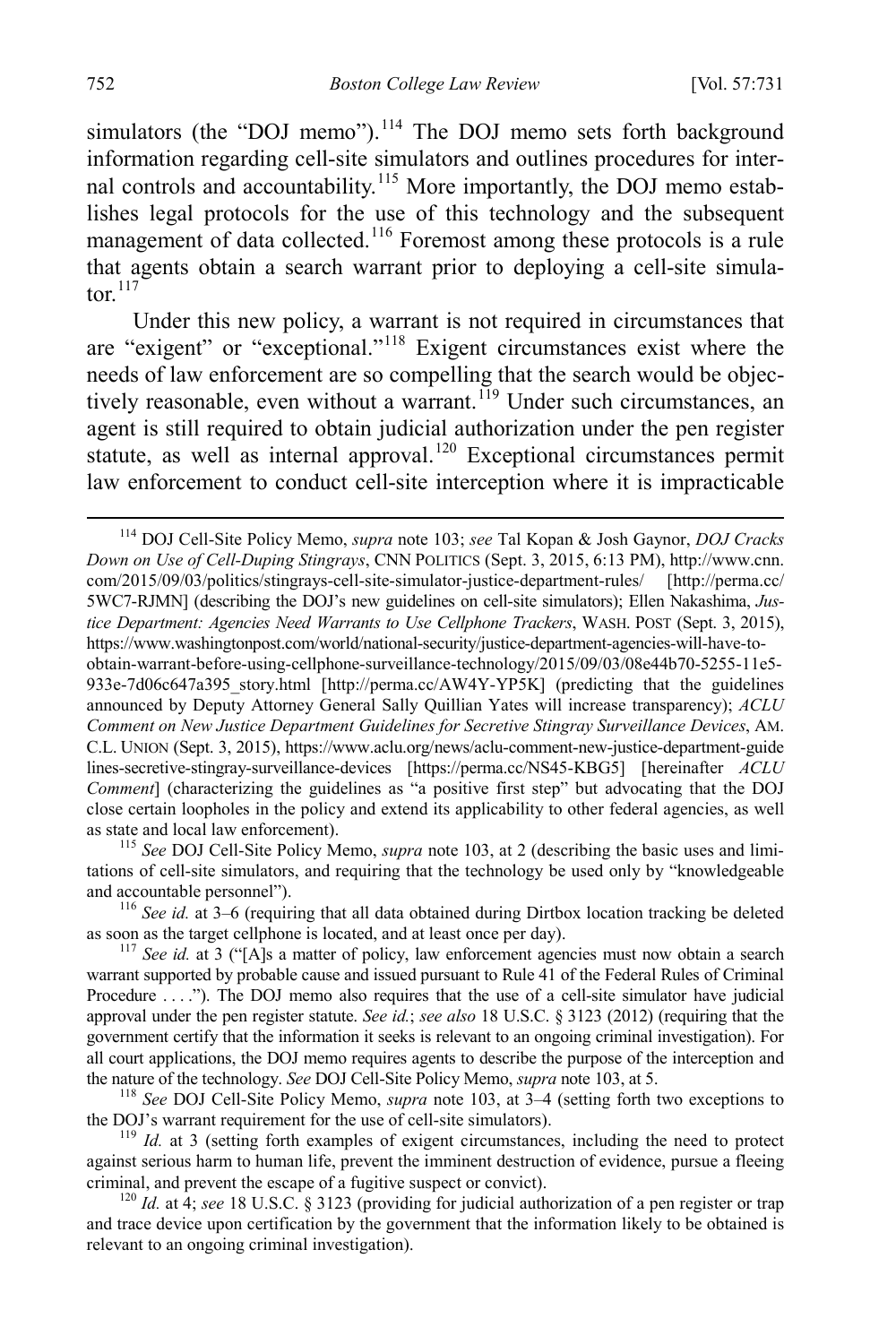to obtain a search warrant.<sup>[121](#page-23-1)</sup> Agents in these situations must nevertheless obtain three levels of internal Department authorization.<sup>[122](#page-23-2)</sup>

<span id="page-23-0"></span>These guidelines, although robust, are limited in applicability and enforceability.<sup> $123$ </sup> First, the warrant exceptions cut deeply into the rule.<sup>[124](#page-23-4)</sup> Second, the policy applies only to agents of the  $DOJ<sup>125</sup>$  $DOJ<sup>125</sup>$  $DOJ<sup>125</sup>$  Finally, the memo sets forth nothing more than policy guidance—it creates no rights or binding obligations.<sup>126</sup>

Reactions to the DOJ policy memo were generally positive, but questions remained about the carve-outs and limited applicability of the guide-lines.<sup>[127](#page-23-7)</sup> On November 2, 2015, House Representative Jason Chaffetz intro-duced a bill to expand and codify the DOJ memo.<sup>[128](#page-23-8)</sup> Under the proposed

<span id="page-23-2"></span> $\frac{\delta^2}{\delta^2}$  *See id.* (requiring agents excused from the warrant rule under exceptional circumstances to obtain approval for deployment of a cell-site simulator from executive-level personnel at the DOJ headquarters, a U.S. Attorney, and a Criminal Division Deputy Assistant Attorney General).

<span id="page-23-4"></span><span id="page-23-3"></span> $^{123}$  See id. at 2 n.2, 6.<br> $^{124}$  See Carrie Johnson, New Cellphone Surveillance Safeguards Imposed on Federal Law En*forcement*, NPR (Sept. 4, 2015, 11:50 AM), http://www.npr.org/sections/itsallpolitics/2015/09/03/ 437311545/new-cell-phone-surveillance-safeguards-imposed-on-federal-law-enforcement [https:// perma.cc/X83F-SC7H] (expressing concern that the guidelines leave open a loophole for the warrantless use of cell-site simulators in an undefined category of "exceptional circumstances"); DOJ<br>Cell-Site Policy Memo, *supra* note 103, at 3–4.

<span id="page-23-5"></span><sup>125</sup> See DOJ Cell-Site Policy Memo, *supra* note [103,](#page-19-3) at 6 ("This policy applies to all instances" in which Department components use cell-site simulators in support of other Federal agencies and/or State and Local law enforcement agencies."); *see also* Johnson, *supra* not[e 124 \(](#page-23-0)noting the limited applicability of the guidelines). Shortly after the DOJ issued this policy memo, the Department of Homeland Security issued one of its own. *See* Memorandum from Alejandro N. Mayorkas, Deputy Sec., Dep't of Homeland Sec. to Various DHS Components (Oct. 19, 2015), http://www.justice.gov/opa/file/767321/download [http://perma.cc/W2YB-9YKU] (setting forth policy directives nearly identical to those in the DOJ memo).

<span id="page-23-6"></span><sup>126</sup> See DOJ Cell-Site Policy Memo, *supra* note [103,](#page-19-3) at 2 n.2 (stipulating that the policy serves internal management purposes only and "is not intended to and *does not create any right*, benefit, trust, or responsibility, whether substantive or procedural, *enforceable at law or equity*" and does not "create any right of review in an administrative, judicial, or any other proceeding" (emphasis added)). 127 *See* Johnson, *supra* note [124](#page-23-0) (quoting Senator Patrick Leahy, D-VT, as stating: "Today's

<span id="page-23-7"></span>announcement is a welcome step forward . . . . However, I have serious questions about the exceptions to the warrant requirement that are set forth in this new policy, and I will press the Department to justify them."); *ACLU Comment*, *supra* not[e 114](#page-22-0) (noting that the policy provides desirable protections but that it should go further); DOJ Cell-Site Policy Memo, *supra* note 103.<br><sup>128</sup> Cell-Site Simulator Act of 2015, H.R. 3871, 114th Cong. (2015) (proposing regulations on

<span id="page-23-8"></span>the use of cell-site simulators by federal agencies, as well as state and local law enforcement); *see Chaffetz Introduces Legislation to Address Government Use of Cell Site Simulators*, U.S. CON-GRESSMAN JASON CHAFFETZ (Nov. 2, 2015), https://chaffetz.house.gov/press-release/chaffetzintroduces-legislation-address-government-use-cell-site-simulators [https://perma.cc/39WN-9P9N] (announcing Rep. Chaffetz' introduction of the legislation in response to the abuse of cell-site simulators by law enforcement agencies, and asserting that the bill "codifies recent guidance from the Department of Justice"); *see also* Kim Zetter, *New Bill Would Make Local and State Law* 

<span id="page-23-1"></span> <sup>121</sup> DOJ Cell-Site Policy Memo, *supra* note [103,](#page-19-3) at 4 (restricting the use of the exceptional circumstances exception to situations in which "the law does not require a search warrant" and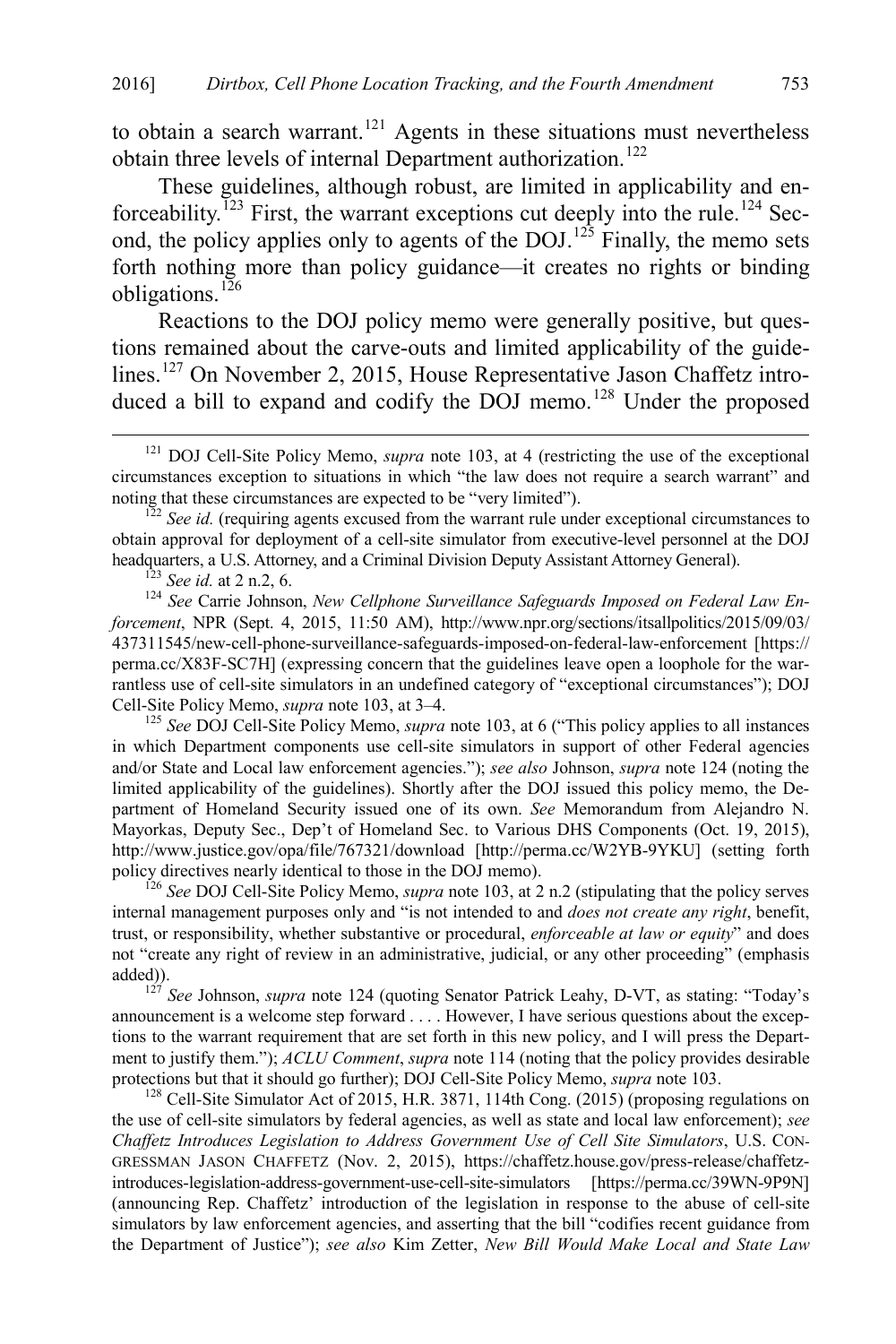legislation, no government official may use a cell-site simulator without a warrant.<sup>[129](#page-24-0)</sup> The bill would provide warrant exceptions that largely trace those in the DOJ memo, but with additional safeguards.<sup>[130](#page-24-1)</sup> Despite the in-creased protections offered by the bill, it is unlikely to be enacted.<sup>[131](#page-24-2)</sup>

States have begun to pass their own legislation to address the use of cell-site simulators.<sup>[132](#page-24-3)</sup> In 2013, Montana passed a law requiring the gov-ernment to obtain a warrant prior to using a cell-site simulator.<sup>[133](#page-24-4)</sup> Tennessee, Utah, Indiana, and Minnesota passed similar laws and set forth a range of warrant exceptions.[134](#page-24-5) More recently, California enacted what was hailed

<span id="page-24-0"></span>that such prohibition does not apply to "[u]se of a cell-site simulator by a governmental entity under a warrant issued under the procedures described in the Federal Rules of Criminal Procedure"). Any evidence obtained in violation of the Cell-Site Simulator Act would be inadmissible. *Id.* <sup>130</sup> *See id.* (waiving the warrant requirement for surveillance (1) under the Foreign Intelligence

<span id="page-24-1"></span>Surveillance Act, (2) under emergency circumstances, or (3) when a warrant cannot be obtained). The emergency circumstances are limited to physical danger, a threat to national security, or organized criminal conspiracy. *Id.* Furthermore, under the emergency circumstances exception, the use of a cell-site simulator would only be permitted if there were grounds upon which a warrant could be issued and if the government official applied for a warrant within forty-eight hours of commencing surveillance. *Id.* <sup>131</sup> *See H.R. 3871: Stingray Privacy Act of 2015*, GOVTRACK.US, https://www.govtrack.us/

<span id="page-24-2"></span>congress/bills/114/hr3871 [http://perma.cc/K44W-D4GS] (predicting a 5% chance that the bill becomes enacted). <sup>132</sup> Williams, *supra* note [95](#page-18-0) (describing how states are pushing back against the use of cell-site

<span id="page-24-3"></span>simulators by law enforcement); *Nationwide Effort Aims to Empower Americans to "Take Control" of Their Privacy*, AM. C.L. UNION (Jan. 20, 2016), https://www.aclu.org/news/16-states-dc-introduce -legislation-limit-surveillance-and-protect-student-and-employee-privacy [http://perma.cc/85YU-LKYF] (describing the announcement of state legislation on location tracking by a coalition of legislators and advocacy groups).

<span id="page-24-4"></span><sup>133</sup> MONT. CODE ANN. § 46-5-110(1)(a) (2015) (providing that "a government entity may not obtain the location information of an electronic device without a search warrant issued by a duly authorized court"). The Montana statute provides an exception to the warrant requirement in situations involving stolen devices, an emergency, or informed consent. *Id.* <sup>134</sup> *See* IND. CODE ANN. § 35-33-5-12(a) (2015) (prohibiting law enforcement from using

<span id="page-24-5"></span>real-time cellular tracking devices without first obtaining "an order issued by a court based upon a finding of probable cause," unless exigent circumstances exist); MINN. STAT. § 626A.42, subd. 2(a) (2014) (providing that "a government entity may not obtain the location information of an electronic device without a tracking warrant," except in situations of lost or stolen devices, emergency, or informed consent); TENN. CODE ANN. § 39-13-610(b) (2014) (providing that "no governmental entity shall obtain the location information of an electronic device without a search warrant issued by a duly authorized court," except in circumstances of a stolen device, an emergency, affirmative consent, a user posting his location on social media, or exigency); UTAH CODE ANN. § 77-23c-102(1)(a), (2)(a) (West 2014) (providing that "a government entity may not obtain the location information . . . of an electronic device without a search warrant issued by a court

 $\overline{a}$ 

*Enforcers Get a Warrant to Use Stingrays*, SLATE: FUTURE TENSE (Nov. 6, 2015, 4:55 PM), http:// www.slate.com/blogs/future\_tense/2015/11/06/stingray\_surveillance\_technology\_new\_bill\_would force\_local\_state\_law\_enforcement.html [http://perma.cc/XT7H-HB8B] (noting that the Act was introduced to close the loophole in the DOJ policy memo that limits the warrant requirement to agents of the DOJ).<br> $129$  H.R. 3871 (setting forth a general prohibition on the use of cell-site simulators, but noting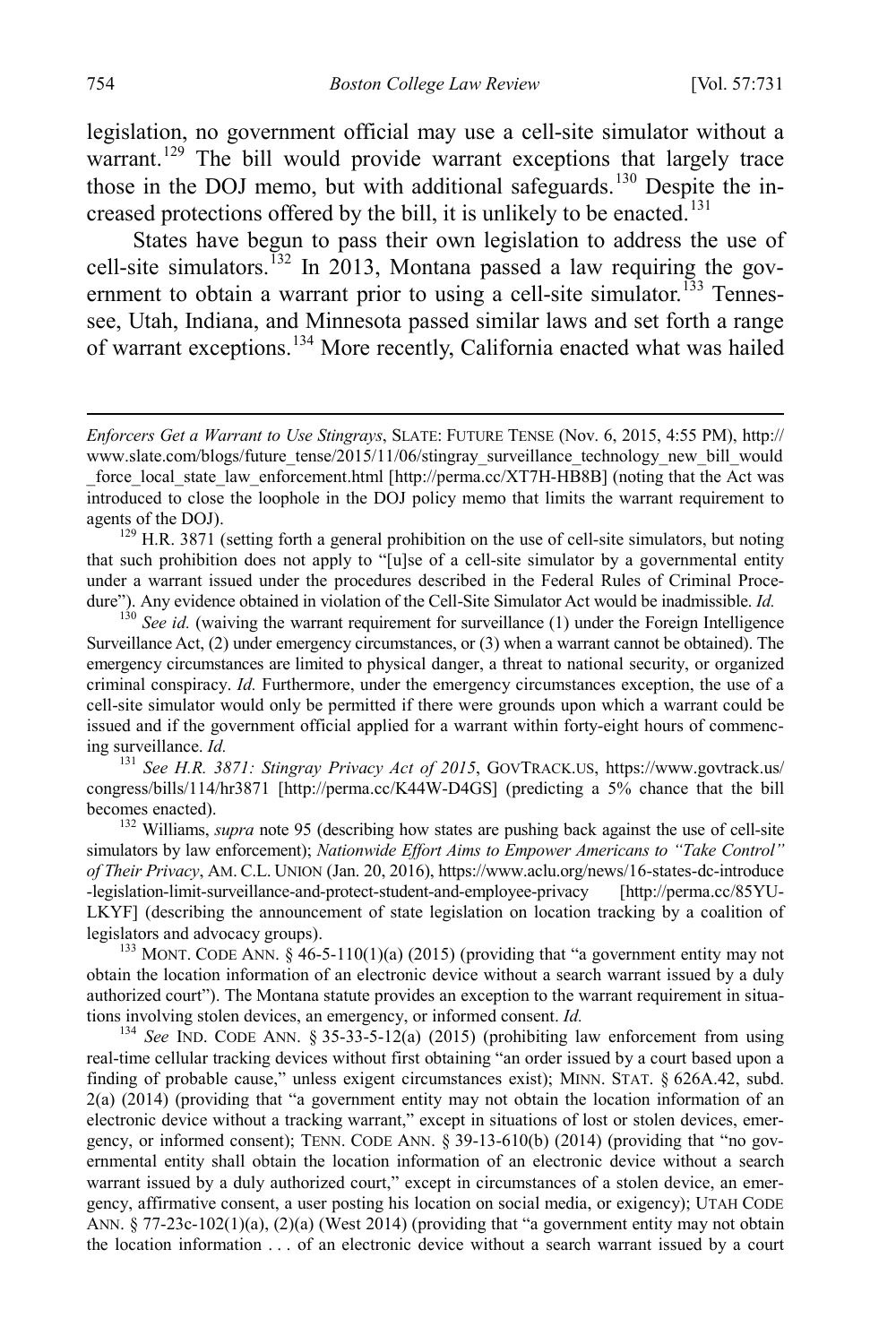as comprehensive privacy legislation, but which allows law enforcement to use cell-site simulators pursuant to a wiretap order.<sup>[135](#page-25-0)</sup>

With no clear limits yet from Congress on Dirtbox or Stingray technology and without guidance from the U.S. Supreme Court as to whether CSLI acquisition amounts to a Fourth Amendment search, lower courts are split.<sup>136</sup> Courts have generally held that the government may acquire historical CSLI from a wireless service provider without a warrant because such information constitutes a business record and falls within the third-party doctrine.<sup>[137](#page-25-2)</sup> In contrast, courts have been more troubled by the government obtaining real-time CSLI and have held such acquisition to amount to a

<span id="page-25-0"></span>formed consent, judicially recognized warrant exceptions, or voluntary public disclosure). <sup>135</sup> *See* CAL. PENAL CODE § 1546.1(c)(1)–(2) (West 2016) (providing that "[a] government entity may access electronic device information by means of . . . electronic communication with the device" pursuant to a warrant or wiretap order); *see also SB 178 Fact Sheet*, AM. C.L. UNION OF NORTHERN CAL., https://www.aclunc.org/sites/default/files/SB%20178%20CalECPA%20 Fact%20Sheet 1.pdf [https://perma.cc/63HR-H5T9] (noting that "[l]aw enforcement is increasingly taking advantage of outdated privacy laws to turn mobile phones into tracking devices" and that, in response, "SB 178 heeds the call in *Jones* for the legislature to balance privacy and public safety"); Kim Zetter, *California Now Has the Nation's Best Digital Privacy Law*, WIRED (Oct. 8, 2015, 9:58 PM), http://www.wired.com/2015/10/california-now-nations-best-digital-privacy-law/ [https://perma.cc/85YU-LKYF] ("The law places California not only at the forefront of protecting digital privacy among states, it outpaces even the federal government, where such efforts have stalled."). The warrant-or-court-order requirement does not apply in circumstances involving consent, an emergency, or loss of the device. *See* CAL. PENAL CODE § 1546.1(c)(3)–(6).<br><sup>136</sup> *See* Tim Cushing, *Supreme Court Turns Down Opportunity to Straighten out Cell Site Loca-*

<span id="page-25-1"></span>*tion Information Mess*, TECHDIRT (Nov. 13, 2015, 12:48 PM), https://www.techdirt.com/articles/ 20151113/06185532808/supreme-court-turns-down-opportunity-to-straighten-out-cell-site-locationinformation-mess.shtml [https://perma.cc/LL24-XWFL] (providing a map to show the jurisdictional jigsaw that persists following the U.S. Supreme Court's 2015 decision to deny certiorari in *United States v. Davis*, an Eleventh Circuit Court of Appeals case concerning government acquisition of historical CSLI); *see also* Meyer, *supra* not[e 83](#page-15-0) (noting the circuit split on the warrantless acquisition of CSLI); Abigail Tracy, *While the Supreme Court Hesitates on Warrantless Cell Location Data Collection, Your Privacy Remains at Risk*, FORBES (Oct. 16, 2015, 9:00 AM), http:// www.forbes.com/sites/abigailtracy/2015/10/16/while-the-supreme-court-hesitates-on-warrantlesscell-location-data-collection-your-privacy-remains-at-risk/#109274993056 [http://perma.cc/586M-L9JB] (quoting David Markus, attorney for the defendant in *Davis*, as snoting that "[j]udges, police officers and lawyers are all in limbo"). *Compare Davis*, 785 F.3d at 531 (holding that the defendant had no reasonable expectation of privacy in his cell phone location records held by his cellular provider, which were subject to the third-party doctrine), *with* Commonwealth v. Augustine, 4 N.E.3d 846, 864 (Mass. 2014) (holding that the Massachusetts Constitution requires the government to obtain a warrant prior to obtaining historical CSLI). <sup>137</sup> *See, e.g.*, *Davis*, 785 F.3d at 531 (holding that government acquisition of historical CSLI

<span id="page-25-2"></span>does not amount to a Fourth Amendment search and does not require a warrant); *In re* Application of the U.S. for Historical Cell Site Data, 724 F.3d 600, 610 (5th Cir. 2013) (same); *In re* Application of U.S. for an Order Directing a Provider of Elec. Commc'n Serv. to Disclose Records to Gov't, 620 F.3d 304, 313 (3d Cir. 2010) (same); United States v. Suarez-Blanca, No. CR 1:07 CR0023MHS/AJB, 2008 WL 4200156, at \*8 (N.D. Ga. Apr. 21, 2008) (same); *Perry*, 776 S.E.2d at 536. *But see Augustine*, 4 N.E.3d at 867 (holding that the Massachusetts Constitution requires that law enforcement obtain a warrant prior to obtaining an individual's historical CSLI).

upon probable cause," except in situations involving an emergency, locating a stolen device, in-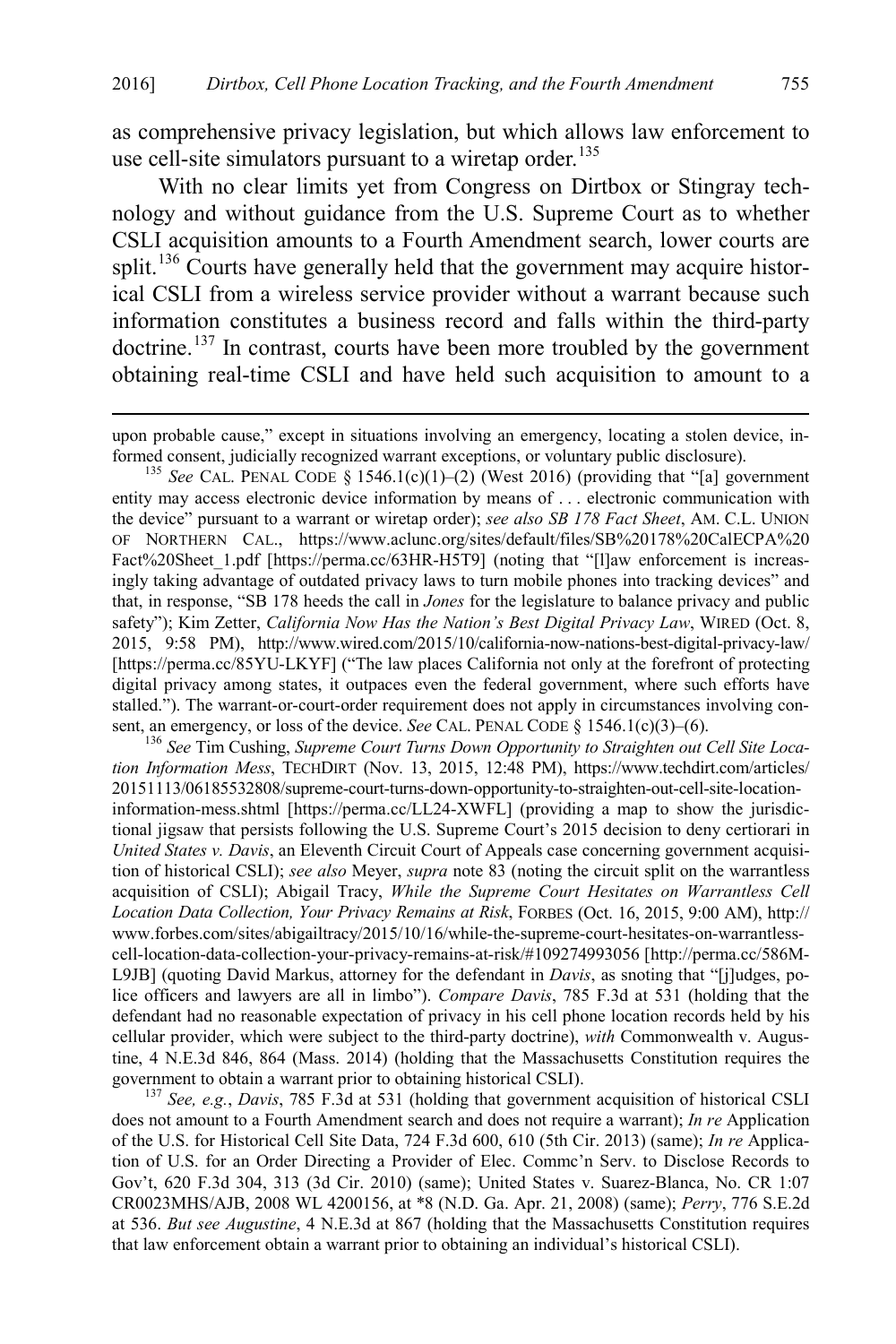Fourth Amendment search.<sup>[138](#page-26-3)</sup> In the limited number of cases involving Stingray or similar technology, the courts have not been tasked with Fourth Amendment analysis because the government has conceded that such inter-ception amounts to a search.<sup>[139](#page-26-4)</sup>

#### <span id="page-26-1"></span>III. DIRTBOX LOCATION TRACKING IS A FOURTH AMENDMENT SEARCH

This Part argues that Dirtbox location monitoring implicates the Fourth Amendment and therefore the government must be required to get a warrant before using this technology.<sup>[140](#page-26-5)</sup> Section A contends that Dirtbox surveillance violates its targets' reasonable expectation of privacy and, therefore, amounts to a Fourth Amendment search.<sup>[141](#page-26-6)</sup> Section B asserts that although the policy guidance promulgated by the DOJ is a step in the right direction, Congress needs to pass legislation to ensure that individuals maintain an enforceable right to locational privacy.<sup>[142](#page-26-7)</sup>

#### <span id="page-26-2"></span><span id="page-26-0"></span>*A. The Dirtbox Conducts Fourth Amendment Searches*

Though often invoked to shield government surveillance from the Fourth Amendment's warrant requirement, the third-party doctrine does not apply to Dirtbox surveillance.<sup>[143](#page-26-8)</sup> First, Dirtbox surveillance is accomplished through government interception, rather than cooperation of a third party.<sup>[144](#page-26-9)</sup> The U.S. Supreme Court has never extended the third-party doctrine to government interception of information that was merely intended for a third

<span id="page-26-3"></span> <sup>138</sup> *See, e.g.*, *In re* Application of U.S. for an Order Authorizing Disclosure of Location, 849 F. Supp. 2d at 541–42 (holding that the acquisition of real-time CSLI amounts to a Fourth Amendment search and requires a warrant); Tracey v. State, 152 So. 3d 504, 526 (Fla. 2014) (same); State v. Earls, 70 A.3d 630, 644 (N.J. 2013) (same, but under the New Jersey Constitu-

<span id="page-26-4"></span>tion).139 *See, e.g.*, State v. Tate, 849 N.W. 2d 798, 805 (Wis. 2014), *cert. denied*, 135 S. Ct. 1166 (2015) (mem.) (noting that the State had conceded that the acquisition of cell-site location information was a search under the Fourth Amendment); United States v. Rigmaiden, No. CR 08-814- PHX-DGC, 2013 WL 1932800, at \*15 (D. Ariz. May 8, 2013) (noting the government's stipulation that operation of the Stingray amounted to a Fourth Amendment search and seizure).<br>
<sup>140</sup> See infra note[s 143](#page-26-2)[–186](#page-33-0) and accompanying text.<br>
<sup>141</sup> See infra notes [143](#page-26-2)[–165](#page-30-0) and accompanying text.<br>
<sup>142</sup> See infra notes 16

<span id="page-26-8"></span><span id="page-26-7"></span><span id="page-26-6"></span><span id="page-26-5"></span>does not protect information that one knowingly shares with the public); *see also* Smith v. Maryland, 442 U.S. 735, 743 (1979) (holding that Fourth Amendment protection does not extend to numbers dialed on a telephone); United States v. Miller, 425 U.S. 435, 442 (1976) (holding that government acquisition of an individual's bank records does not constitute a search).

<span id="page-26-9"></span><sup>&</sup>lt;sup>144</sup> See Barrett, *supra* note [2](#page-2-0) (describing how Dirtbox surveillance circumvents cellular providers as intermediaries, allowing the government to take information directly instead of requesting it from a third party).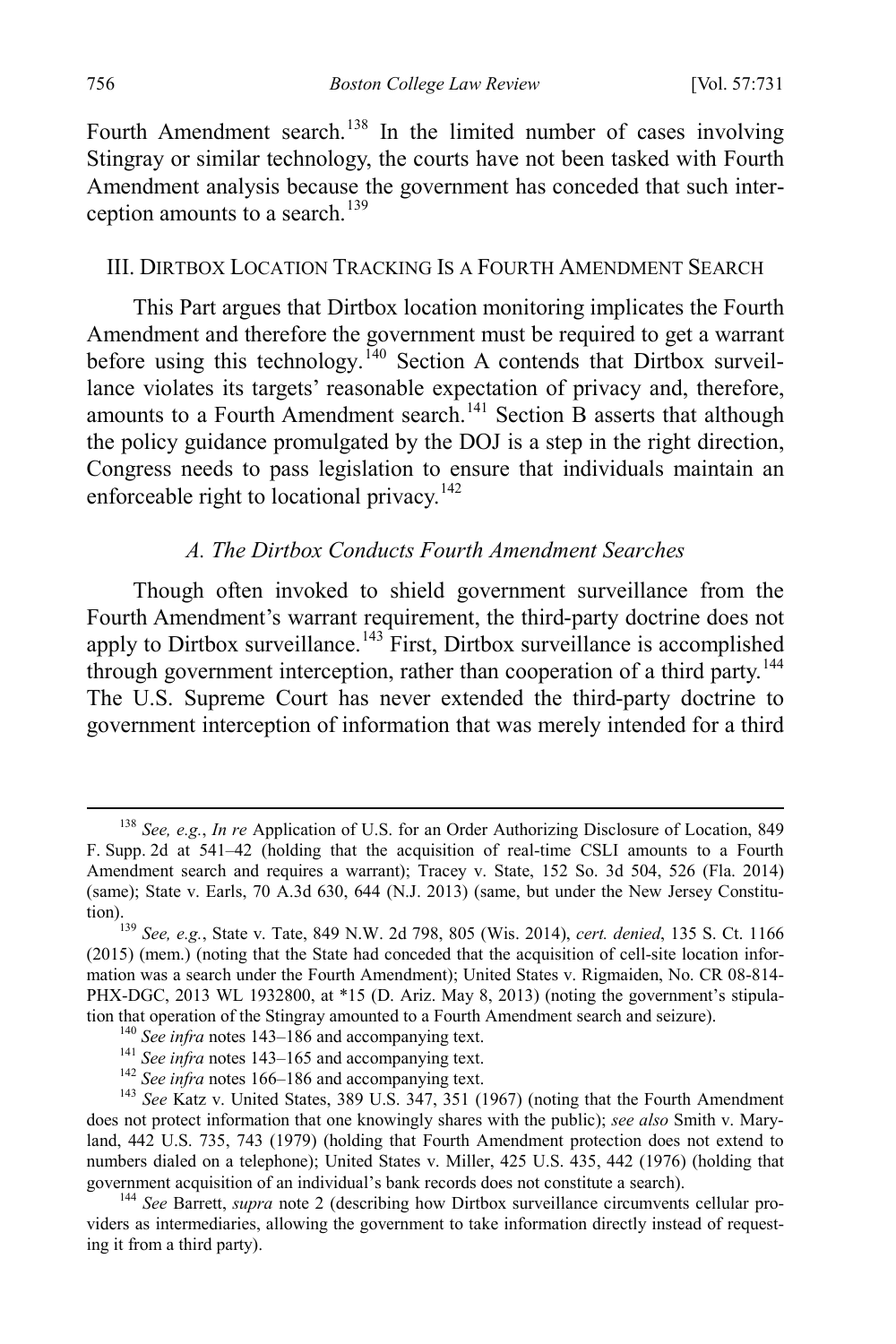<span id="page-27-6"></span>party—every case has involved a cooperative intermediary.<sup>[145](#page-27-0)</sup> With no third party involved, the third-party doctrine is simply inapplicable.<sup>[146](#page-27-1)</sup>

<span id="page-27-5"></span>Second, even if the third-party doctrine were applicable, a cell phone user's disclosure of location data is not voluntary in the sense contemplated by the third-party doctrine cases.<sup>[147](#page-27-2)</sup> To forgo cell phone use is to remove oneself completely from modern society.<sup>[148](#page-27-3)</sup> Furthermore, location information is more private than the typical transactional records covered by the third-party doctrine.<sup>[149](#page-27-4)</sup> Lower courts have signaled that real-time location data is not a typical business record and that its acquisition amounts to a

<span id="page-27-1"></span><sup>146</sup> See Miller, 425 U.S. at 443 (explaining that the Fourth Amendment allows the government to obtain information conveyed to it by third parties); Brief of Am. Civil Liberties Union et al. as Amici Curiae Supporting Appellees at 5, Maryland v. Andrews, No. 1496, 2015 WL 9907162, at \*5 (Md. Ct. Spec. App. Dec. 23, 2015) [hereinafter Brief for the Appellees] (contrasting *Smith*, where dialed phone numbers where transmitted through the phone company's network, with the Baltimore Police Department's direct interaction with the defendant's cell phone); *see also* Riley v. California, 134 S. Ct. 2473, 2492 (2014) (citing *Smith*, 442 U.S. at 745–46) (differentiating between the government's data collection in *Smith*, which was conducted on the premises of the telephone company, and police officers' direct interaction with the defendant's cell phone in *Riley*). Ensuring that the third-party doctrine apply only to situations involving a third party will afford greater protection to individual privacy, as third-party cooperation provides a check on largely unfettered government interception. *See Going Dark*, *supra* not[e 93](#page-17-5) (describing how cellular providers often delay their response to or entirely refuse to comply with court orders). <sup>147</sup> *See* State v. Earls, 70 A.3d 630, 641 (N.J. 2013) (noting that cell phone users do not actu-

<span id="page-27-2"></span>ally provide their location information to cell phone companies voluntarily because it can only be avoided by eschewing cell phone use entirely); *see also Smith*, 442 U.S. at 750 (Marshall, J., dissenting) ("[U]nless a person is prepared to forgo use of what for many has become a personal or professional necessity, he cannot help but accept the risk of surveillance."); *Miller*, 425 U.S. at 451 (Brennan, J., dissenting) ("For all practical purposes, the disclosure by individuals or business firms of their financial affairs to a bank is not entirely volitional, since it is impossible to partici-

<span id="page-27-3"></span>pate in the economic life of contemporary society without maintaining a bank account."). <sup>148</sup> *See* Andrea Caumont, *Americans Increasingly View the Internet, Cellphones as Essential*, PEW RESEARCH CTR. (Feb. 27, 2014), http://www.pewresearch.org/fact-tank/2014/02/27/americansincreasingly-view-the-internet-cellphones-as-essential/ [https://perma.cc/2KV8-Z3F2] (showing that 49% of American cell phone owners would have a hard time giving them up); *see also Riley*, 134 S. Ct. at 2484 (describing cell phones as "such a pervasive and insistent part of daily life that the proverbial visitor from Mars might conclude they were an important feature of human anatomy"). <sup>149</sup> *See* U.S. DEP'T OF JUSTICE, LAW ENFORCEMENT TELEPHONE INVESTIGATIONS RE-

<span id="page-27-4"></span>SOURCE GUIDE: CELLULAR, SATELLITE & VOIP PHONE PROVIDERS 6 (2010), https://www.aclu. org/files/cellphonetracking/20120328/celltrackingpra\_irvine4\_irvineca.pdf [http://perma.cc/7HQH-TEY6] (outlining a hierarchy of protected information under the Fourth Amendment, where transactional records are the least protected, telephone conversations the most, and location information directly in the middle).

<span id="page-27-0"></span> <sup>145</sup> *See Miller*, 425 U.S. at 443 ("The depositor takes the risk, in revealing his affairs to another, that the information will be conveyed *by that person* to the Government." (emphasis added)). *Compare* California v. Greenwood, 486 U.S. 35, 37 (1988) (applying the third-party doctrine where police officers obtained defendants' garbage bags from the trash collector), *with* State v. Galloway, 109 P.3d 383, 388 (Or. Ct. App. 2005) (declining to apply the third-party doctrine where police searched through garbage before it could be gathered by the trash collector).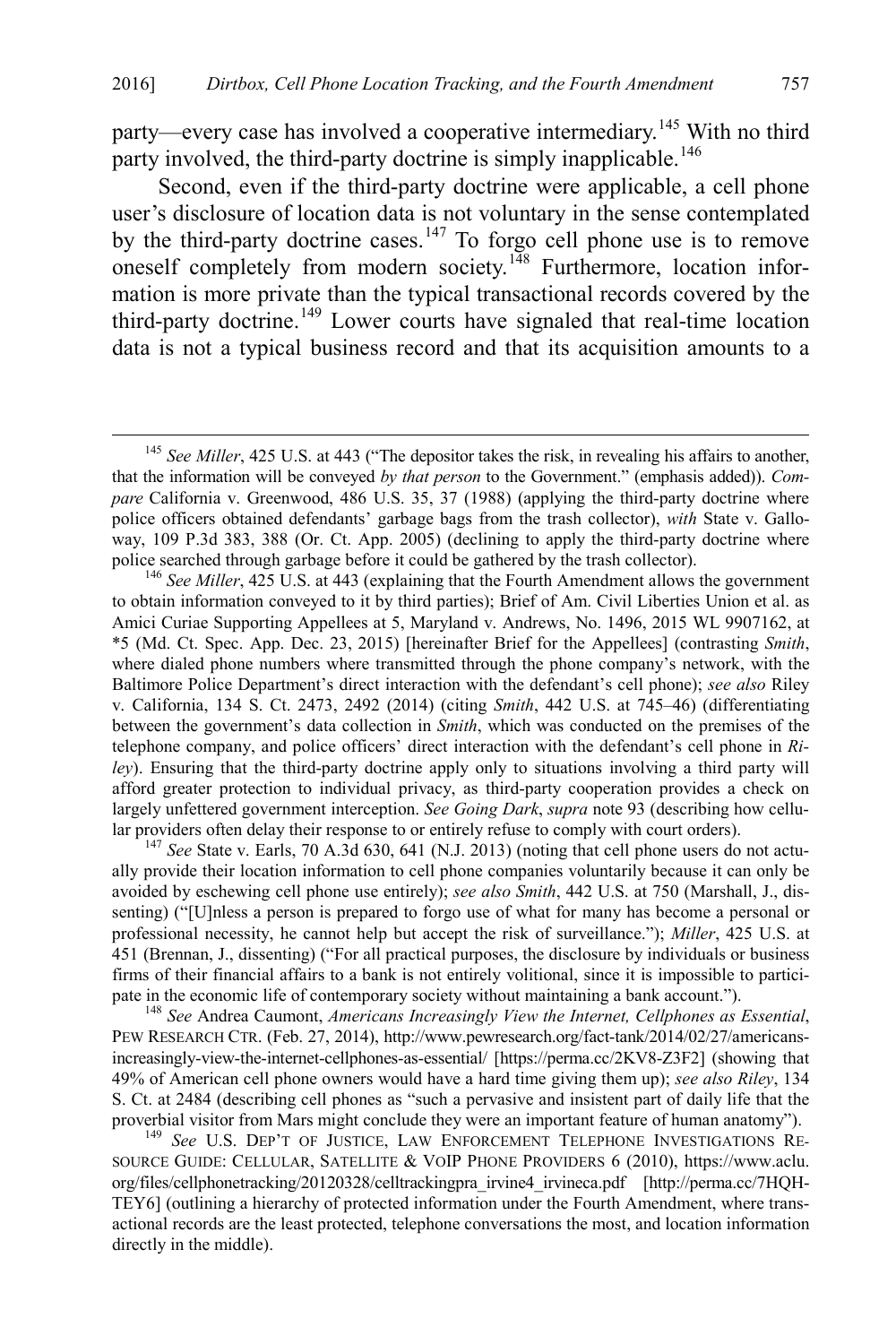<span id="page-28-5"></span>search.<sup>[150](#page-28-0)</sup> IMSI catchers, like the Stingray and Dirtbox, acquire triangulated location information, which is even more accurate than real-time CSLI.<sup>[151](#page-28-1)</sup> Indeed, in the few cases in which the government has been forthright about using the Stingray, the government has conceded that the interception of location information amounts to a search.<sup>[152](#page-28-2)</sup> The Dirtbox, which functions as a high-powered Stingray, intercepts location data that is accurate within ten feet.<sup>[153](#page-28-3)</sup> Such accuracy allows the government to view the dreaded "mosaic" of one's life, from the most mundane to the most personal of activities. $154$ 

<span id="page-28-2"></span>(2015) (mem.) (noting that the State of Wisconsin had conceded that the use of a Stingray amounted to a Fourth Amendment search); United States v. Rigmaiden, No. CR 08-814-PHX-DGC, 2013 WL 1932800, at \*15 (D. Ariz. May 8, 2013) (acknowledging the government's stipu-<br>lation that the Stingray operation constituted a search and seizure under the Fourth Amendment).

<span id="page-28-3"></span><sup>153</sup> See Barrett, *supra* note [2](#page-2-0) (describing how the Dirtbox can "pinpoint [a target's] location within about 10 feet, down to a specific room in a building"); Memorandum from Stephen W. Miko, Res. Manager, Anchorage Police Dep't, to Bart Mauldin, Purchasing Officer, Anchorage Police Dep't (June 24, 2009), http://files.cloudprivacy.net/anchorage-pd-harris-memo.pdf (noting that a portable KingFish cell-site simulator can identify the location of a cellular device within twenty-five feet); *see also* Ali Winston, *Chicago and Los Angeles Have Used 'Dirt Box' Surveillance for a Decade*, REVEAL NEWS (Aug. 7, 2015), https://www.revealnews.org/article/chicago-andlos-angeles-have-used-dirt-box-surveillance-for-a-decade/ [https://perma.cc/QX2U-B53B] (characterizing Dirtboxes as "a more powerful class of cell-site simulator than the more widely used

<span id="page-28-4"></span>Stingray").<br><sup>154</sup> *See* United States v. Jones, 132 S. Ct. 945, 955 (2012) (Sotomayor, J., concurring) (expressing concern about long-term monitoring, which "generates a precise, comprehensive record of a person's public movements that reflects a wealth of detail about her familial, political, professional, religious, and sexual associations"); Kerr, *supra* note [70,](#page-13-2) at 315 (describing how a mosaic theory analysis considers a series of government acts together, rather than examining them in isolation); *see also* Barrett, *supra* not[e 2](#page-2-0) (describing how Dirtbox surveillance flights occur regularly).

<span id="page-28-0"></span> <sup>150</sup> *See, e.g.*, *In re* Application of U.S. for an Order Authorizing Installation & Use of a Pen Register & a Caller Identification Sys. on Tel. Nos. (Sealed), 402 F. Supp. 2d 597, 605 (D. Md. 2005) (requiring that the government obtain a warrant based on probable cause in all future cases in which it seeks to obtain an individual's real-time cell-site location information); Tracey v. State, 152 So. 3d 504, 526 (Fla. 2014) (holding that the government conducted a Fourth Amendment search when it tracked the defendant's cell phone location in real time); U.S. DEP'T OF JUSTICE, *supra* note [149](#page-27-5) (adopting a warrant requirement for the Department's use of cell-site simulators, which intercept real-time cellular location information).<br><sup>151</sup> *See* Barrett, *supra* note [2](#page-2-0) (noting that the Dirtbox can "pinpoint [a target's] location within

<span id="page-28-1"></span>about 10 feet, down to a specific room in a building"); *see also In re* Application of U.S. for an Order Authorizing Disclosure of Location Info. of a Specified Wireless Tel., 849 F. Supp. 2d 526, 574 (D. Md. 2011) (describing how real-time location information has the potential to be triangulated for greater accuracy); Interview with Nathan Freed Wessler, *supra* note [90](#page-16-5) (explaining that real-time CSLI provides more precise tracking than historical CSLI because the former can be triangulated). *But see* Pell & Soghoian, *supra* note [90](#page-16-5) (noting that certain cellular providers regularly record triangulated CSLI, although it is not common practice to do so). <sup>152</sup> *See, e.g.*, State v. Tate, 849 N.W. 2d 798, 805 (Wis. 2014), *cert. denied*, 135 S. Ct. 1166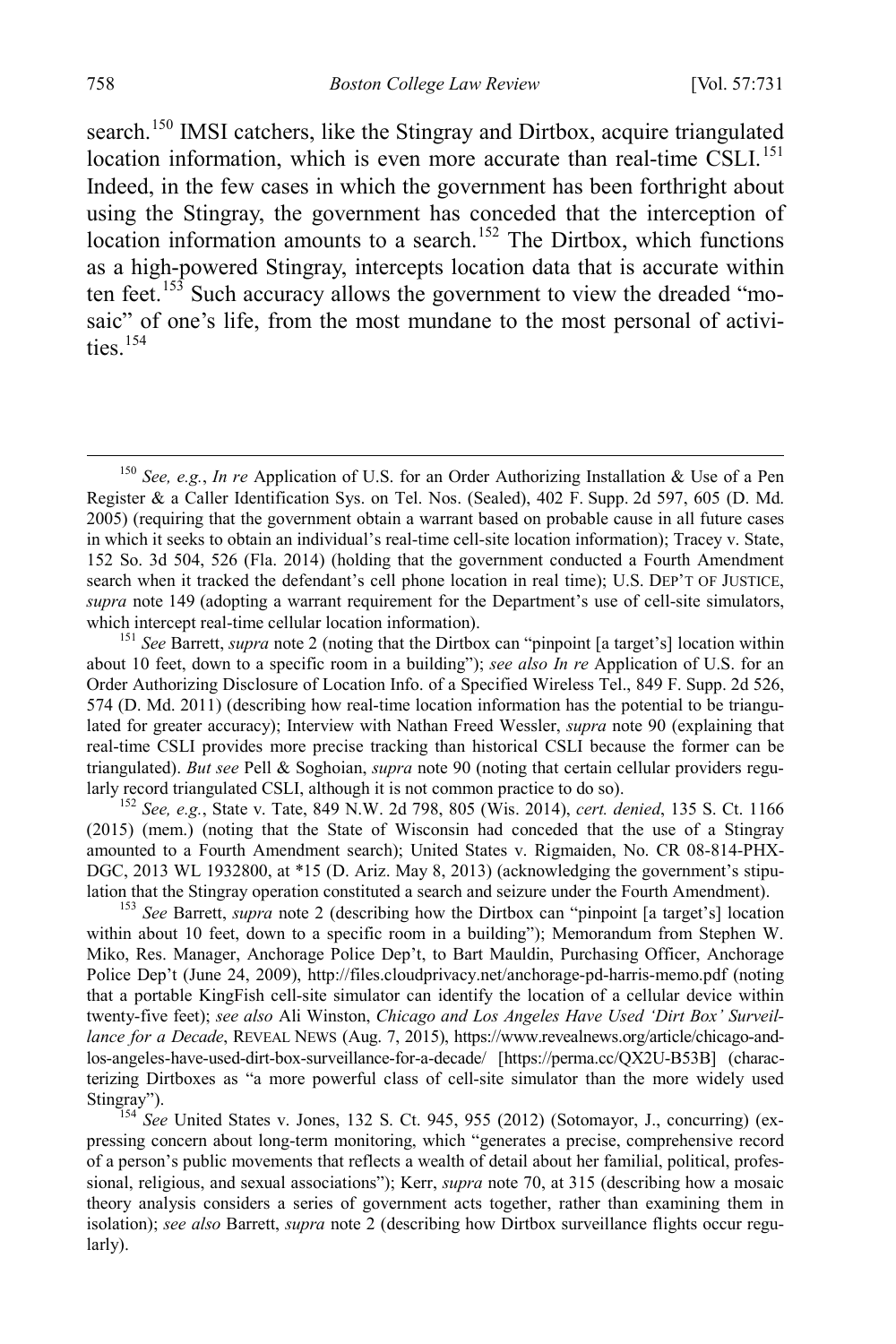Dirtbox surveillance amounts to a search because it gathers location information from within private residences.<sup>[155](#page-29-0)</sup> Considering the frequency and remarkable accuracy of Dirtbox data collection, it is very likely that this surveillance acquires location information from individuals inside their homes, a constitutionally protected space.<sup>[156](#page-29-1)</sup> Although it is possible that a single instance of Dirtbox tracking could pinpoint an individual in a constitutionally unprotected space, the U.S. Supreme Court has explicitly forbidden this Russian roulette approach.[157](#page-29-2) Dirtbox surveillance, therefore, vio-lates the most inviolable—privacy in the home.<sup>[158](#page-29-3)</sup>

The mosaic theory, though developed in response to continuous GPS tracking, could reasonably be extended to cover continual cell phone loca-

<span id="page-29-2"></span>imaging of "intimate details" because police could not know in advance what through-the-wall surveillance might detect); *Karo*, 468 U.S. at 716 (determining that the government could not use an electronic device to determine whether a person or item was inside a residence at a certain time without being subjected to the requirements of the Fourth Amendment); *see also Tracey*, 152 So. 3d at 518 (explaining that law enforcement has no way of knowing if a suspect will be inside of a constitutionally protected space when they acquire real-time CSLI); *Earls*, 214 N.J. at 586 (noting that "law enforcement had no way of knowing in advance whether defendant's cell phone was being monitored in a public or private space").<br><sup>158</sup> *See Kyllo*, 533 U.S. at 34 (holding that the acquisition by sense-enhancing technology of

<span id="page-29-3"></span>information about the inside of a home constitutes a Fourth Amendment search); *Karo*, 468 U.S. at 716 (holding that the government is not exempt from the warrant requirement when it uses an electronic device to determine whether an item or person is inside of an individual's home); *see also* Brief for the Appellees, *supra* not[e 146,](#page-27-6) at 5 ("By pinpointing suspects and third parties while they are inside constitutionally protected spaces, cell site simulators invade reasonable expectations of privacy.").

<span id="page-29-0"></span> <sup>155</sup> *See* Kyllo v. United States, 533 U.S. 27, 34 (2001) (holding that the acquisition by senseenhancing technology of information about the inside of a home constitutes a Fourth Amendment search); *United States v. Karo*, 468 U.S. 705, 716 (1984) (holding that the government is not exempt from the warrant requirement when it uses an electronic device to determine whether an item or person is inside of an individual's home). A "mere visual enhancement" argument by the government under *Knotts* would be trumped by the in-home privacy holdings of *Kyllo* and *Karo*, as discussed in this section. *See Kyllo*, 533 U.S. at 34; *Karo*, 468 U.S. at 716. <sup>156</sup> *See* Barrett, *supra* note [2](#page-2-0) (explaining how the Dirtbox enables law enforcement to gather

<span id="page-29-1"></span>data from "tens of thousands of cellphones in a single flight, collecting their identifying information and general location"); *see also* BUREAU OF LABOR STATISTICS, U.S. DEP'T OF LABOR, AMERICAN TIME USE SURVEY—TIME USE ON AN AVERAGE WORK DAY FOR EMPLOYED PER-SONS AGES 25 TO 54 WITH CHILDREN (2013), http://www.bls.gov/tus/charts/ [http://perma.cc/ H5DY-4YDQ] (revealing that the average employed person between ages twenty-five and fiftyfour with children spends at least 8.8 hours at home on a given work day); Paul Tadich, *I Spy with My Little "Dirtbox": How The U.S Government Surveils Cellphones*, SPUTNIK (Nov. 15, 2014, 12:33PM), http://us.sputniknews.com/us/20141115/1013225346.html [https://perma.cc/3LC5- CSBK] (describing how the DOJ uses the Dirtbox to first isolate the target cell phone, then pinpoint the target within ten feet). The Dirtbox surveillance program signals that it is time for the Court to address the constitutionality of large-scale cell phone location tracking. *See* United States v. Knotts, 460 U.S. 276, 284 (1983) ("[I]f such dragnet type law enforcement practices as respondent envisions should eventually occur, there will be time enough then to determine whether different constitutional principles may be applicable."). <sup>157</sup> *See Kyllo*, 533 U.S. at 38–39 (holding it impractical in application to prohibit only thermal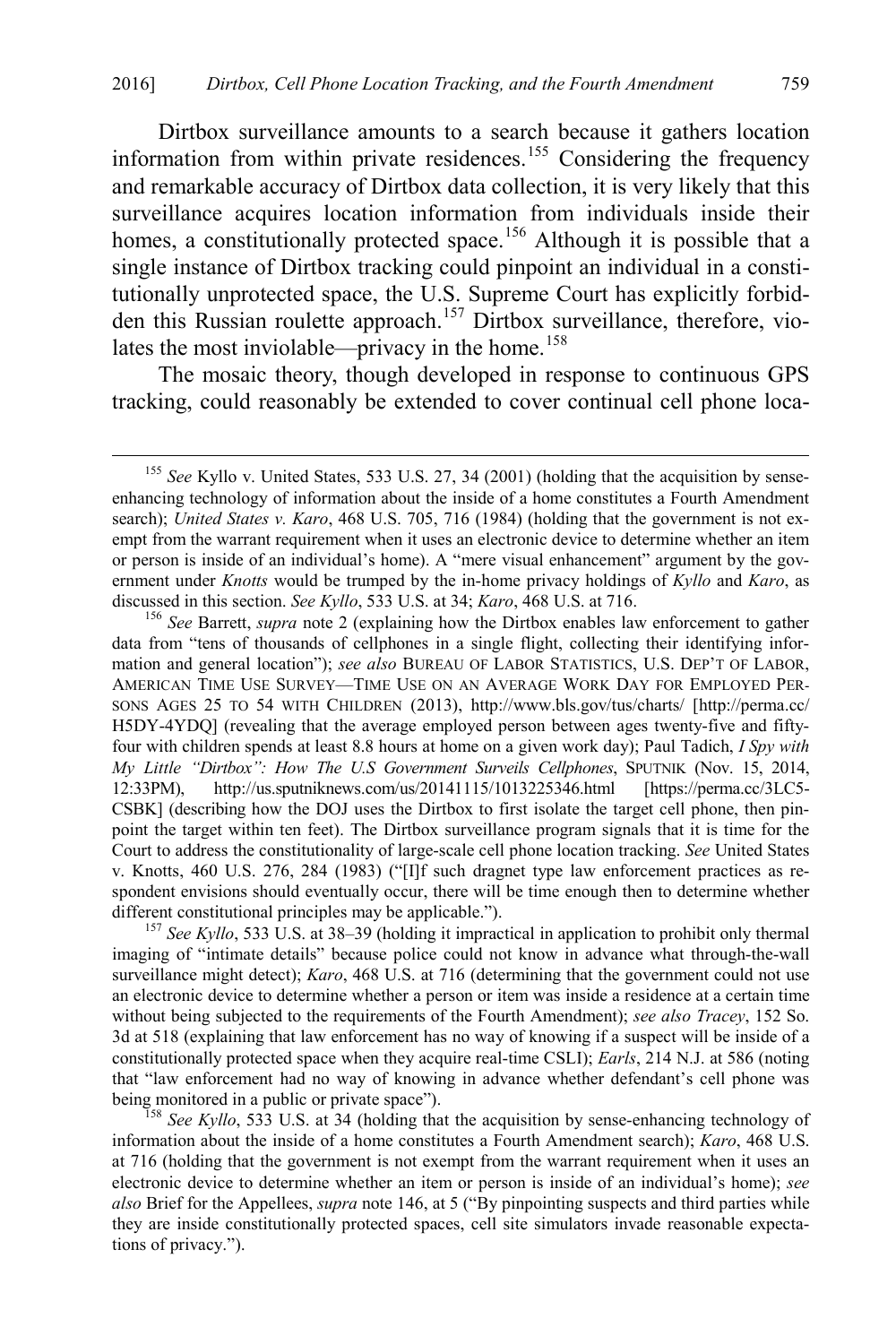tion monitoring.<sup>[159](#page-30-1)</sup> The idea behind the mosaic theory is that prolonged surveillance reveals intimate details about a person's life that would not be dis-closed under short-term surveillance.<sup>[160](#page-30-2)</sup> A similarly intimate picture would be revealed through continual Dirtbox monitoring, regardless of the brevity of each instance of surveillance.[161](#page-30-3) Although the mosaic theory is not yet law, a majority of the Court has expressed concern about the same kind of pattern-tracking surveillance that may be carried out under the Dirtbox program.[162](#page-30-4)

When the U.S. Supreme Court decided *Jones*, it avoided the nowpressing issue of cell phone location tracking that is free from physical at-tachment.<sup>[163](#page-30-5)</sup> When next presented with the opportunity, the Court must acknowledge that individuals have a reasonable expectation of privacy from cell phone location interception. [164](#page-30-6) To do so would be to acknowledge that privacy protections must evolve along with the technology that threatens them, and to embrace the reasonable expectation of privacy standard outlined in the Court's 1967 decision in *Katz v. United States*, which allows for this evolution  $165$ 

# <span id="page-30-0"></span>*B. Congress Must Enact a Warrant Requirement*

Although the DOJ policy memo is an encouraging step in transparency and regulation of cell-site simulators, it does not adequately protect the pri-

<span id="page-30-1"></span> <sup>159</sup> *See Jones*, 132 S. Ct. at 963–64 (Alito, J., concurring) (endorsing some form of the mosaic approach); Kerr, *supra* note [70,](#page-13-2) at 320–21 (noting that a majority of the Court is prepared to embrace the mosaic theory); Slobogin, *supra* note [65,](#page-12-6) at 7 (observing that five Justices appear ready to decouple physical trespass from the Fourth Amendment).

<span id="page-30-2"></span><sup>&</sup>lt;sup>160</sup> See United States v. Maynard, 615 F.3d 544, 562 (D.C. Cir. 2010) (explaining how prolonged surveillance reveals habits and is therefore more intrusive than short-term surveillance), *aff'd in part sub nom. Jones*, 132 S. Ct. 945; *see also Jones*, 132 S. Ct. at 963–64 (Alito, J., con-

<span id="page-30-3"></span><sup>&</sup>lt;sup>161</sup> See Jones, 132 S. Ct. at 963–64; *see also* Barrett, *supra* not[e 2](#page-2-0) (revealing that Dirtbox flights occur regularly). Continual Dirtbox surveillance may represent an even greater intrusion than the vehicle-mounted GPS tracking in *Jones* because it targets cell phones, which are carried by individuals into constitutionally protected spaces. *See* Commonwealth v. Augustine, 4 N.E.3d 846, 861 (Mass. 2014) (citing United States v. Powell, 943 F. Supp. 2d 759, 777 (E.D. Mich. 2013) ("There are practical limits on where a GPS tracking device attached a person's vehicle may go. A cell phone, on the other hand, is usually carried with a person *wherever* they go.").

<span id="page-30-4"></span><sup>&</sup>lt;sup>162</sup> See Jones, 132 S. Ct. at 956 (Sotomayor, J., concurring) (endorsing some form of mosaic theory); *id.* at 963–64 (Alito, J., concurring) (same); *see also* Barrett, *supra* not[e 2](#page-2-0) (describing how

<span id="page-30-7"></span><span id="page-30-6"></span><span id="page-30-5"></span><sup>&</sup>lt;sup>163</sup> Jones, 132 S. Ct. at 954–64 (Alito, J., concurring) (predicting that the majority's reliance on the trespass doctrine will present courts with frustrating issues in cases involving non-physical, electronic surveillance).<br><sup>164</sup> *Id.* <sup>165</sup> *See id.* at 955 (Sotomayor, J., concurring).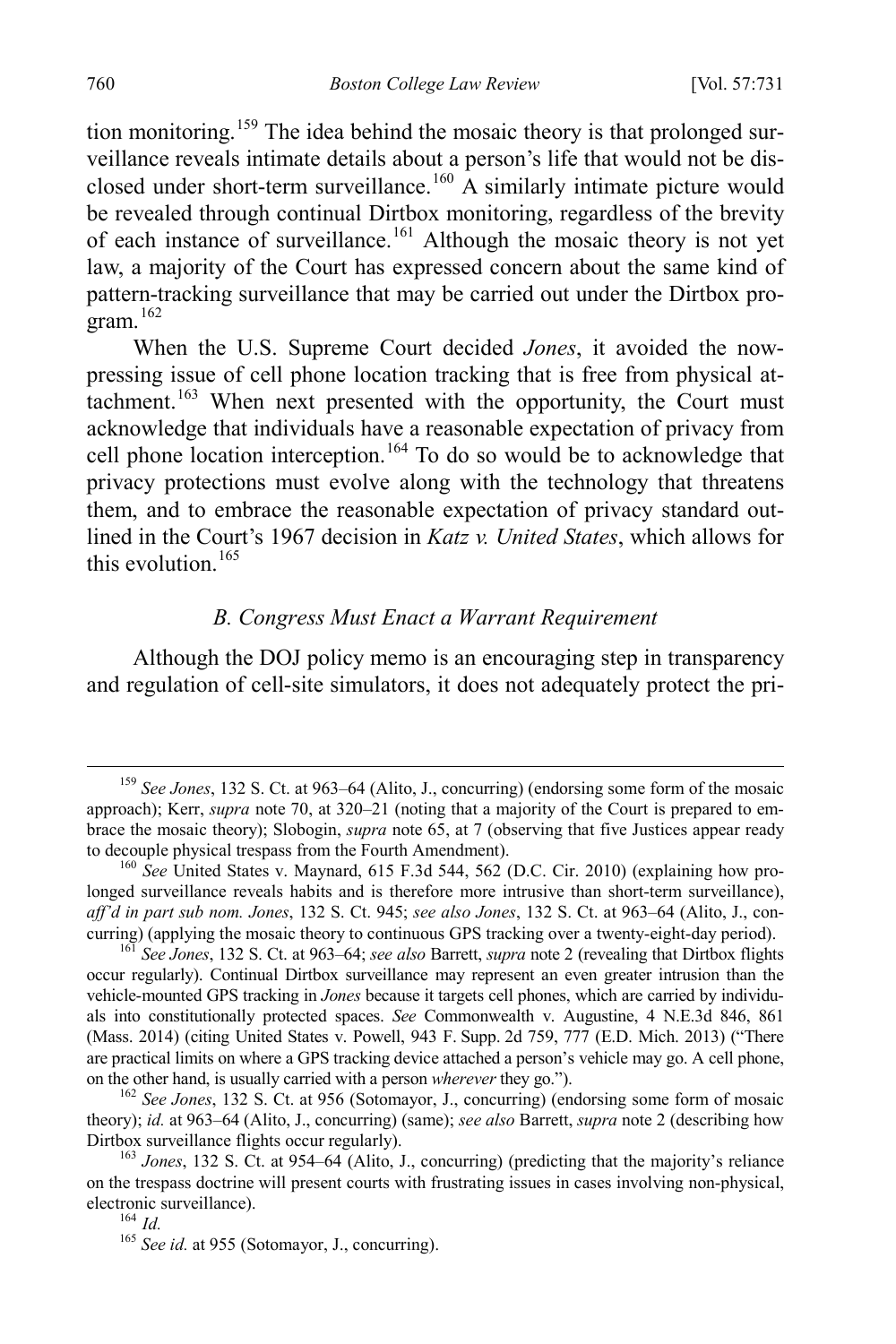<span id="page-31-0"></span>vacy rights of individuals targeted for Dirtbox surveillance.<sup>[166](#page-31-1)</sup> First, the memo provides a broad carve-out from its warrant mandate.<sup>[167](#page-31-2)</sup> Second, the policy only applies to DOJ agents.[168](#page-31-3) Finally, the memo consists entirely of unenforceable policy guidelines. $169$ 

The exceptional circumstances carve-out significantly undercuts the warrant rule.<sup>[170](#page-31-5)</sup> Specifically, agents may deploy cell-cite simulators subject only to internal approval where it is impracticable to obtain a warrant.<sup>[171](#page-31-6)</sup> The memo, however, provides neither an explanation nor examples of the situations in which it would be impracticable to get a warrant.<sup>[172](#page-31-7)</sup> This exception is so vague that it creates a nearly explicit loophole for the DOJ to conduct warrantless cell-site location monitoring at any time.<sup>[173](#page-31-8)</sup> It is little

<span id="page-31-1"></span> <sup>166</sup> *See* DOJ Cell-Site Policy Memo, *supra* note [103;](#page-19-3) *ACLU Comment*, *supra* not[e 114 \(](#page-22-0)recognizing the DOJ guidelines as commendable but insufficient); Johnson, *supra* note [124](#page-23-0) (quoting Senator Patrick Leahy, D-VT, who lauded the DOJ's announcement of its new cell-site simulator policy but expressed "serious questions about the exceptions to the warrant requirement"); Faiza Patel, *DOJ's New Stingray Policy Is a Good Start, but It's Got Problems*, BRENNAN CTR. FOR JUST. (Sept. 10, 2015), https://www.brennancenter.org/blog/dojs-new-stingray-policy-good-startits-got-problems [http://perma.cc/X2LG-V8PK] (lauding the DOJ's policy guidance as a "good

<span id="page-31-2"></span><sup>&</sup>lt;sup>167</sup> See DOJ Cell-Site Policy Memo, *supra* not[e 103,](#page-19-3) at 3–5 (laying out two exceptions to the Department's new warrant rule); *ACLU Comment*, *supra* note [114](#page-22-0) (advocating that the DOJ close loopholes left in its newly adopted warrant requirement); Johnson, *supra* not[e 124](#page-23-0) (noting Senator Leahy's concern about the DOJ's warrant exceptions).

<span id="page-31-3"></span><sup>&</sup>lt;sup>168</sup> See DOJ Cell-Site Policy Memo, *supra* note [103,](#page-19-3) at 6 (limiting the applicability of the guidelines to agents of the DOJ); *ACLU Comment*, *supra* note [114](#page-22-0) (advocating that the DOJ extend its policy to cover the use of cell-site simulators by state and local law enforcement, which

<span id="page-31-4"></span>use federal funding to purchase the devices).<br><sup>169</sup> *See* DOJ Cell-Site Policy Memo, *supra* note [103,](#page-19-3) at 2 n.2 (clarifying that the policy memo sets forth nothing more than internal policy guidance and does not create any

<span id="page-31-5"></span><sup>&</sup>lt;sup>170</sup> See id. at 3–5; *ACLU Comment*, *supra* note [114](#page-22-0) (advocating that the DOJ close loopholes left in its newly adopted warrant requirement); Johnson, *supra* note [124](#page-23-0) (noting Senator Leahy's concern about the DOJ's warrant exceptions). 171 *See* DOJ Cell-Site Policy Memo, *supra* note [103,](#page-19-3) at 4–5 (setting forth the exceptional

<span id="page-31-6"></span>circumstances warrant exception); Patel, *supra* note [166](#page-31-0) (indicating that the exceptional circumstances carve-out permits the agency to utilize cell-site simulators whenever it believes that obtaining a warrant would be impracticable). In contrast to the exceptional circumstances carve-out, the exigent circumstances exception is reasonable because it permits warrantless operation of a cellsite simulator where there exists a threat to human life or the administration of justice. *See* DOJ Cell-Site Policy Memo, *supra* note [103,](#page-19-3) at 3–4 (noting that exigent circumstances include the need to protect against serious harm to human life, prevent the imminent destruction of evidence, pursue a fleeing criminal, and prevent the escape of a fugitive suspect or convict).

<span id="page-31-7"></span><sup>&</sup>lt;sup>172</sup> *See* DOJ Cell-Site Policy Memo, *supra* note [103,](#page-19-3) at 4 (providing that no search warrant will be required under circumstances where obtaining one would be "impracticable"); Patel, *supra* note [166](#page-31-0) (noting that the policy does not provide examples of circumstances where it might be impracticable to obtain a warrant). <sup>173</sup> *See* Johnson, *supra* not[e 124](#page-23-0) (noting the concern of ACLU attorney Nathan Freed Wessler

<span id="page-31-8"></span>that undefined "exceptional circumstances" leave the door open to warrantless use of cell-site simulators); Patel, *supra* note [166](#page-31-0) (highlighting the vagueness of the exceptional circumstances carve-out).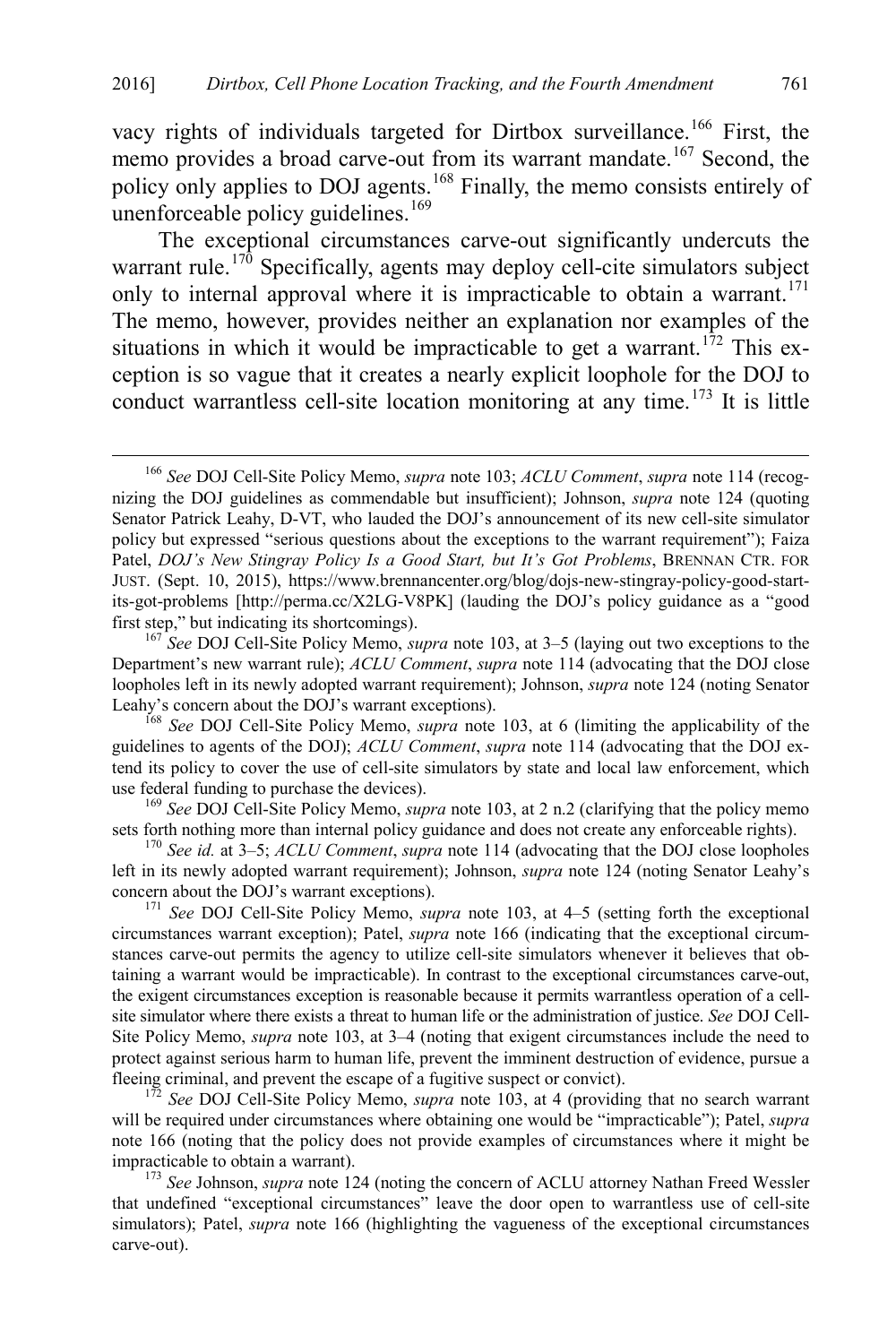consolation that the DOJ expects this exception to be invoked in a limited number of cases.<sup>[174](#page-32-0)</sup>

Furthermore, the guidelines only apply to DOJ agents.<sup>[175](#page-32-1)</sup> But the DOJ is not the only federal agency that uses cell-site simulators.<sup>[176](#page-32-2)</sup> Of greater concern, this military-grade surveillance technology is now routinely being used by state and local law enforcement.<sup>[177](#page-32-3)</sup> With the help of federal antiterror grants, local police forces obtain this powerful technology and deploy it for routine investigations.<sup>[178](#page-32-4)</sup>

Finally, the policy memo is toothless—it consists of unenforceable guidelines.<sup> $179$ </sup> In a single footnote, the DOJ clarified that the guidelines are meant to improve internal management and provide no legal rights or reme-

<span id="page-32-2"></span><sup>176</sup> Stingray Tracking Devices: Who's Got Them?, *supra* note [95](#page-18-0) (listing thirteen federal agencies, some outside of the DOJ, that are known to be using cell-site simulators); Nicky Woolf & William Green, *IRS Possessed Stingray Cellphone Surveillance Gear, Documents Reveal*, The GUARDIAN (Oct. 26, 2015), http://www.theguardian.com/world/2015/oct/26/stingray-surveillancetechnology-irs-cellphone-tower [http://perma.cc/5TQ7-UC2K] (detailing how the Internal Reve-<br>nue Service is among the federal agencies using cell-site simulators).

<span id="page-32-3"></span><sup>177</sup> See Cagle, *supra* note [1](#page-1-1) (describing how local law enforcement in Anaheim have spent nearly a decade developing an inventory of powerful cell phone location monitoring devices); Ferner, *supra* note [1](#page-1-1) (noting that police in Anaheim, California use the Dirtbox); Winston, *supra* note [153](#page-28-5) (detailing the use of Dirtboxes by the Los Angeles and Chicago police departments); *see also* Patel, *supra* note [166](#page-31-0) (arguing that the policy leaves open a "huge gap" by failing to confront the use of cell-site simulators by state and local law enforcement); *Stingray Tracking Devices: Who's Got Them?*, *supra* note [95](#page-18-0) (displaying a map and table revealing the pervasive use of cellsite simulators by both state and local law enforcement across the United States). <sup>178</sup> Cagle, *supra* not[e 109](#page-20-6) (detailing how the Anaheim police used a federal grant to purchase

<span id="page-32-4"></span>a Dirtbox); Patel, *supra* note [166](#page-31-0) (contending that although the DOJ may be reluctant to extend the new warrant requirement to police departments, it could attach some conditions to the devices that it provides and finances); Nathan Freed Wessler, *Police Citing "Terrorism" to Buy Stingrays Used Only for Ordinary Crimes*, AM. C.L. UNION: FREE FUTURE (Oct. 23, 2015, 9:00 AM), https://www.aclu.org/blog/free-future/police-citing-terrorism-buy-stingrays-used-only-ordinary-

crimes [https://perma.cc/4ZVE-SGV2] (describing how the state police department in Michigan "justified its initial purchase of the surveillance gear as 'vital to the war on terrorism'" but used the technology "in 128 run-of-the-mill investigations last year—not a single one of which was for

<span id="page-32-5"></span>terrorism"). <sup>179</sup> *See* DOJ Cell-Site Policy Memo, *supra* note [103,](#page-19-3) at 2 n.2 (clarifying that the policy memo sets forth internal guidelines, not law); Patel, *supra* note [166](#page-31-0) (noting that the warrant requirement "is being implemented 'as a matter of policy'—i.e., not as a matter of law").

<span id="page-32-0"></span> <sup>174</sup> *See* DOJ Cell-Site Policy Memo, *supra* note [103,](#page-19-3) at 4 (expecting exceptional circumstances to be "very limited"); *see also* Patel, *supra* note [166](#page-31-0) (noting that the policy provides no exam-<br>ples of "exceptional circumstances" other than forecasting that they will be "very limited").

<span id="page-32-1"></span><sup>&</sup>lt;sup>175</sup> See DOJ Cell-Site Policy Memo, *supra* note [103,](#page-19-3) at 6 ("This policy applies to all instances in which Department components use cell-site simulators in support of other Federal agencies and/or State and Local law enforcement agencies."); Patel, *supra* note [166](#page-31-0) (interpreting the policy as being completely inapplicable to state and local police). Although the DOJ memo does not govern the use of cell-site simulators by state and local law enforcement, the language of the policy is ambiguous enough to lead some to believe otherwise. *See, e.g.*, Johnson, *supra* note [124](#page-23-0) ("The new policy applies to federal agents under Justice Department control *and to state or local*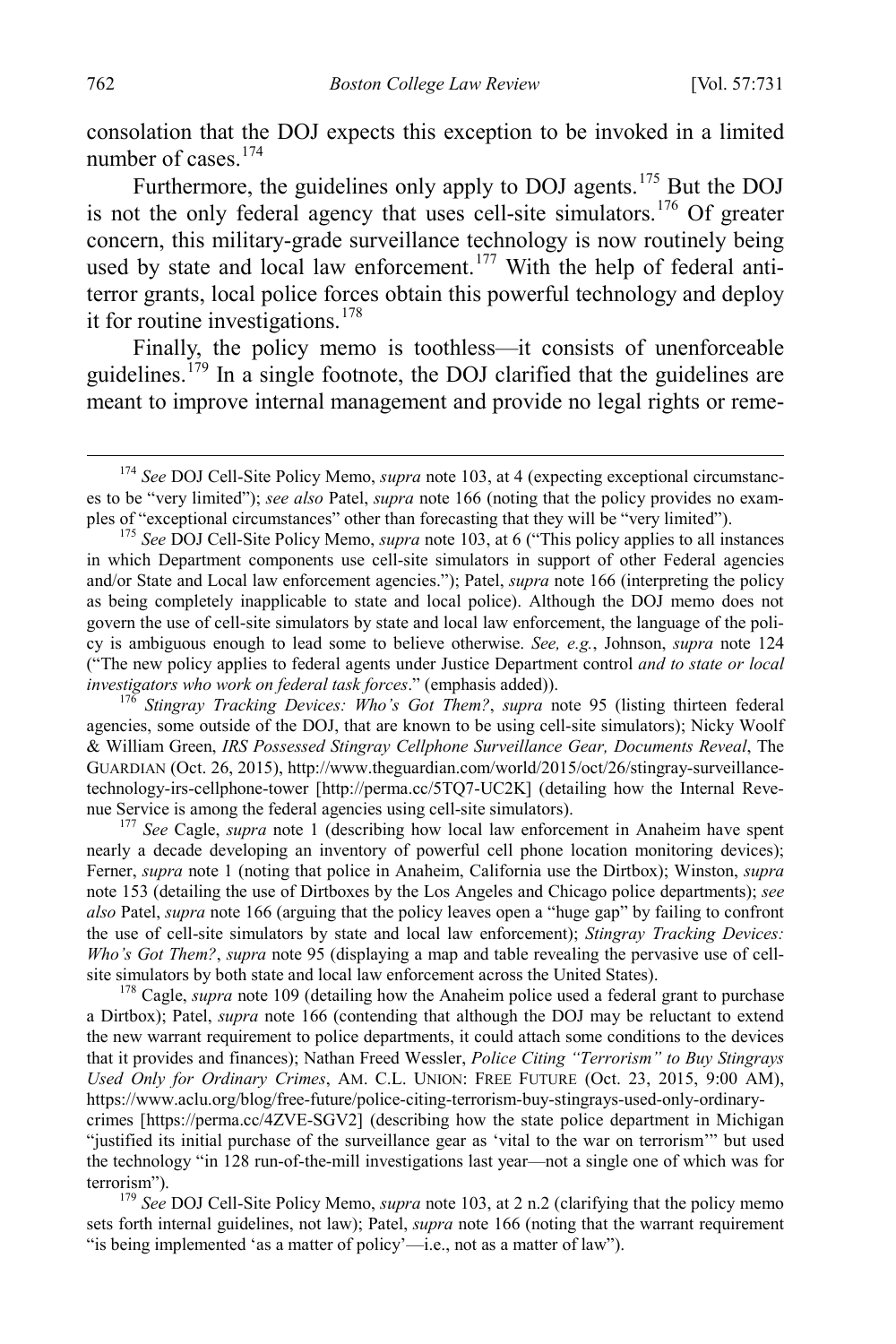dies.<sup>[180](#page-33-1)</sup> Therefore, even if a defendant could prove that the DOJ had violated its own rules and obtained incriminating evidence through warrantless Dirtbox surveillance, these guidelines would not necessarily compel a court to suppress that evidence.<sup>[181](#page-33-2)</sup> Because suppression is the primary means to deter law enforcement from evading a warrant requirement, absent judicial or legislative mandate, the DOJ's warrant rule will have little deterrent ef $f$ ect.<sup>[182](#page-33-3)</sup>

Until the U.S. Supreme Court recognizes that individuals have a reasonable expectation of privacy in their cellular location information, Congress should pass legislation requiring the government to obtain a warrant before using the Dirtbox and any other cell-site simulator.<sup>[183](#page-33-4)</sup> As proposed by Representative Jason Chaffetz, Congress should go beyond the scope of the DOJ memo by requiring all law enforcement—whether federal, state, or local—to obtain a warrant before operating a cell-site simulator.<sup>[184](#page-33-5)</sup> Unlike Representative Chaffetz' proposal and the DOJ memo, however, Congress should reject the unspecified "exigent circumstances" loophole and should exempt law enforcement from the warrant requirement in emergency situations only.[185](#page-33-6) In the meantime, states should continue to push ahead of the federal government on locational privacy protection.<sup>[186](#page-33-7)</sup>

<span id="page-33-0"></span>

<span id="page-33-3"></span><span id="page-33-2"></span>added)).<br><sup>181</sup> *See id.*; *see also* Mapp v. Ohio, 367 U.S. 643, 655 (1961) (describing the essential deter-<br>rent function served by the Fourth Amendment's exclusionary rule).

<span id="page-33-4"></span><sup>183</sup> See ACLU Comment, *supra* note [166](#page-31-0) (analyzing the inadequacies of the DOJ policy memo and concluding that Congress should pass comprehensive legislation to protect individuals' priva-<br>cy from encroachments by cell-site simulators and other tracking technology).

<span id="page-33-5"></span><sup>184</sup> *See* Cell-Site Simulator Act of 2015, H.R. 3871, 114th Cong. (2015) (proposing an expansion and codification of the DOJ memo).

<span id="page-33-1"></span> <sup>180</sup> *See* DOJ Cell-Site Policy Memo, *supra* note [103,](#page-19-3) at 2 n.2 (stipulating that the policy serves internal management purposes only and "is not intended to and *does not create any right*, benefit, trust, or responsibility, whether substantive or procedural, *enforceable at law or equity*" and does not "create any right of review in an administrative, judicial, or any other proceeding" (emphasis

<span id="page-33-7"></span><span id="page-33-6"></span><sup>&</sup>lt;sup>185</sup> See id.; DOJ Cell-Site Policy Memo, *supra* note [103,](#page-19-3) at 4–5.<br><sup>186</sup> See Andy Greenberg, *Congress Has a Thing or Two to Learn from These State Privacy* Laws, SLATE: FUTURE TENSE (Jan. 26, 2016, 2:49 PM), http://www.slate.com/blogs/future\_tense/ 2016/01/26/electronic\_communications\_privacy\_act\_is\_due\_for\_an\_upgrade.html [https://perma. cc/VHU7-Z4LL] (noting that various states have introduced legislation to impose a warrant requirement on Stingrays, and that Nebraska has drafted a law that would ban the devices entirely); *see also* IND. CODE ANN. § 35-33-5-12(a) (2015) (prohibiting law enforcement from using realtime cellular tracking devices without first obtaining "an order issued by a court based upon a finding of probable cause," unless exigent circumstances exist); MINN. STAT. § 626A.42, subd. 2(a) (2014) (providing that "a government entity may not obtain the location information of an electronic device without a tracking warrant," except in situations of lost or stolen devices, emergency, or informed consent); TENN. CODE ANN. § 39-13-610(b) (2014) (providing that "no governmental entity shall obtain the location information of an electronic device without a search warrant issued by a duly authorized court," except in circumstances of a stolen device, an emergency, affirmative consent, a user posting his location on social media, or exigency); UTAH CODE